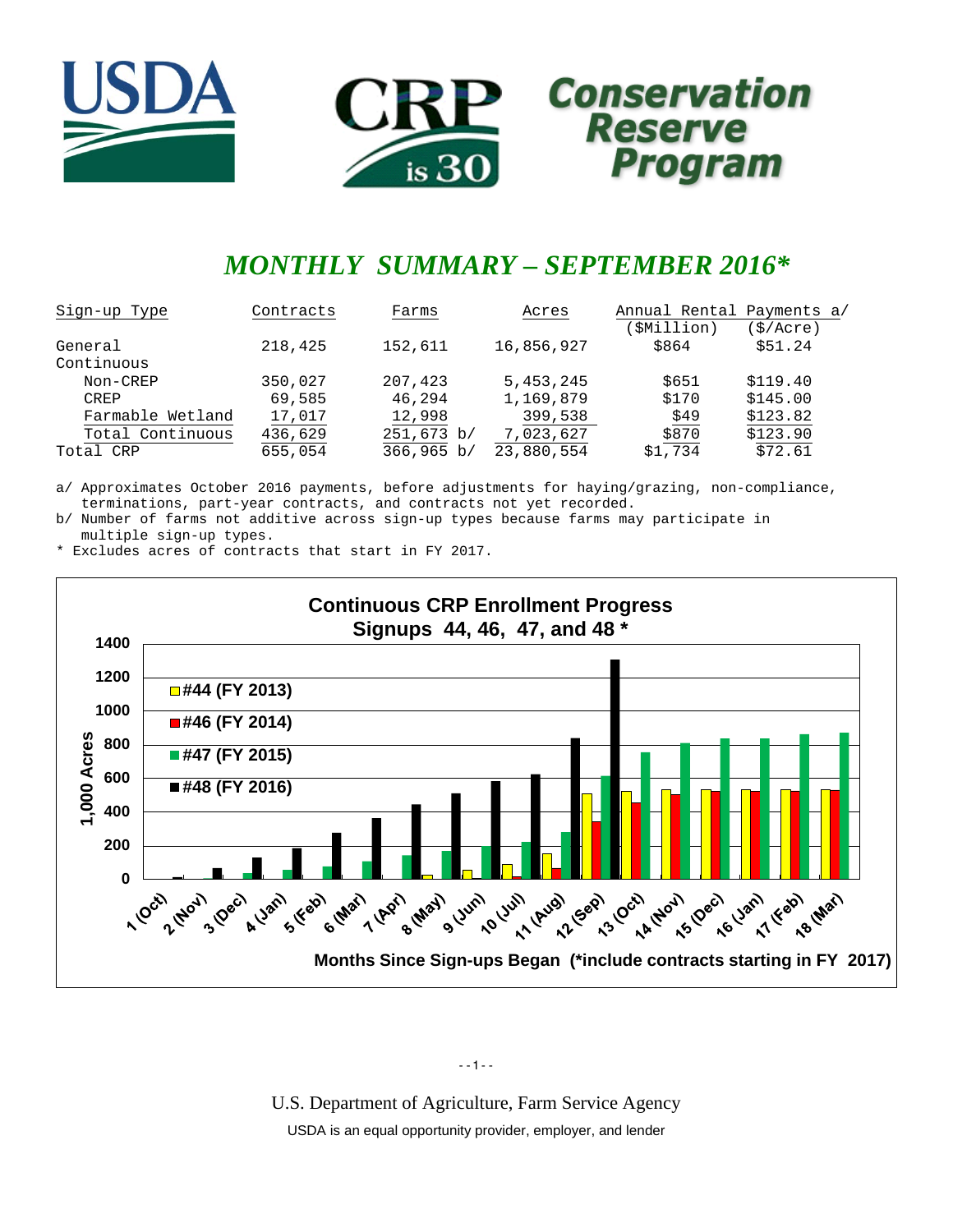| Sign-up                   | Non-CREP   | <b>CREP</b> | <b>FWP</b> | Total        |
|---------------------------|------------|-------------|------------|--------------|
| 1997 (#14)                | 554,842    | 0           | 0          | 554,842      |
| 1998 (#17)                | 198,191    | 13,558      | 0          | 211,749      |
| 1999 (#19)                | 217,063    | 44,301      | 0          | 261,364      |
| 2000 (#21/22)             | 251,883    | 65,036      | 0          | 316,919      |
| 2001 (#23)                | 291,680    | 139,543     | 25,852     | 457,075      |
| 2002 (#24)                | 226,841    | 163,784     | 44,612     | 435,237      |
| 2003 (#25/27)             | 293,532    | 118,264     | 26,966     | 438,762      |
| 2004 (#28)                | 166,868    | 66,945      | 20,557     | 254,370      |
| 2005 (#30)                | 227,228    | 151,515     | 18,907     | 397,650      |
| 2006 (#31)                | 199,335    | 128,647     | 22,629     | 350,611      |
| 2007 (#35)                | 380,703    | 142,844     | 16,005     | 539,552      |
| 2008 (#36)                | 275,215    | 116,617     | 8,715      | 400,547      |
| 2009 (#37)                | 413,481    | 41,487      | 17,766     | 472,734      |
| 2010 (#38)                | 506,313    | 63,577      | 55,663     | 625,553      |
| 2011 (#40)                | 383,022    | 67,939      | 45,048     | 496,009      |
| 2012 (#42)                | 511,915    | 62,088      | 53,543     | 627,545      |
| 2013 (#44)                | 477,401    | 49,702      | 7,691      | 534,793      |
| 2014 (#46)                | 485,684    | 32,829      | 12,216     | 530,729      |
| 2015 (#47)                | 800,368    | 40,343      | 31,743     | 872,454      |
| 2016 (#48)                | 1,177,674  | 52,503      | 76,114     | 1,306,291    |
| Expirations 1/            | -1,890,651 | $-352,187$  | $-35,429$  | $-2,278,267$ |
| <b>Current Enrollment</b> | 6,148,588  | 1,209,335   | 448,598    | 7,806,521    |

### CONTINUOUS CRP ENROLLMENT SINCE INCEPTION \* THROUGH SEPTEMBER 2016

 \* Contracts that exited 2007-2015 and were not re-enrolled or that dropped out before normal contract termination.

\* Includes contracts approved but not yet started.

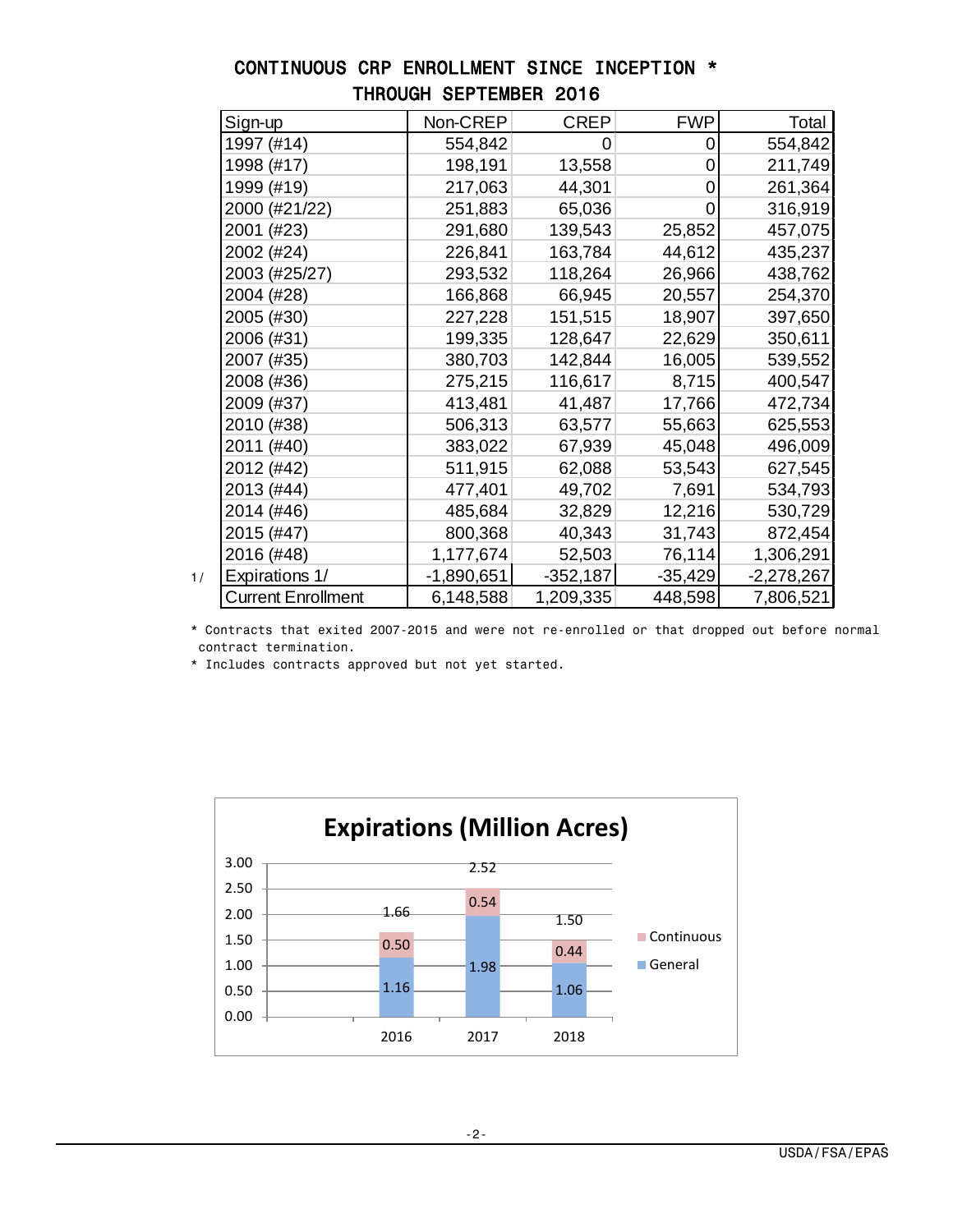# *CONSERVATION RESERVE PROGRAM ENROLLMENT ACTIVITY AND NEWS – SEPTEMBER 2016*

- o Acres under contract remained at 23.9 million acres.
- o 101,000 acres were approved for enrollment under the first Grasslands signup (most contracts begin in FY 2017).
- o 411,000 acres were approved for General signup (#49) enrollment (all contracts begin in FY 2017).
- o The FY 2016 continuous signup (#48) increased 470,000 acres to 1,306,000 acres. This by far is the largest continuous signup since inception in 1997.
- o There are 783,000 acres of continuous signup 48 "on deck" (contracts with FY 2017 starting dates).

| <b>Initiatives (and Allocations)</b>                 | First<br>Year | Practice Code      | Acres Added<br>in FY 2016 $*$ | Acres as o<br>September* |
|------------------------------------------------------|---------------|--------------------|-------------------------------|--------------------------|
| Wetland Restoration-Floodplain (481,600 ac.)         | 2004          | CP <sub>23</sub>   | 68,007                        | 364,506                  |
| Bottomland hardwood trees (250,000 ac.)              | 2004          | CP31               | 23,582                        | 137,901                  |
| Wetland Restoration-Non-Floodplain (568,400 ac.)     | 2005          | CP <sub>23</sub> A | 139,586                       | 469,565                  |
| Upland bird habitat buffers (500,000 ac.)            | 2005          | CP33               | 97.371                        | 291,362                  |
| Longleaf pine plantings (250,000 ac.)                | 2007          | CP36               | 24,710                        | 164,323                  |
| Duck nesting habitat (600,000 ac.)                   | 2007          | CP37               | 95,604                        | 357,967                  |
| State acres for wildlife enhancement (1,750,000 ac.) | 2008          | CP38               | 436,273                       | 1,454,126                |
| Highly erodible lands (750,000 ac.)                  | 2012          | Various            | 294,251                       | 545,298                  |
| Pollinator habitat (400,000 ac.)                     | 2012          | CP42               | 309,326                       | 342,067                  |

\* Excludes lands enrolled in CREP. Includes contracts that start in FY 2017. .

| <b>Performance Measure (Acres)</b> * | Acres Added in<br>FY 2016 | Acres as of<br>September |
|--------------------------------------|---------------------------|--------------------------|
| Conservation buffers 1/              | 158.516                   | 1.701.054                |
| Wetland restorations 2/              | 279.634                   | 2,089,353                |

1/ CP21,CP22,CP29, and CP38 buffers.

 2/ CP9,CP23,CP23A,CP30,CP31,CP37,CP38 wetland, and Farmable Wetland Program. Includes both wetland and associated upland buffers.

\* Includes CREP, FWP, and SAFE; excludes contracts that start in FY 2017.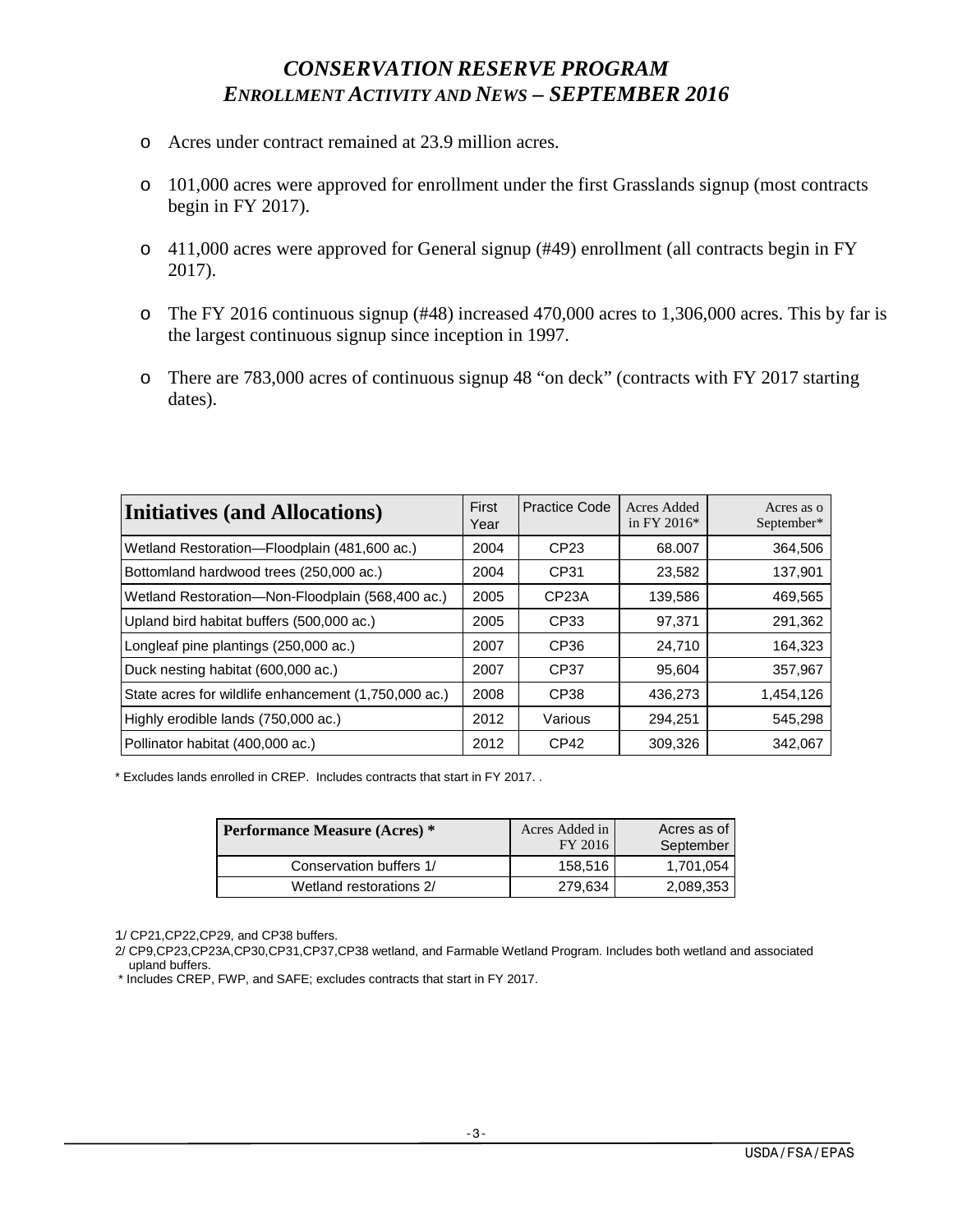# CONSERVATION RESERVE PROGRAM INITIATIVES CUMULATIVE ACRES AS OF SEPTEMBER 2016\*

|                      | FLOOD-   | NON-            | BOTTOM-          | <b>UPLAND</b>  |             |                                                                  |                |            |            |
|----------------------|----------|-----------------|------------------|----------------|-------------|------------------------------------------------------------------|----------------|------------|------------|
| <b>STATE</b>         | PLAIN    | FLOOD-          | LAND             | <b>BIRD</b>    | LONG-       | <b>DUCK</b>                                                      |                | HIGHLY     |            |
|                      | WETLANDS | PLAIN           | <b>HARDWOODS</b> | HABITAT        | LEAF        | NESTING                                                          |                | ERODIBLE   | POLLINATOR |
|                      | (CP23)   | <b>WETLANDS</b> | (CP31)           | <b>BUFFERS</b> | <b>PINE</b> | <b>HABITAT</b>                                                   | SAFE           | LANDS      | HABITAT    |
|                      |          | (CP23A)         |                  | (CP33)         | (CP36)      | (CP37)                                                           | (CP38)         | $(EI>=20)$ | (CP42)     |
| <b>ALABAMA</b>       | 5        | 0               | 1,235            | 1,042          | 14,079      | 0                                                                | 2,283          | 809        | 0          |
| <b>ALASKA</b>        | 0        | 0               | 0                | 0              | 0           | 0                                                                |                | 0          | 0          |
| ARKANSAS             | 36,647   | 19,226          | 18,373           | 6,854          | 0           | 0                                                                | 17,152         | 0          | 0          |
| CALIFORNIA           | 0        | 0               | 0                | 0              | 0           | 0                                                                |                | 0          | 0          |
| <b>COLORADO</b>      | 0        | 1,295           | 0                | 1,224          | 0           | 0                                                                | 42,933         | 7,104      | 6,721      |
| CONNECTICUT          | 0        | 0               | 0                | 0              | 0           | 0                                                                |                | 0          | 0          |
| <b>DELAWARE</b>      | 17       | 0               | 0                | 0              | 0           | 0                                                                |                | 0          | 0          |
| FLORIDA              | 0        | 0               | 0                | 0              | 2,210       | 0                                                                | 9              | 0          | 0          |
| GEORGIA              | 37       | 0               | 25               | 1,838          | 126,377     | 0                                                                | 12,890         | 0          | 0          |
| <b>IDAHO</b>         | 375      | 25              | 0                | 0              | 0           | 0                                                                | 118,517        | 17,421     | 1,158      |
| ILLINOIS             | 23,162   | 7,873           | 5,777            | 68,414         | 0           | 0                                                                | 23,952         | 59,604     | 82,605     |
| INDIANA              | 2,198    | 4,059           | 2,601            | 13,574         | 0           | 0                                                                | 47,615         | 6,283      | 3,092      |
| <b>IOWA</b>          | 118,491  | 10,136          | 3,852            | 34,986         | 0           | 2,602                                                            | 181,575        | 156,796    | 173,439    |
| <b>KANSAS</b>        | 4,000    | 4,820           | 224              | 40,432         | 0           | 0                                                                | 146,111        | 6,271      | 2,564      |
| <b>KENTUCKY</b>      | 137      | 137             | 590              | 8,272          | 0           | 0                                                                | 12,708         | 13,316     | 3,574      |
| LOUISIANA            | 66,704   | 54,017          | 40,086           | 339            | 59          | 0                                                                | 477            | 73         | 0          |
| MAINE                | 0        | 0               | 0                | 0              | 0           | 0                                                                | 2,135          | 0          | 0          |
| <b>MARYLAND</b>      | 6        | 0               | 0                | 690            | 0           | 0                                                                |                | 0          | 6          |
| <b>MASSACHUSETTS</b> | $\Omega$ | 0               | 0                | 0              | 0           | 0                                                                |                | 0          | 0          |
| MICHIGAN             | 1,261    | 2,457           | 11               | 948            | 0           | 0                                                                | 9,240          | 0          | 3,378      |
| MINNESOTA            | 34,544   | 213,688         | 862              | 562            | 0           | 18,560                                                           | 71,966         | 7,135      | 7,725      |
| MISSISSIPPI          | 13,090   | 1,331           | 58,116           | 2,052          | 418         | 0                                                                | 9,094          | 13,017     | 0          |
| MISSOURI             | 17,929   | 1,473           | 2,073            | 35,006         | 0           | 0                                                                | 38,343         | 64,390     | 28,687     |
| <b>MONTANA</b>       | 655      | 379             | 0                | 404            | 0           | 1,455                                                            | 50,132         | 13,218     | 530        |
| <b>NEBRASKA</b>      | 7,214    | 3,736           | 9                | 9,772          | 0           | 0                                                                | 91,729         | 14,245     | 17,400     |
| NEW HAMPSHIRE        | 0        | 0               | 0                | 0              | 0           | 0                                                                | $\blacksquare$ | 0          | 0          |
| NEW JERSEY           | 0        | 0               | 0                | 0              | 0           | 0                                                                | 800            | 0          | 14         |
| NEW MEXICO           | 0        | 0               | 0                | 0              | 0           | 0                                                                | 2,600          | 37,643     | 0          |
| NEW YORK             | 41       | 30              | $\overline{2}$   | 0              | 0           | 0                                                                | 1,314          | 0          | 0          |
| NORTH CAROLINA       | 46       | 0               | 48               | 7,106          | 7,376       | 0                                                                | 834            | 0          | 5          |
| NORTH DAKOTA         | 4,770    | 52,806          | 0                | 0              | 0           | 177,869                                                          | 133,146        | 0          | 2,897      |
| OHIO                 | 628      | 387             | 98               | 16,775         | 0           | 0                                                                | 27,707         | 1,362      | 1,416      |
| <b>OKLAHOMA</b>      | 293      | 1,453           | 443              | 1,158          | 0           | 0                                                                | 8,726          | 0          | 0          |
| OREGON               | 0        | 115             | 0                | 0              | 0           | 0                                                                | 1,529          | 1,798      | 0          |
| PENNSYLVANIA         | 0        | 0               | 0                | 0              | 0           | 0                                                                |                | 0          | 0          |
| PUERTO RICO          | 0        | 0               | 0                | 0              | 0           | 0                                                                |                | 0          | 0          |
| SOUTH CAROLINA       | 172      | 0               | 5                | 2,889          | 13,301      | 0                                                                | 1,105          | 0          | 0          |
| SOUTH DAKOTA         | 29,590   | 87,340          | 0                | 1,664          | 0           | 157,481                                                          | 136,997        | 0          | 2,199      |
| <b>TENNESSEE</b>     | 572      | 0               | 3,091            | 4,360          | 0           | 0                                                                | 8,577          | 7,953      | 2,639      |
| <b>TEXAS</b>         | 968      | 2,176           | 381              | 27,542         | 0           | 0                                                                | 130,253        | 50,920     | 71         |
| <b>UTAH</b>          | 0        | 0               | 0                | 0              | 0           | 0                                                                |                | 0          | 110        |
| <b>VERMONT</b>       | 0        | 0               | 0                | 0              | 0           | 0                                                                |                | 0          | 0          |
| VIRGINIA             | 4        | 0               | 0                | 1,470          | 503         | 0                                                                | 393            | 57         | 20         |
| WASHINGTON           | 39       | 0               | 0                | 1,289          | 0           | 0                                                                | 98,421         | 29,393     | 77         |
| WEST VIRGINIA        | 0        | 0               | 0                | 0              | 0           | 0                                                                |                | 0          | 0          |
| WISCONSIN            | 913      | 604             | 0                | 398            | 0           | 0                                                                | 13,175         | 36,172     | 1,740      |
| WYOMING              | 0        | 0               | 0                | 0              | 0           | 0                                                                | 9,688          | 317        | 0          |
|                      | =======  | =======         | =======          | =======        | =======     | $\qquad \qquad \equiv \equiv \equiv \equiv \equiv \equiv \equiv$ | =======        | =======    | =======    |
|                      | 364,506  | 469,565         | 137,901          | 291,062        | 164,323     | 357,967                                                          | 1,454,126      | 545,298    | 342,067    |

\* Excludes land enrolled in CREP; includes contracts that start in FY 2017, adjusted for re-enrollments of expiring contracts.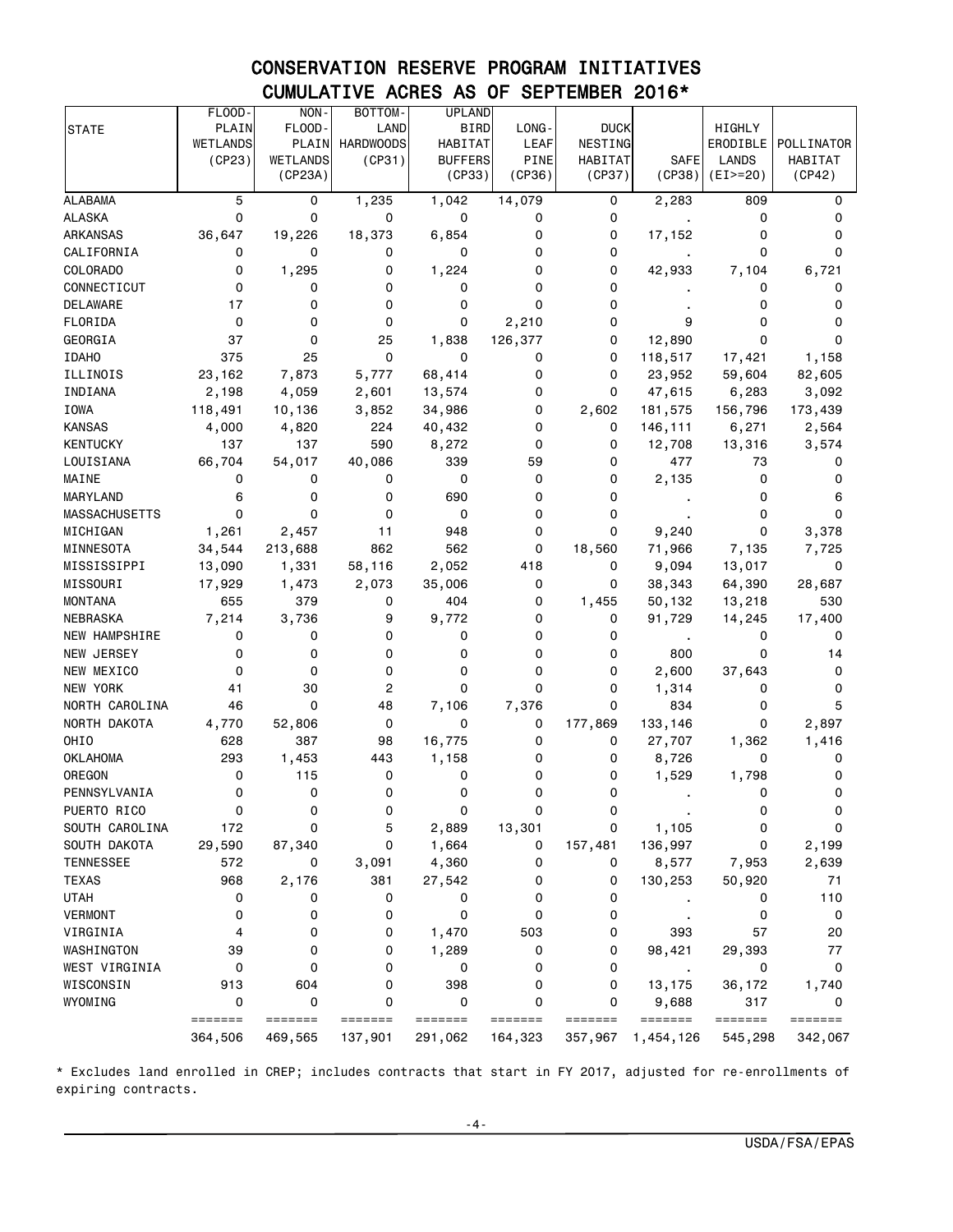**General Signup**. Producers with eligible lands compete nationally for acceptance based on an environmental benefits index (EBI) during specified enrollment periods. Producers may submit offers below soil-specific maximum rental rates and select wildlife-enhancing vegetative covers to increase EBI ranking.

**Continuous (Non-CREP) Sign-up**. Producers with eligible lands may enroll certain high priority conservation practices, such as filter strips, riparian buffers, and wetlands at any time during the year without competition. In addition to annual soil rental payment and cost-share assistance, many practices are eligible for additional annual and one-time up-front financial incentives. Lands enrolled under various initiatives are included in this category.

**Conservation Reserve Enhancement Program (CREP)**. Under CREP agreements, Federal/State partnerships, implement projects designed to address specific environmental objectives through targeted CRP enrollments. Sign-up is held on a continuous basis, general sign-up practices may be included, and additional financial incentives are generally provided. Currently, there are 47 agreements in 34 States.

**Farmable Wetland Program (FWP).** Producers enroll small non-flood plain wetlands, and new practices added by the 2008 Farm Bill, under modified continuous sign-up provisions.

**Grasslands**. Enrollments are to support grazing operations and to preserve and restore grasslands. No cropping history is required.

The accompanying tables are based on contract data developed and maintained in CRP data files by USDA Service Centers through the **end of September** and are based on the physical location of the CRP contracted land. Some adjustments have been made to correct miscoded data in the active contract files.

| Current Enrollment by Sign-up and Initial Contract Year |  |
|---------------------------------------------------------|--|
|                                                         |  |
|                                                         |  |
| Current Enrollment by State and Sign-up Type            |  |
|                                                         |  |
|                                                         |  |
|                                                         |  |
|                                                         |  |
|                                                         |  |
|                                                         |  |
|                                                         |  |
|                                                         |  |
|                                                         |  |
|                                                         |  |
|                                                         |  |
|                                                         |  |
|                                                         |  |

#### NOTE: \*\* Data suppressed from States with fewer than 3 contracts \*\*

Unless otherwise noted, data do not include contracts starting in FY 2017.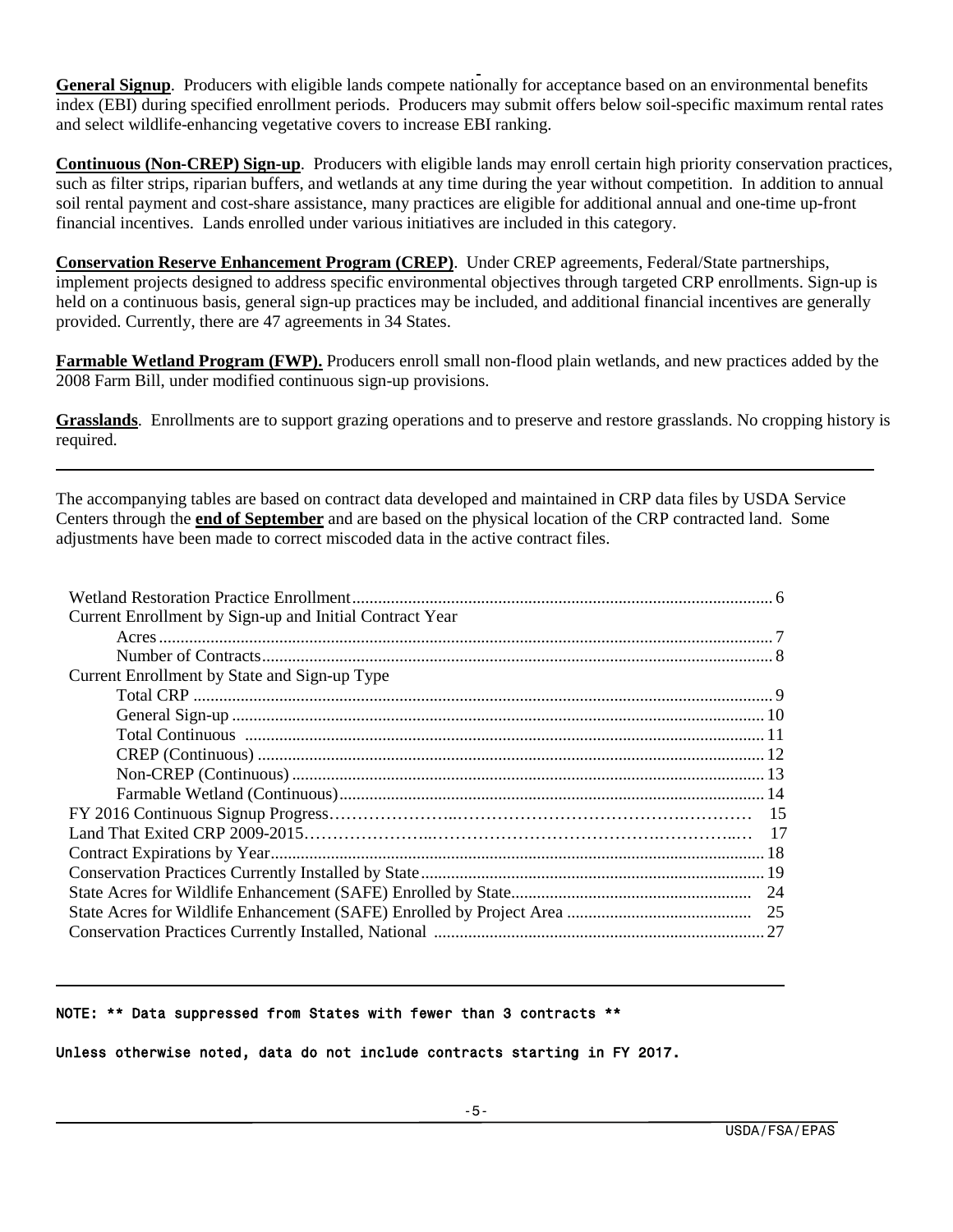# CONSERVATION RESERVE PROGRAM WETLAND PRACTICES 1/ CUMULATIVE ACRES AS OF SEPTEMBER 2016

|                      |            | FLOOD-    | NON-              |                 | <b>BOTTOMLAND</b> | <b>DUCK</b> |              |              |
|----------------------|------------|-----------|-------------------|-----------------|-------------------|-------------|--------------|--------------|
|                      | GENERAL 2/ | PLAIN.    | <b>FLOODPLAIN</b> | <b>FARMABLE</b> | <b>HARDWOODS</b>  | NESTING     | <b>OTHER</b> |              |
| <b>STATE</b>         | (CP23)     | (CP23)    | (CP23A)           | WETLAND 3/      | (CP31)            | (CP37)      | WETLAND 4/   | <b>TOTAL</b> |
| <b>ALABAMA</b>       | 0          | 5         | 0                 | 37              | 1,235             | 0           | 117          | 1,394        |
| <b>ALASKA</b>        | 0          | 0         | 0                 | 0               | 0                 | 0           | 422          | 422          |
| ARKANSAS             | 22         | 35,224    | 16,299            | 2,203           | 16,987            | 0           | 7,390        | 78,124       |
| CALIFORNIA           | 572        | 0         | 0                 | 0               | 0                 | 0           | 15           | 587          |
| COLORADO             | 26         | 0         | 698               | 606             | 0                 | 0           | 50           | 1,380        |
| CONNECTICUT          | 0          | 0         | 0                 | 0               | 0                 | 0           | 0            | 0            |
| DELAWARE             | 161        | 93        | 4                 | 0               | 0                 | 0           | 211          | 468          |
| FLORIDA              | 0          | 0         | 0                 | 0               | 0                 | 0           | 0            | 0            |
| GEORGIA              | 380        | 37        | 0                 | 0               | 25                | 0           | 23           | 464          |
| <b>HAWAII</b>        | 0          | 0         | 0                 | 0               | 0                 | 0           | 0            | 0            |
| <b>IDAHO</b>         | 0          | 375       | 25                | 6               | 0                 | 0           | 201          | 607          |
| ILLINOIS             | 5,648      | 27,318    | 6,218             | 1,475           | 5,387             | 0           | 5,003        | 51,049       |
| INDIANA              | 943        | 2,704     | 5,447             | 1,013           | 6,469             | 0           | 1,741        | 18,318       |
| IOWA                 | 2,413      | 115,851   | 8,967             | 87,137          | 3,659             | 2,602       | 13,726       | 234,356      |
| <b>KANSAS</b>        | 399        | 3,775     | 4,510             | 2,029           | 220               | 0           | 1,003        | 11,935       |
| <b>KENTUCKY</b>      | 0          | 119       | 137               | 0               | 466               | 0           | 1,903        | 2,625        |
| LOUISIANA            | 101        | 66,136    | 51,667            | 3,358           | 51,880            | 0           | 868          | 174,011      |
| MAINE                | 0          | 0         | 0                 | 0               | 0                 | 0           | 12           | 12           |
| MARYLAND             | 918        | 1,517     | 124               | 5               | 0                 | 0           | 1,230        | 3,794        |
| <b>MASSACHUSETTS</b> | 0          | 0         | 0                 | 0               | 0                 | 0           | 0            | 0            |
| MICHIGAN             | 9,394      | 3,157     | 10,345            | 96              | 11                | $\mathbf 0$ | 2,049        | 25,052       |
| MINNESOTA            | 59,520     | 34,447    | 188,346           | 54,930          | 644               | 16,537      | 7,949        | 362,373      |
| MISSISSIPPI          | 0          | 12,710    | 1,253             | 11,001          | 50,841            | 0           | 661          | 76,466       |
| MISSOURI             | 88         | 15,767    | 967               | 215             | 1,771             | 0           | 3,824        | 22,633       |
| <b>MONTANA</b>       | 509        | 655       | 141               | 373             | 0                 | 1,455       | 245          | 3,379        |
| NEBRASKA             | 316        | 5,408     | 3,397             | 3,992           | 9                 | 0           | 477          | 13,600       |
| NEW HAMPSHIRE        | 0          | 0         | 0                 | 0               | 0                 | 0           | 0            | $\Omega$     |
| <b>NEW JERSEY</b>    | 0          | 0         | 0                 | 0               | 0                 | 0           | 4            | 4            |
| NEW MEXICO           | 0          | 0         | 0                 | 0               | 0                 | 0           | 0            | 0            |
| NEW YORK             | 2          | 60        | 31                | 0               | 2                 | 0           | 1,155        | 1,251        |
| NORTH CAROLINA       | 648        | 1,126     | 0                 | 58              | 54                | 0           | 278          | 2,165        |
| NORTH DAKOTA         | 132,957    | 4,716     | 51,935            | 128,777         | 0                 | 165,624     | 2,886        | 486,895      |
| OHIO                 | 1,459      | 4,289     | 5,955             | 322             | 98                | 0           | 731          | 12,854       |
| <b>OKLAHOMA</b>      | 78         | 293       | 1,453             | 169             | 443               | 0           | 87           | 2,524        |
| OREGON               | 0          | 117       | 115               | 0               | 0                 | 0           | 442          | 675          |
| PENNSYLVANIA         | 235        | 686       | 0                 | 0               | 0                 | 0           | 464          | 1,385        |
| PUERTO RICO          | 0          | 0         | 0                 | 0               | 0                 | 0           | 0            | 0            |
| SOUTH CAROLINA       | 0          | 172       | 0                 | 0               | 5                 | 0           | 108          | 285          |
| SOUTH DAKOTA         | 25,834     | 37,649    | 105,783           | 101,643         | 0                 | 181,336     | 25,065       | 477,309      |
| <b>TENNESSEE</b>     | 43         | 572       | 0                 | 0               | 3,086             | 0           | 162          | 3,862        |
| <b>TEXAS</b>         | 5,426      | 968       | 2,030             | 0               | 381               | 0           | 95           | 8,900        |
| <b>UTAH</b>          | 0          | 0         | 0                 | 0               | 0                 | 0           | 0            | 0            |
| <b>VERMONT</b>       | 0          | 0         | 0                 | 0               | 0                 | 0           | 1            | $\mathbf{1}$ |
| VIRGINIA             | 75         | 73        | 0                 | 0               | 0                 | 0           | 77           | 224          |
| WASHINGTON           | 15         | 42        | 5                 | 11              | 0                 | 0           | 391          | 463          |
| WEST VIRGINIA        | 0          | 0         | 0                 | 0               | 0                 | 0           | 0            | 0            |
| WISCONSIN            | 2,168      | 2,261     | 1,084             | 82              | 0                 | 0           | 1,912        | 7,507        |
| WYOMING              | 0          | 0         | 0                 | $\mathbf 0$     | 0                 | 0           |              |              |
|                      | ========== | ========= | =========         | =========       |                   |             | =======      | =========    |
|                      | 250,351    | 378,323   | 466,937           | 399,538         | 143,671           | 367,554     | 82,979       | 2,089,353    |

1/ Includes wetland and adjacent upland buffer acres and land enrolled in CREPs.

2/ Includes general signup and CREP before 2003, when CP23 was converted to continuous signup.

3/ CP27, CP28, CP39, CP40, CP41.

4/ CP9, CP30, and CP38 (SAFE) wetland.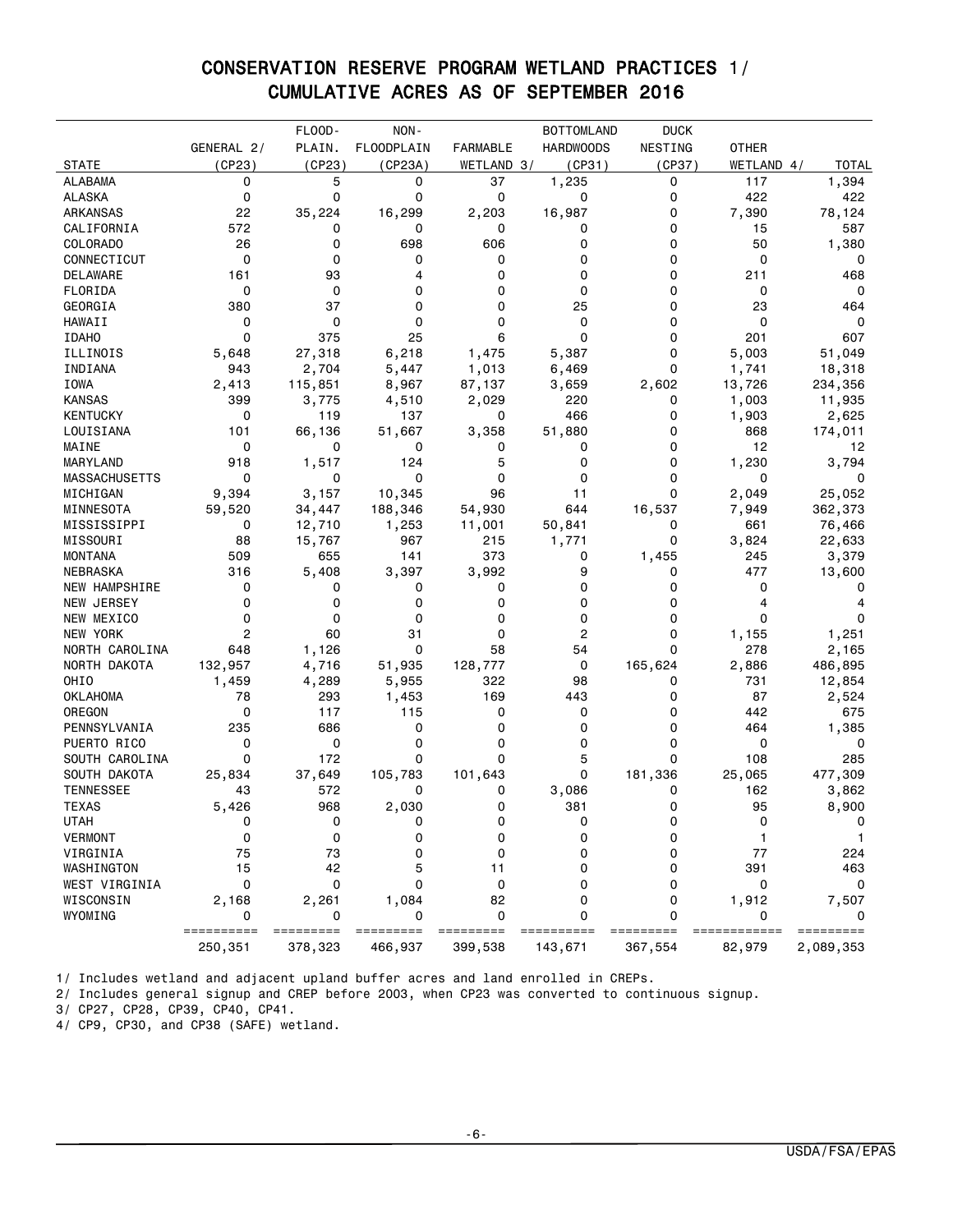#### CRP ENROLLMENT AS OF SEPTEMBER 2016 BY SIGN-UP AND INITIAL CONTRACT YEAR 1/

| <b>ACRES</b> |
|--------------|
|              |
|              |

|            | <b>BEFORE</b> |                               |         |         |                                                 |                |                |                |         |         |                              |
|------------|---------------|-------------------------------|---------|---------|-------------------------------------------------|----------------|----------------|----------------|---------|---------|------------------------------|
| SIGNUP     | 2008          | 2008                          | 2009    | 2010    | 2011                                            | 2012           | 2013           | 2014           | 2015    | 2016    | <b>TOTAL</b>                 |
| 23         | 190,576       | 0                             |         | O       | O                                               |                |                |                |         | 0       | 190,576                      |
| 24         | 308,564       |                               |         |         |                                                 |                |                |                |         |         | 308,564                      |
| 25/27      | 312,706       |                               |         |         |                                                 |                |                |                |         |         | 312,706                      |
| 26         | 425,910       |                               |         |         |                                                 |                |                |                |         |         | 425,910                      |
| 28         | 176,813       |                               |         |         |                                                 |                |                |                |         |         | 176,813                      |
| 29         | 714,156       |                               |         |         |                                                 |                |                |                |         | 0       | 714,156                      |
| 30         | 262,331       |                               |         |         |                                                 |                |                |                |         |         | 262,331                      |
| 31         | 326,053       |                               |         |         |                                                 |                |                |                |         |         | 326,053                      |
| 32         |               | 47 2, 178, 029                | 816,619 | 520,325 | 236,463                                         |                |                |                |         |         | 3,751,484                    |
| 33         | 797,724       | 78                            |         |         |                                                 |                |                |                |         |         | 797,802                      |
| 35         | 149,691       | 345,975                       |         |         |                                                 |                |                |                |         |         | 495,667                      |
| 36         | 44            | 201,509                       | 173,101 |         |                                                 |                |                |                |         | 0       | 374,654                      |
| 37         |               | 0                             | 220,244 | 224,024 |                                                 |                | 69             |                |         | 0       | 444,341                      |
| 38         |               |                               |         | 215,614 | 380,417                                         |                |                |                |         |         | 596,031                      |
| 39         |               |                               |         |         | 0, 3, 667, 245                                  |                |                |                |         |         | 3,667,245                    |
| 40         |               |                               |         | 0       | 170,411                                         | 308,432        |                |                |         |         | 478,843                      |
| 41         |               |                               |         |         |                                                 | 0, 2, 490, 021 |                |                |         |         | 2,490,021                    |
| 42         |               |                               |         |         | 0                                               | 116,556        | 490,169        |                |         |         | 606,725                      |
| 43         |               |                               |         |         |                                                 |                | 0, 3, 461, 702 |                |         |         | 3,461,702                    |
| 44         |               |                               |         |         |                                                 |                | 22,961         | 505,281        |         |         | 528,242                      |
| 45         |               |                               |         |         |                                                 |                |                | 0, 1, 548, 687 |         |         | 1,548,687                    |
| 46         |               |                               |         |         |                                                 |                |                | 3,222          | 523,235 | 0       | 526,457                      |
| 47         |               |                               |         |         |                                                 |                |                |                | 173,309 | 698,372 | 871,681                      |
| 48         |               |                               |         |         |                                                 |                |                |                |         | 523,398 | 523,398                      |
| 200        |               |                               |         |         |                                                 |                |                |                |         | 464     | 464                          |
| <b>ALL</b> |               | 3,664,619 2,725,592 1,209,965 |         |         | 959,964 4,454,536 2,915,009 3,974,900 2,057,190 |                |                |                |         |         | 696,544 1,222,235 23,880,554 |

1/ For CRP, contract year is the same as fiscal year, which begins October 1.

General Sign-up Numbers: 1-13, 15, 16, 18, 20, 26, 29, 33, 39, 41, 43, and 45.

Continuous Sign-up Numbers: 14, 17, 19, 21-25, 27, 28, 30, 31, 35, 36, 37, 38, 40, 42, 44, 46, 47, and 48.

Sign-up number 32 reflects re-enrollment of 2007-2010 expired general sign-up contracts under 2006's early re-enrollment offer (REX). Sign-up number 34 is reserved for Emergency Forestry CRP.

Signup 200 is CRP Grasslands.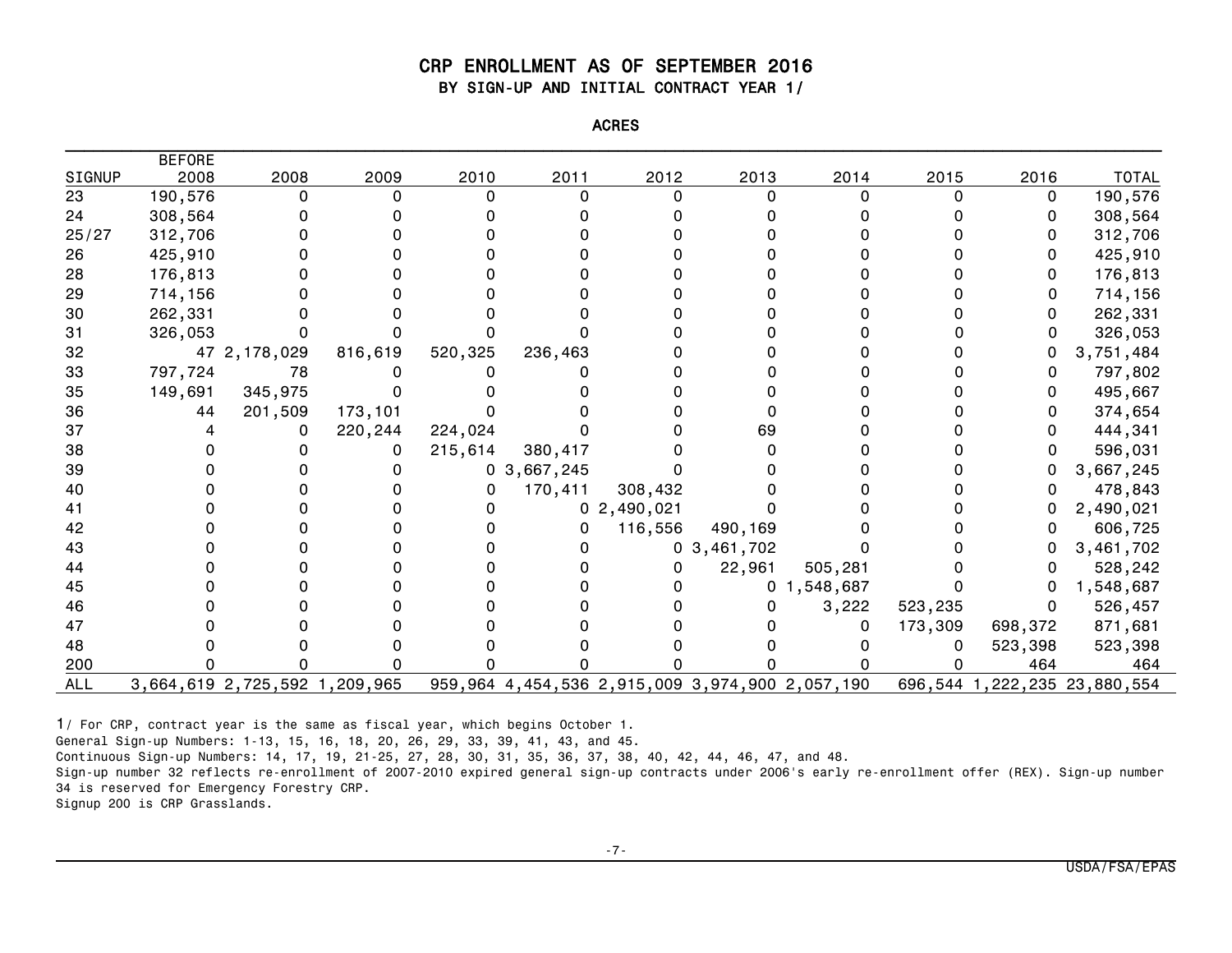#### CRP ENROLLMENT AS OF SEPTEMBER 2016 BY SIGN-UP AND INITIAL CONTRACT YEAR 1/

| NUMBER OF CONTRACTS |
|---------------------|
|                     |
|                     |

|               | <b>BEFORE</b> |        |        |        |        |          |        |        |        |        |              |
|---------------|---------------|--------|--------|--------|--------|----------|--------|--------|--------|--------|--------------|
| <b>SIGNUP</b> | 2008          | 2008   | 2009   | 2010   | 2011   | 2012     | 2013   | 2014   | 2015   | 2016   | <b>TOTAL</b> |
| 23            | 14,362        | O      |        |        | n      | $\Omega$ |        |        |        | 0      | 14,362       |
| 24            | 25,538        |        |        |        |        |          |        |        |        | 0      | 25,538       |
| 25/27         | 22,190        |        |        |        |        |          |        |        |        | 0      | 22,190       |
| 26            | 9,284         |        |        |        |        |          |        |        |        |        | 9,284        |
| 28            | 14,109        |        |        |        |        |          |        |        |        | 0      | 14,109       |
| 29            | 11,587        |        |        |        |        |          |        |        |        | 0      | 11,587       |
| 30            | 16,855        |        |        |        |        |          |        |        |        | 0      | 16,855       |
| 31            | 29,610        |        |        |        |        |          |        |        |        | 0      | 29,610       |
| 32            | 3             | 27,833 | 13,141 | 8,001  | 4,999  |          |        |        |        | 0      | 53,977       |
| 33            | 15,455        |        |        |        |        |          |        |        |        | 0      | 15,457       |
| 35            | 13,555        | 20,414 |        |        |        |          |        |        |        | 0      | 33,969       |
| 36            |               | 15,451 | 12,258 |        |        |          |        |        |        | 0      | 27,712       |
| 37            |               | 0      | 15,335 | 13,934 |        |          |        |        |        | 0      | 29,272       |
| 38            |               |        |        | 13,630 | 18,985 |          |        |        |        | 0      | 32,615       |
| 39            |               |        |        | 0      | 40,145 |          |        |        |        | 0      | 40,145       |
| 40            |               |        |        |        | 10,357 | 20,421   |        |        |        | 0      | 30,778       |
| 41            |               |        |        |        | 0      | 26,891   |        |        |        |        | 26,891       |
| 42            |               |        |        |        | O      | 7,188    | 27,439 |        |        | 0      | 34,627       |
| 43            |               |        |        |        |        | 0        | 38,259 |        |        | 0      | 38,259       |
| 44            |               |        |        |        |        |          | 940    | 28,403 |        |        | 29,343       |
| 45            |               |        |        |        |        |          | 0      | 22,823 |        |        | 22,823       |
| 46            |               |        |        |        |        |          |        | 212    | 26,151 | 0      | 26,363       |
| 47            |               |        |        |        |        |          |        |        | 8,588  | 39,110 | 47,698       |
| 48            |               |        |        |        |        |          |        |        |        | 21,585 | 21,585       |
| 200           |               |        |        |        |        |          |        |        |        | 5      |              |
| <b>ALL</b>    | 172,553       | 63,700 | 40,734 | 35,565 | 74,486 | 54,500   | 66,639 | 51,438 | 34,739 | 60,700 | 655,054      |

1/ For CRP, contract year is the same as fiscal year, which begins October 1.

General Sign-up Numbers: 1-13, 15, 16, 18, 20, 26, 29, 33, 39, 41, 43, and 45.

Continuous Sign-up Numbers: 14, 17, 19, 21-25, 27, 28, 30, 31, 35, 36, 37, 38, 40, 42, 44, 46, 47, and 48.

Sign-up number 32 reflects re-enrollment of 2007-2010 expired general sign-up contracts under 2006's early re-enrollment offer (REX). Sign-up number 34 is reserved for Emergency Forestry CRP.

Signup 200 is CRP Grasslands.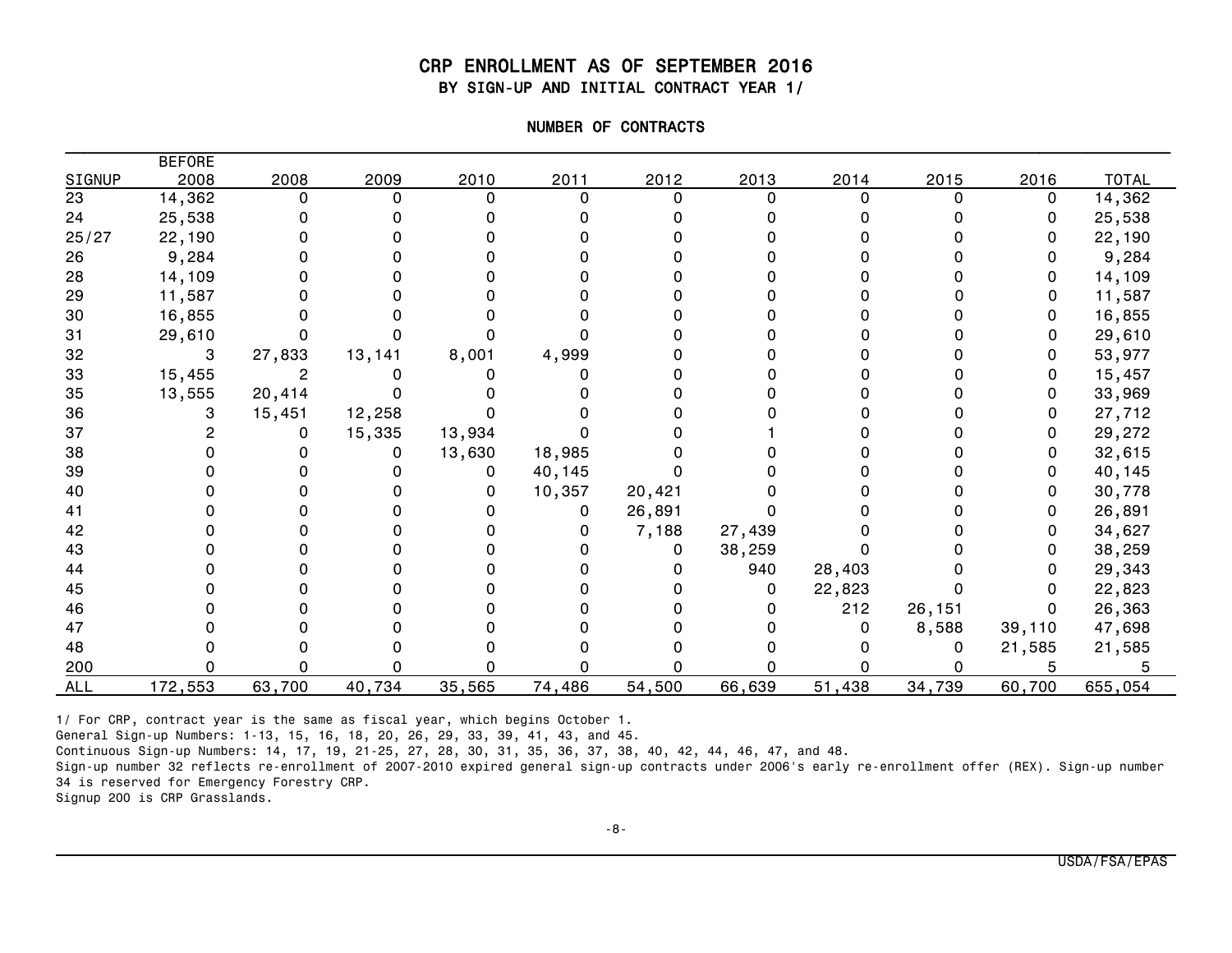### CRP ENROLLMENT BY STATE AS OF SEPTEMBER 2016 ------------TOTAL CRP (ALL SIGN-UPS)---------

|                      |           | NUMBER OF     |                    |            | ANNUAL RENTAL PAYMENTS 2/ |
|----------------------|-----------|---------------|--------------------|------------|---------------------------|
| STATE 1/             | CONTRACTS | <b>FARMS</b>  | <b>ACRES</b>       | ( \$1,000) | (\$/ACRE)                 |
| U.S.                 | 655,054   | 366,965       | 23,880,554         | 1,733,963  | 72.61                     |
| <b>ALABAMA</b>       | 6,081     | 4,442         | 255,214            | 11,543     | 45.23                     |
| ALASKA               | 36        | 29            | 17,423             | 612        | 35.14                     |
| ARKANSAS             | 5,689     | 3,236         | 231,506            | 16,696     | 72.12                     |
| CALIFORNIA           | 272       | 204           | 79,611             | 3,474      | 43.63                     |
| COLORADO             | 10,532    | 5,503         | 1,853,269          | 64,926     | 35.03                     |
| CONNECTICUT          | 5         | 5             | 49                 | 3          | 70.77                     |
| <b>DELAWARE</b>      | 462       | 250           | 4,568              | 542        | 118.65                    |
| FLORIDA              | 754       | 619           | 31,478             | 1,472      | 46.76                     |
| GEORGIA              | 7,222     | 4,894         | 238,647            | 14,329     | 60.04                     |
| HAWAII               | 19        | 15            | 995                | 49         | 49.65                     |
| <b>IDAHO</b>         | 4,096     | 2,320         | 569,089            | 29,915     | 52.57                     |
| ILLINOIS             | 78,657    | 43,599        | 894,302            | 149,943    | 167.66                    |
| INDIANA              | 35,489    | 19,912        | 236,075            | 36,835     | 156.03                    |
| <b>IOWA</b>          | 107,190   | 53,686        | 1,688,975          | 318,248    | 188.43                    |
| <b>KANSAS</b>        | 39,350    | 22,774        | 2,132,782          | 90,517     | 42.44                     |
| <b>KENTUCKY</b>      | 13,851    | 7,440         | 251,035            | 36,400     | 145.00                    |
| LOUISIANA            | 4,697     | 3,042         | 289,305            | 24,607     | 85.05                     |
| MAINE                | 341       | 238           | 7,996              | 373        | 46.61                     |
| MARYLAND             | 5,632     | 3,168         | 63,326             | 11,003     | 173.74                    |
| <b>MASSACHUSETTS</b> | 3         | 3             | 10                 | 2          | 207.20                    |
| MICHIGAN             | 12,121    | 6,783         | 158,051            | 18,226     | 115.32                    |
| MINNESOTA            | 56,903    | 30,137        | 1,153,092          | 114,975    | 99.71                     |
| MISSISSIPPI          | 17,243    | 11,007        | 724,431            | 45,841     | 63.28                     |
| MISSOURI             | 30,744    | 18,049        | 990,321            | 104,481    | 105.50                    |
| <b>MONTANA</b>       | 8,199     | 3,665         | 1,408,702          | 41,553     | 29.50                     |
| NEBRASKA             | 22,710    | 13,296        | 781,976            | 62,418     | 79.82                     |
| <b>NEW HAMPSHIRE</b> | 3         | 3             | 13                 | 1          | 69.04                     |
| NEW JERSEY           | 332       | 214           | 2,062              | 179        | 86.72                     |
| NEW MEXICO           | 2,017     | 1,294         | 435,521            | 16,234     | 37.27                     |
| <b>NEW YORK</b>      | 2,312     | 1,698         | 38,544             | 3,087      | 80.09                     |
| NORTH CAROLINA       | 5,605     | 3,741         | 75,699             | 5,519      | 72.91                     |
| NORTH DAKOTA         | 24,563    | 12,664        | 1,539,085          | 72,301     | 46.98                     |
| OHI <sub>0</sub>     | 36,513    | 20,333        | 263,371            | 40,301     | 153.02                    |
| <b>OKLAHOMA</b>      | 6,250     | 4,258         | 717,251            | 24,628     | 34.34                     |
| OREGON               | 4,209     | 2,280         | 523,269            | 31,526     | 60.25                     |
| PENNSYLVANIA         | 9,541     | 6,343         | 155,703            | 18,280     | 117.40                    |
| PUERTO RICO          | 15        | 15            | 807                | 54         | 66.86                     |
| SOUTH CAROLINA       | 3,837     | 2,220         | 79,962             | 3,215      | 40.20                     |
| SOUTH DAKOTA         | 30,498    | 14,089        | 977,434            | 82,989     | 84.91                     |
| <b>TENNESSEE</b>     | 5,727     | 3,843         | 139,150            | 12,456     | 89.52                     |
| TEXAS                | 19,961    | 14,378        | 2,988,614          | 109,945    | 36.79                     |
| UTAH                 | 831       | 529           | 170,856            | 5,723      | 33.49                     |
| <b>VERMONT</b>       | 416       | 302           | 2,882              | 303        | 105.15                    |
| VIRGINIA             | 5,194     | 3,978         | 51,370             | 3,273      | 63.71                     |
| WASHINGTON           | 11,248    | 5,204         |                    | 71,561     | 58.50                     |
| WEST VIRGINIA        | 524       | 428           | 1,223,354          | 517        | 78.77                     |
| WISCONSIN            | 16,372    |               | 6,564              | 27,887     | 117.02                    |
| WYOMING              | 786       | 10,303<br>530 | 238,305<br>188,337 | 5,001      | 26.55                     |

1/ State in which land is located.

2/ Approximate payments scheduled to be made October 2016.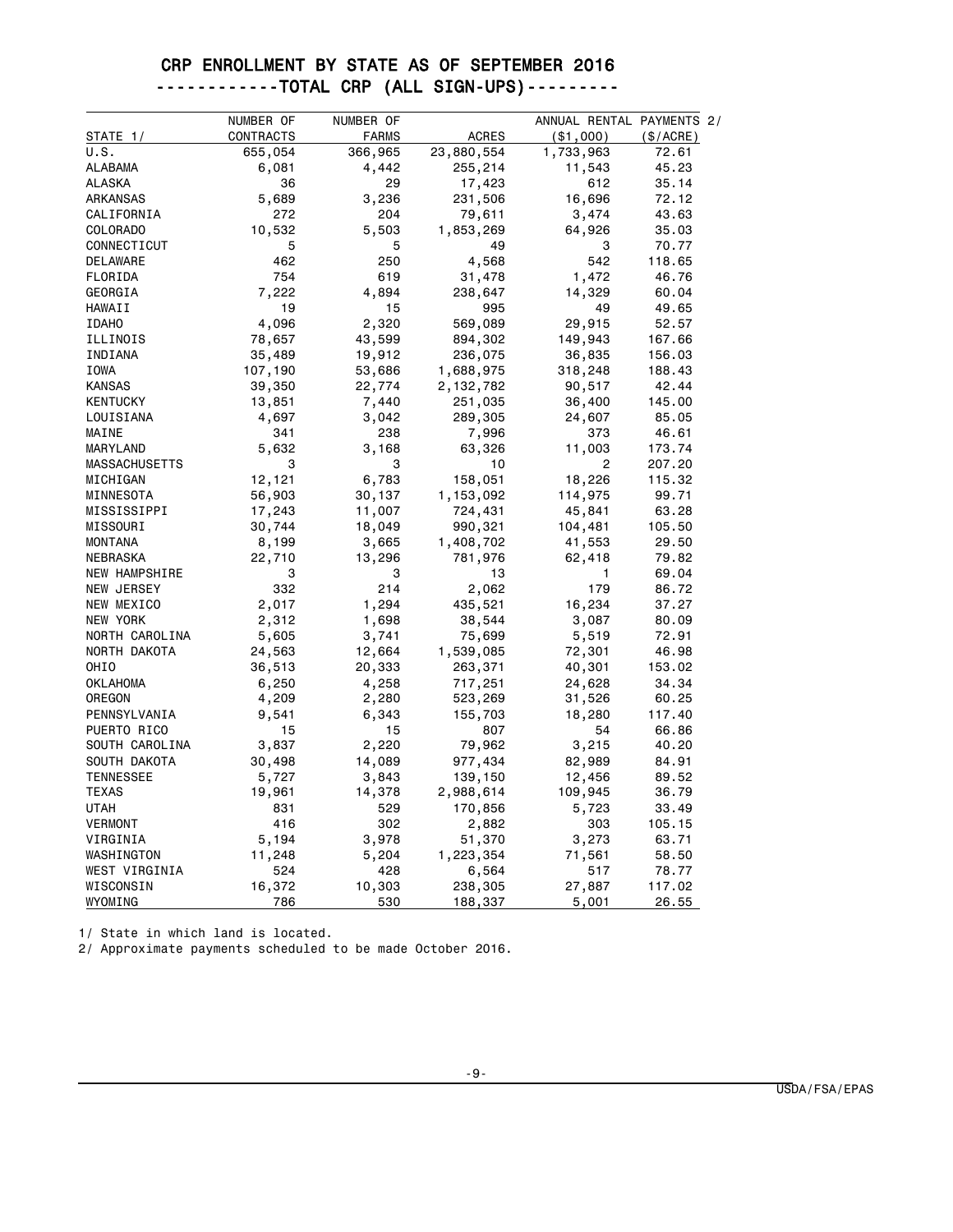### CRP ENROLLMENT BY STATE AS OF SEPTEMBER 2016

#### ----------------GENERAL SIGN-UP-------------

|                      | NUMBER OF               | NUMBER OF      |              | ANNUAL RENTAL PAYMENTS 2/ |                |
|----------------------|-------------------------|----------------|--------------|---------------------------|----------------|
| STATE 1/             | CONTRACTS               | <b>FARMS</b>   | <b>ACRES</b> | (\$1,000)                 | (S/ACRE)       |
| U.S.                 | 218,425                 | 152,611        | 16,856,927   | 863,740                   | 51.24          |
| <b>ALABAMA</b>       | 4,442                   | 3,336          | 204,413      | 8,939                     | 43.73          |
| <b>ALASKA</b>        | 31                      | 24             | 16,951       | 581                       | 34.28          |
| ARKANSAS             | 1,273                   | 939            | 68,381       | 4,114                     | 60.16          |
| CALIFORNIA           | 232                     | 169            | 78,300       | 3,373                     | 43.08          |
| COLORADO             | 9,182                   | 4,948          | 1,772,971    | 59,388                    | 33.50          |
| CONNECTICUT          | 4                       | 4              | 47           | 3                         | 70.88          |
| DELAWARE             | 23                      | 19             | 325          | 26                        | 80.69          |
| FLORIDA              | 690                     | 574            | 29,238       | 1,341                     | 45.87          |
| GEORGIA              | 2,794                   | 2,022          | 99,925       | 5,383                     | 53.87          |
| HAWAII               | 0                       | 0              | 0            | 0                         | $\blacksquare$ |
| <b>IDAHO</b>         | 2,987                   | 1,791          | 416,566      | 20,868                    | 50.10          |
| ILLINOIS             | 16,749                  | 12,317         | 363,501      | 42,035                    | 115.64         |
| INDIANA              | 4,251                   | 3,435          | 82,960       | 8,712                     | 105.02         |
| <b>IOWA</b>          | 23,009                  | 16,874         | 715,154      | 96,099                    | 134.37         |
| <b>KANSAS</b>        | 24,241                  | 16,106         | 1,903,413    | 77,075                    | 40.49          |
| <b>KENTUCKY</b>      | 2,792                   | 2,075          | 89,814       | 9,227                     | 102.74         |
| LOUISIANA            | 1,133                   | 878            | 72,302       | 3,868                     | 53.50          |
| MAINE                | 177                     | 130            | 5,667        | 212                       | 37.45          |
| <b>MARYLAND</b>      | 195                     | 167            | 4,194        | 326                       | 77.68          |
| <b>MASSACHUSETTS</b> | 0                       | 0              | 0            | 0                         | $\blacksquare$ |
| MICHIGAN             | 2,457                   | 2,034          | 61,782       | 5,015                     | 81.18          |
| MINNESOTA            | 15,067                  | 10,951         | 527,073      | 37,084                    | 70.36          |
| MISSISSIPPI          | 8,456                   | 6,413          | 452,432      | 23,375                    | 51.67          |
| MISSOURI             | 15,232                  | 10,892         | 732,589      | 73,801                    | 100.74         |
| <b>MONTANA</b>       | 6,622                   | 3,099          | 1,237,045    | 35,777                    | 28.92          |
| NEBRASKA             | 8,093                   | 5,749          | 535,324      | 30,922                    | 57.76          |
| <b>NEW HAMPSHIRE</b> | 0                       | 0              | 0            | 0                         | $\blacksquare$ |
| NEW JERSEY           | 22                      | 20             | 541          | 23                        | 42.26          |
| NEW MEXICO           | 1,791                   | 1,168          | 395,763      | 14,838                    | 37.49          |
| NEW YORK             | 685                     | 541            | 18,210       | 808                       | 44.39          |
| NORTH CAROLINA       | 1,950                   | 1,537          | 36,272       | 1,865                     | 51.40          |
| NORTH DAKOTA         | 9,782                   | 6,343          | 929,547      | 33,257                    | 35.78          |
| OHIO                 | 3,618                   | 3,007          | 75,114       | 6,573                     | 87.50          |
| <b>OKLAHOMA</b>      | 5,831                   | 4,002          | 701,055      | 23,946                    | 34.16          |
| OREGON               | 2,263                   | 1,323          | 468,940      | 27,046                    | 57.68          |
| PENNSYLVANIA         | 310                     | 267            | 8,427        | 418                       | 49.57          |
| PUERTO RICO          | 10                      | 10             | 341          | 26                        | 76.23          |
| SOUTH CAROLINA       | 1,526                   | 1,115          | 49,761       | 1,689                     | 33.93          |
| SOUTH DAKOTA         | 3,757                   | 2,549          | 302,733      | 15,308                    | 50.57          |
| <b>TENNESSEE</b>     | 3,139                   | 2,459          | 103,399      | 8,725                     | 84.38          |
| <b>TEXAS</b>         | 17,533                  | 12,772         | 2,765,015    | 100,917                   | 36.50          |
| <b>UTAH</b>          | 810                     | 515            | 170,472      | 5,705                     | 33.47          |
| <b>VERMONT</b>       | $\overline{\mathbf{c}}$ | 2              | 52           | 4                         | 73.17          |
| VIRGINIA             | 976                     | 809            | 21,239       | 905                       | 42.63          |
| WASHINGTON           | 6,529                   | 3,360          | 1,025,885    | 56,436                    | 55.01          |
| WEST VIRGINIA        | 8                       | $\overline{7}$ | 325          | 13                        | 40.53          |
| WISCONSIN            | 7,132                   | 5,450          | 141,080      | 13,212                    | 93.65          |
| WYOMING              | 618                     | 408            | 172,240      | 4,481                     | 26.01          |

1/ State in which land is located.

2/ Payments scheduled to be made October 2016.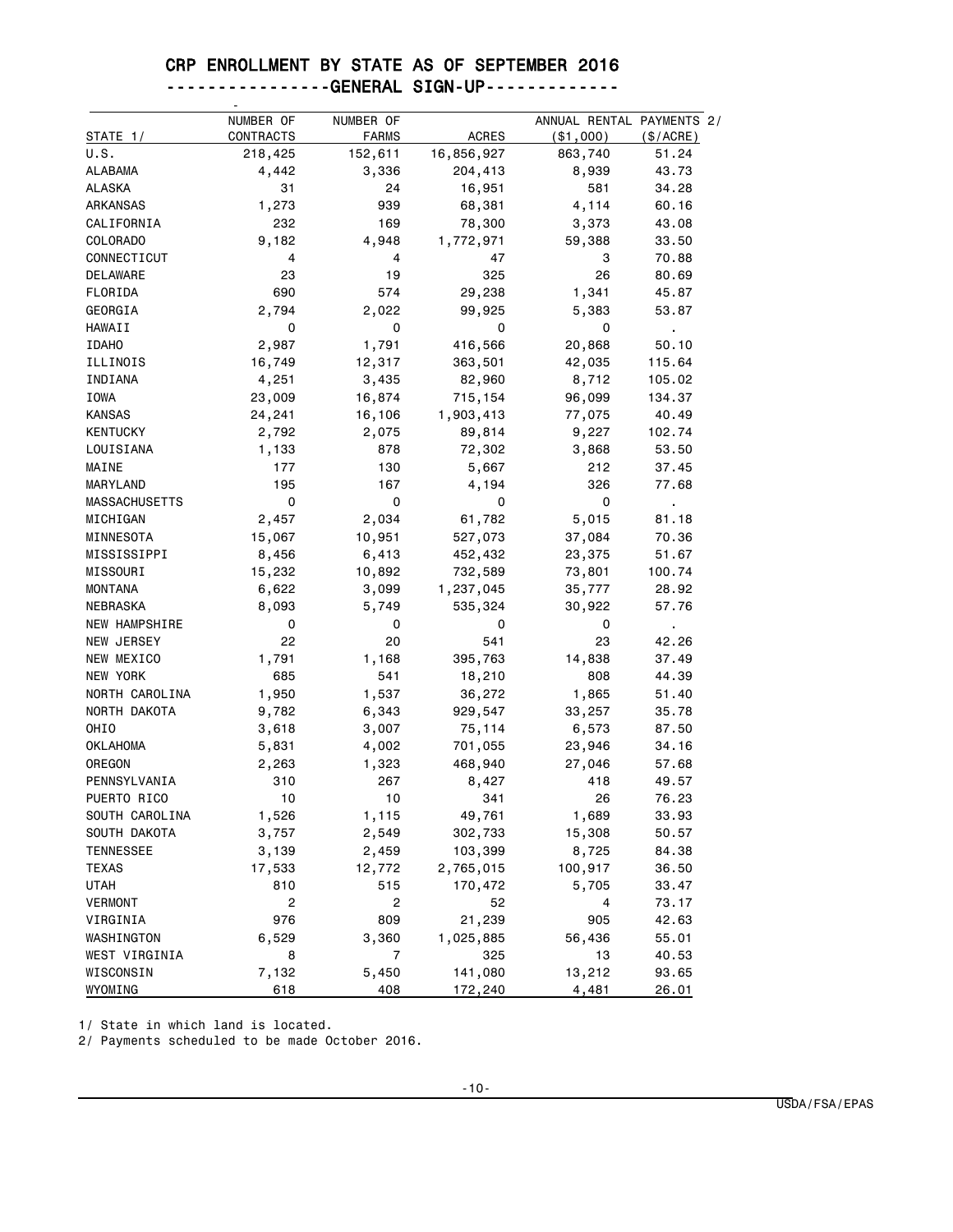#### CRP ENROLLMENT BY STATE AS OF SEPTEMBER 2016 -------------- TOTAL CONTINUOUS 1/ ---------

|                                                     | NUMBER OF                    | NUMBER OF                    |                                      | ANNUAL RENTAL PAYMENTS 3/      |             |
|-----------------------------------------------------|------------------------------|------------------------------|--------------------------------------|--------------------------------|-------------|
| STATE 2/                                            | CONTRACTS                    | <b>FARMS</b>                 | <b>ACRES</b>                         | ( \$1,000)                     | $(\$/ACRE)$ |
| U.S.                                                | 436,629                      | 251,673                      | 7,023,627                            | 870,223                        | 123.90      |
| <b>ALABAMA</b>                                      | 1,639                        | 1,277                        | 50,801                               | 2,604                          | 51.27       |
| <b>ALASKA</b>                                       | 5                            | 5                            | 472                                  | 31                             | 65.89       |
| ARKANSAS                                            | 4,416                        | 2,606                        | 163,124                              | 12,582                         | 77.13       |
| CALIFORNIA                                          | 40                           | 39                           | 1,311                                | 101                            | 76.69       |
| COLORADO                                            | 1,350                        | 819                          | 80,298                               | 5,538                          | 68.97       |
| CONNECTICUT                                         | 1                            | 1                            | 1                                    | 0                              | 67.00       |
| DELAWARE                                            | 439                          | 237                          | 4,243                                | 516                            | 121.56      |
| FLORIDA                                             | 64                           | 49                           | 2,240                                | 131                            | 58.49       |
| GEORGIA                                             | 4,428                        | 3,120                        | 138,722                              | 8,946                          | 64.49       |
| HAWAII                                              | 19                           | 15                           | 995                                  | 49                             | 49.65       |
| <b>IDAHO</b>                                        | 1,109                        | 746                          | 152,523                              | 9,047                          | 59.32       |
| ILLINOIS                                            | 61,908                       | 36,098                       | 530,800                              | 107,908                        | 203.29      |
| INDIANA                                             | 31,238                       | 17,671                       | 153,115                              | 28,122                         | 183.67      |
| <b>IOWA</b>                                         | 84,181                       | 45,000                       | 973,821                              | 222,149                        | 228.12      |
| <b>KANSAS</b>                                       | 15,109                       | 9,195                        | 229,370                              | 13,442                         | 58.60       |
| <b>KENTUCKY</b>                                     | 11,059                       | 5,987                        | 161,220                              | 27,173                         | 168.54      |
| LOUISIANA                                           | 3,564                        | 2,404                        | 217,004                              | 20,739                         | 95.57       |
| MAINE                                               | 164                          | 125                          | 2,328                                | 160                            | 68.89       |
| MARYLAND                                            | 5,437                        | 3,104                        | 59,133                               | 10,677                         | 180.56      |
| <b>MASSACHUSETTS</b>                                | 3                            | 3                            | 10                                   | 2                              | 207.20      |
| MICHIGAN                                            | 9,664                        | 5,199                        | 96,269                               | 13,211                         | 137.23      |
| MINNESOTA                                           | 41,836                       | 23,681                       | 626,019                              | 77,892                         | 124.42      |
| MISSISSIPPI                                         | 8,787                        | 5,963                        | 271,999                              | 22,466                         | 82.59       |
| MISSOURI                                            | 15,512                       | 9,655                        | 257,733                              | 30,680                         | 119.04      |
| <b>MONTANA</b>                                      | 1,577                        | 773                          | 171,657                              | 5,776                          | 33.65       |
| NEBRASKA                                            | 14,617                       | 9,202                        | 246,652                              | 31,496                         | 127.69      |
| <b>NEW HAMPSHIRE</b>                                | 3                            | 3                            | 13                                   | 1                              | 69.04       |
| NEW JERSEY                                          | 310                          | 195                          | 1,520                                | 156                            | 102.55      |
| NEW MEXICO                                          | 226                          | 160                          | 39,758                               | 1,396                          | 35.11       |
| NEW YORK                                            | 1,627                        | 1,198                        | 20,334                               | 2,279                          | 112.06      |
| NORTH CAROLINA                                      | 3,655                        | 2,298                        | 39,428                               | 3,654                          | 92.69       |
| NORTH DAKOTA                                        | 14,781                       | 7,984                        | 609,538                              | 39,044                         | 64.05       |
| OHIO                                                | 32,895                       | 18,527                       | 188,257                              | 33,728                         | 179.16      |
| <b>OKLAHOMA</b>                                     | 419                          | 343                          | 16,197                               | 682                            | 42.13       |
| OREGON                                              | 1,946                        | 1,212                        | 54,328                               | 4,479                          | 82.45       |
| PENNSYLVANIA                                        | 9,231                        | 6,168                        | 147,276                              | 17,862                         | 121.28      |
| PUERTO RICO                                         | 5                            | 5                            | 466                                  | 28                             | 60.00       |
| SOUTH CAROLINA                                      | 2,311                        | 1,268                        | 30,201                               | 1,526                          | 50.53       |
| SOUTH DAKOTA                                        | 26,741                       | 12,949                       | 674,701                              | 67,681                         | 100.31      |
| <b>TENNESSEE</b>                                    | 2,588                        | 1,805                        | 35,751                               | 3,732                          | 104.38      |
| <b>TEXAS</b>                                        | 2,428                        | 1,905                        | 223,598                              | 9,028                          | 40.38       |
| UTAH                                                | 21                           | 19                           | 384                                  | 17                             | 44.95       |
| <b>VERMONT</b>                                      | 414                          | 300                          | 2,829                                | 299                            | 105.74      |
| VIRGINIA                                            | 4,218                        | 3,241                        | 30,131                               | 2,367                          | 78.57       |
|                                                     |                              |                              |                                      |                                | 76.60       |
|                                                     |                              |                              |                                      |                                | 80.76       |
|                                                     |                              |                              |                                      |                                | 150.93      |
|                                                     |                              |                              |                                      |                                | 32.33       |
| WASHINGTON<br>WEST VIRGINIA<br>WISCONSIN<br>WYOMING | 4,719<br>516<br>9,240<br>168 | 2,671<br>423<br>5,893<br>131 | 197,469<br>6,239<br>97,225<br>16,098 | 15,125<br>504<br>14,674<br>520 |             |

1/ Includes Farmable Wetland enrollment.

2/ State in which land is located.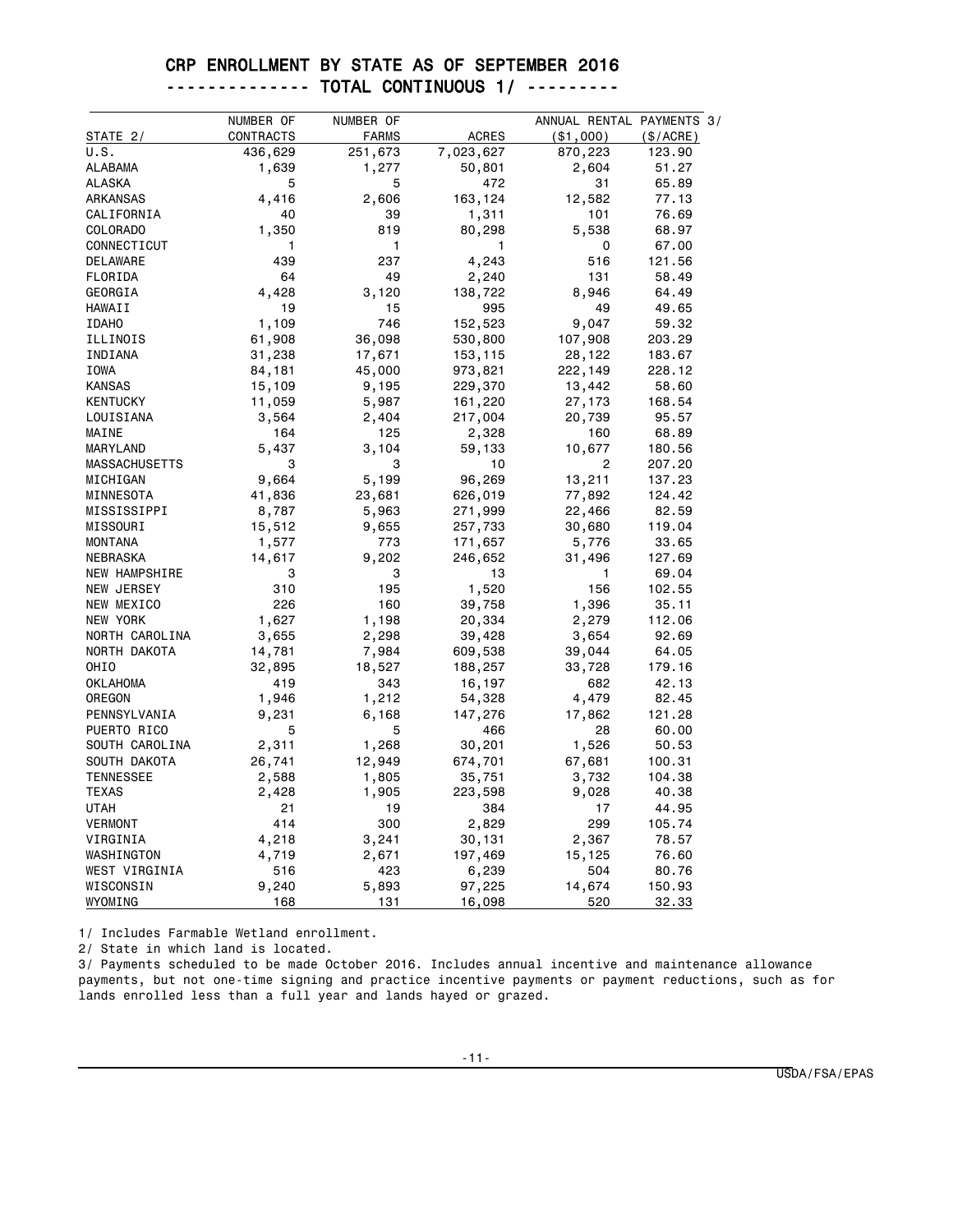#### CRP ENROLLMENT BY STATE AS OF SEPTEMBER 2016

| -------------------CREP ONLY---------------- |  |
|----------------------------------------------|--|
|----------------------------------------------|--|

|                      | NUMBER OF | NUMBER OF    |              | ANNUAL RENTAL PAYMENTS 2/ |                |
|----------------------|-----------|--------------|--------------|---------------------------|----------------|
| STATE 1/             | CONTRACTS | <b>FARMS</b> | <b>ACRES</b> | $($ \$1,000 $)$           | (\$/ACRE)      |
| U.S.                 | 69,585    | 46,294       | 1,169,879    | 169,628                   | 145.00         |
| ALABAMA              | 0         | 0            | 0            | 0                         |                |
| <b>ALASKA</b>        | 0         | 0            | 0            | 0                         |                |
| ARKANSAS             | 245       | 174          | 6,936        | 704                       | 101.57         |
| CALIFORNIA           | 6         | 6            | 393          | 43                        | 110.14         |
| COLORADO             | 204       | 142          | 28,837       | 3,536                     | 122.63         |
| CONNECTICUT          | 0         | 0            | 0            | 0                         |                |
| DELAWARE             | 407       | 230          | 4,097        | 500                       | 122.12         |
| FLORIDA              | 0         | 0            | 0            | 0                         |                |
| GEORGIA              | 0         | 0            | 0            | 0                         |                |
| HAWAII               | 18        | 14           | 977          | 48                        | 48.82          |
| <b>IDAHO</b>         | 156       | 107          | 16,570       | 2,200                     | 132.76         |
| ILLINOIS             | 5,914     | 4,213        | 104,146      | 23,305                    | 223.77         |
| INDIANA              | 1,104     | 820          | 10,362       | 2,376                     | 229.31         |
| IOWA                 | 117       | 108          | 3,137        | 849                       | 270.78         |
| <b>KANSAS</b>        | 96        | 68           | 17,410       | 2,102                     | 120.76         |
| <b>KENTUCKY</b>      | 3,064     | 1,573        | 97,952       | 18,202                    | 185.83         |
| LOUISIANA            | 723       | 531          | 48,505       | 3,844                     | 79.24          |
| MAINE                | 0         | 0            | 0            | 0                         | $\blacksquare$ |
| MARYLAND             | 5,006     | 2,976        | 57,214       | 10,480                    | 183.18         |
| <b>MASSACHUSETTS</b> | 0         | 0            | 0            | 0                         | $\blacksquare$ |
| MICHIGAN             | 6,303     | 3,438        | 73,315       | 10,439                    | 142.38         |
| MINNESOTA            | 2,300     | 1,929        | 70,780       | 8,266                     | 116.79         |
| MISSISSIPPI          | 13        | 10           | 640          | 95                        | 148.53         |
| MISSOURI             | 1,066     | 778          | 36,169       | 3,499                     | 96.74          |
| <b>MONTANA</b>       | 113       | 48           | 10,943       | 783                       | 71.52          |
| NEBRASKA             | 2,461     | 1,854        | 62,523       | 7,146                     | 114.30         |
| <b>NEW HAMPSHIRE</b> | 0         | 0            | 0            | 0                         |                |
| NEW JERSEY           | 232       | 151          | 772          | 108                       | 140.44         |
| NEW MEXICO           | 0         | 0            | 0            | 0                         |                |
| NEW YORK             | 1,161     | 839          | 13,875       | 1,938                     | 139.65         |
| NORTH CAROLINA       | 1,514     | 1,081        | 19,030       | 2,146                     | 112.76         |
| NORTH DAKOTA         | 82        | 61           | 1,616        | 57                        | 35.54          |
| OHIO                 | 15,001    | 9,607        | 118,890      | 24,442                    | 205.59         |
| <b>OKLAHOMA</b>      | 74        | 62           | 664          | 42                        | 62.98          |
| OREGON               | 1,660     | 1,068        | 42,849       | 3,776                     | 88.13          |
| PENNSYLVANIA         | 9,067     | 6,048        | 146,836      | 17,838                    | 121.48         |
| PUERTO RICO          | 0         | 0            | 0            | 0                         |                |
| SOUTH CAROLINA       | 0         | 0            | 0            | 0                         |                |
| SOUTH DAKOTA         | 1,001     | 613          | 79,694       | 8,540                     | 107.16         |
| <b>TENNESSEE</b>     | 0         | 0            | 0            | 0                         |                |
| <b>TEXAS</b>         | 0         | 0            | 0            | 0                         |                |
| UTAH                 | 0         | 0            | 0            | 0                         | ٠              |
| <b>VERMONT</b>       | 393       | 292          | 2,752        | 295                       | 107.10         |
| VIRGINIA             | 3,589     | 2,867        | 26,072       | 2,131                     | 81.74          |
| WASHINGTON           | 1,190     | 980          | 14,807       | 3,181                     | 214.80         |
| WEST VIRGINIA        | 499       | 409          | 6,114        | 498                       | 81.41          |
| WISCONSIN            | 4,806     | 3,197        | 45,002       | 6,217                     | 138.15         |
| WYOMING              | 0         | 0            | 0            | 0                         |                |

1/ State in which land is located.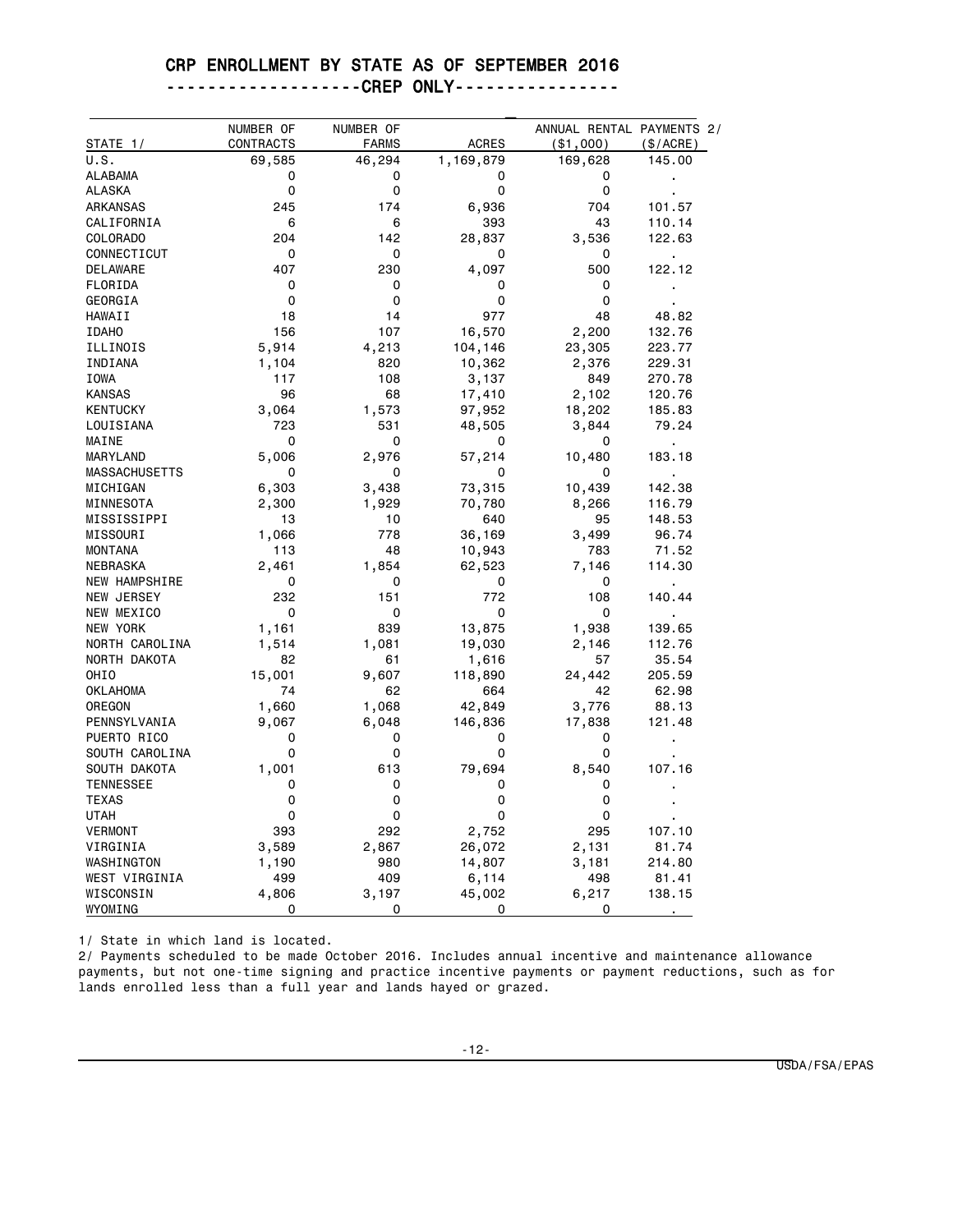#### CRP ENROLLMENT BY STATE AS OF SEPTEMBER 2016 ------------ CONTINUOUS NON-CREP 1/----------

|                      | NUMBER OF | NUMBER OF    |              | ANNUAL RENTAL PAYMENTS 3/ |             |
|----------------------|-----------|--------------|--------------|---------------------------|-------------|
| STATE 2/             | CONTRACTS | <b>FARMS</b> | <b>ACRES</b> | ( \$1,000)                | $(\$/ACRE)$ |
| U.S.                 | 350,027   | 207,423      | 5,453,245    | 651,126                   | 119.40      |
| ALABAMA              | 1,635     | 1,274        | 50,740       | 2,603                     | 51.30       |
| ALASKA               | 5         | 5            | 472          | 31                        | 65.89       |
| <b>ARKANSAS</b>      | 4,151     | 2,459        | 153,986      | 11,690                    | 75.91       |
| CALIFORNIA           | 34        | 33           | 918          | 57                        | 62.36       |
| COLORADO             | 1,144     | 682          | 50,823       | 1,972                     | 38.80       |
| CONNECTICUT          | 1         | 1            | 1            | 0                         | 67.00       |
| DELAWARE             | 32        | 21           | 146          | 16                        | 105.84      |
| FLORIDA              | 64        | 49           | 2,240        | 131                       | 58.49       |
| GEORGIA              | 4,428     | 3,120        | 138,722      | 8,946                     | 64.49       |
| HAWAII               | 1         | 1            | 19           | 2                         | 93.40       |
| <b>IDAHO</b>         | 952       | 643          | 135,948      | 6,847                     | 50.36       |
| ILLINOIS             | 55,893    | 33,291       | 425,127      | 84,203                    | 198.06      |
| INDIANA              | 30,026    | 17,124       | 141,738      | 25,590                    | 180.55      |
| <b>IOWA</b>          | 78,839    | 42,900       | 883,067      | 203,487                   | 230.43      |
| KANSAS               | 14,899    | 9,066        | 209,930      | 11,230                    | 53.49       |
| <b>KENTUCKY</b>      | 7,995     | 4,447        | 63,269       | 8,971                     | 141.79      |
| LOUISIANA            | 2,798     | 1,925        | 165,140      | 16,568                    | 100.33      |
| MAINE                | 164       | 125          | 2,328        | 160                       | 68.89       |
| MARYLAND             | 430       | 327          | 1,913        | 196                       | 102.44      |
| <b>MASSACHUSETTS</b> | 3         | 3            | 10           | $\overline{c}$            | 207.20      |
| MICHIGAN             | 3,350     | 2,211        | 22,858       | 2,762                     | 120.83      |
| MINNESOTA            | 36,064    | 21,288       | 500,285      | 62,720                    | 125.37      |
| MISSISSIPPI          | 8,686     | 5,892        | 260,340      | 21,303                    | 81.83       |
| MISSOURI             | 14,442    | 9,053        | 221,348      | 27,157                    | 122.69      |
| <b>MONTANA</b>       | 1,438     | 722          | 160,248      | 4,976                     | 31.05       |
| NEBRASKA             | 11,713    | 7,646        | 180,136      | 23,958                    | 133.00      |
| <b>NEW HAMPSHIRE</b> | 3         | 3            | 13           | $\mathbf{1}$              | 69.04       |
| NEW JERSEY           | 78        | 59           | 749          | 48                        | 63.49       |
| NEW MEXICO           | 226       | 160          | 39,758       | 1,396                     | 35.11       |
| NEW YORK             | 466       | 383          | 6,459        | 341                       | 52.80       |
| NORTH CAROLINA       | 2,139     | 1,394        | 20,340       | 1,503                     | 73.88       |
| NORTH DAKOTA         | 11,810    | 6,950        | 479,145      | 28,153                    | 58.76       |
| OHI <sub>0</sub>     | 17,844    | 11,561       | 69,037       | 9,241                     | 133.85      |
| OKLAHOMA             | 342       | 278          | 15,363       | 630                       | 41.00       |
| OREGON               | 286       | 189          | 11,479       | 703                       | 61.23       |
| PENNSYLVANIA         | 164       | 153          | 440          | 24                        | 55.00       |
| PUERTO RICO          | 5         | 5            | 466          | 28                        | 60.00       |
| SOUTH CAROLINA       | 2,311     | 1,268        | 30,201       | 1,526                     | 50.53       |
| SOUTH DAKOTA         | 21,343    | 11,211       | 493,131      | 48,024                    | 97.39       |
| <b>TENNESSEE</b>     | 2,588     | 1,805        | 35,751       | 3,732                     | 104.38      |
| <b>TEXAS</b>         | 2,428     | 1,905        | 223,598      | 9,028                     | 40.38       |
| UTAH                 | 21        | 19           | 384          | 17                        | 44.95       |
| <b>VERMONT</b>       | 21        | 21           | 77           | 4                         | 57.49       |
| VIRGINIA             | 629       | 500          | 4,059        | 236                       | 58.15       |
| WASHINGTON           | 3,527     | 1,789        | 182,651      | 11,943                    | 65.39       |
| WEST VIRGINIA        | 17        | 15           | 125          | 6                         | 48.98       |
| WISCONSIN            | 4,423     | 3,315        | 52,141       | 8,442                     | 161.91      |
| WYOMING              | 168       | 131          | 16,098       | 520                       | 32.33       |

1/ Farmable Wetland Program enrollment not included.

2/ State in which land is located.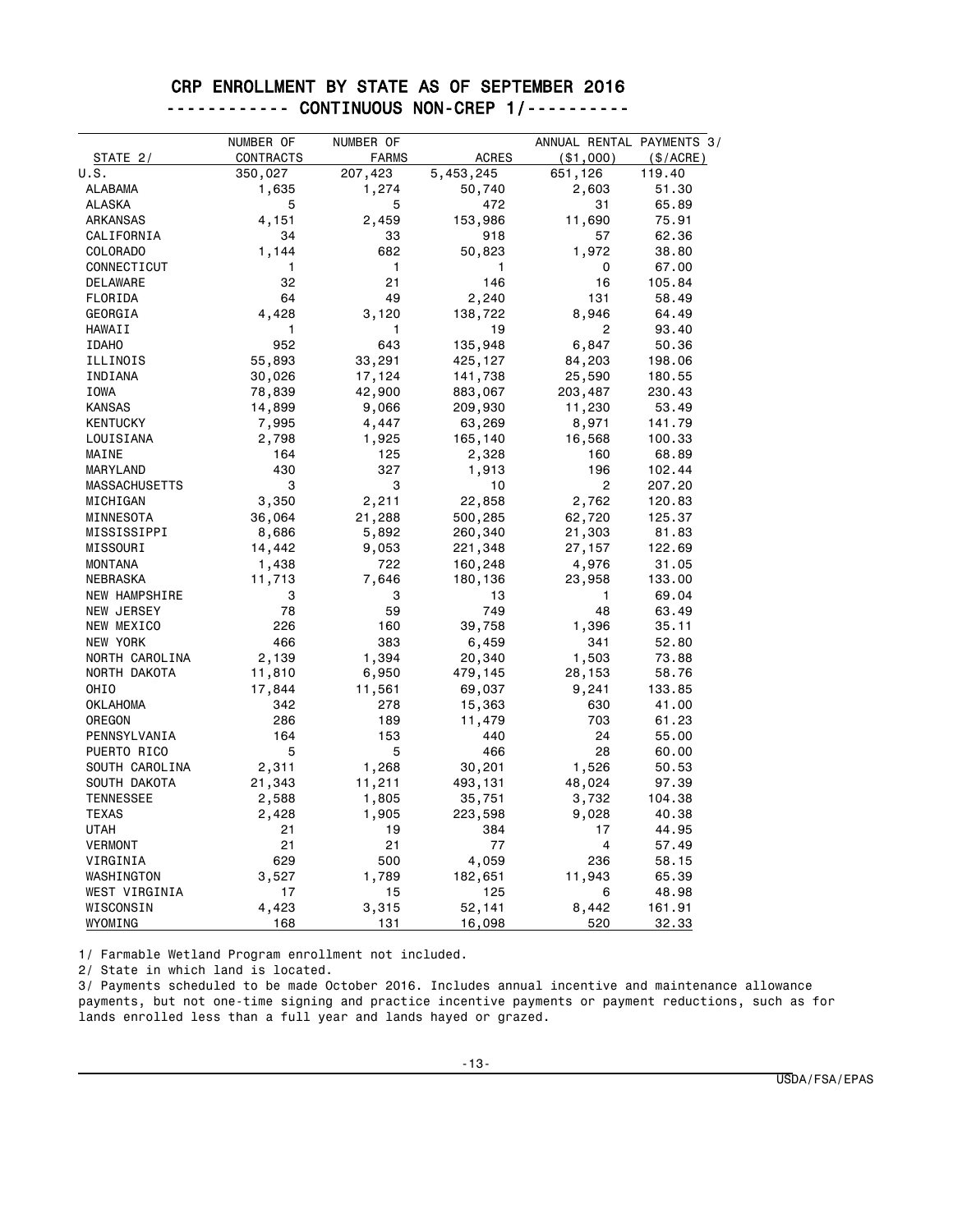|  |  | CRP ENROLLMENT BY STATE AS OF SEPTEMBER 2016 |  |
|--|--|----------------------------------------------|--|
|  |  | -----------FARMABLE WETLAND PROGRAM--------  |  |

|                      | NUMBER OF        | NUMBER OF    |              | ANNUAL RENTAL PAYMENTS 2/ |                |
|----------------------|------------------|--------------|--------------|---------------------------|----------------|
| STATE 1/             | <b>CONTRACTS</b> | <b>FARMS</b> | <b>ACRES</b> | ( \$1,000)                | (\$/ACRE)      |
| U.S.                 | 17,017           | 12,998       | 399,538      | 49,469                    | 123.82         |
| <b>ALABAMA</b>       | 4                | 4            | 37           | 2                         | 43.11          |
| <b>ALASKA</b>        | 0                | 0            | 0            | 0                         | $\blacksquare$ |
| <b>ARKANSAS</b>      | 20               | 14           | 2,203        | 188                       | 85.20          |
| CALIFORNIA           | 0                | 0            | 0            | 0                         |                |
| COLORADO             | $\overline{c}$   | 2            | 606          | 30                        | 48.71          |
| CONNECTICUT          | 0                | 0            | 0            | 0                         | ٠              |
| <b>DELAWARE</b>      | 0                | 0            | 0            | 0                         |                |
| FLORIDA              | 0                | 0            | 0            | 0                         |                |
| GEORGIA              | 0                | 0            | 0            | 0                         |                |
| HAWAII               | 0                | 0            | 0            | 0                         |                |
| <b>IDAHO</b>         | $\mathbf{1}$     | 1            | 6            | 0                         | 78.55          |
| ILLINOIS             | 101              | 93           | 1,475        | 400                       | 271.29         |
| INDIANA              | 108              | 99           | 1,013        | 156                       | 153.89         |
| IOWA                 | 5,225            | 4,178        | 87,137       | 17,813                    | 204.42         |
| <b>KANSAS</b>        | 114              | 108          | 2,029        | 110                       | 54.10          |
| <b>KENTUCKY</b>      | 0                | 0            | 0            | 0                         |                |
| LOUISIANA            | 43               | 32           | 3,358        | 328                       | 97.57          |
| MAINE                | 0                | 0            | 0            | 0                         |                |
| MARYLAND             | 1                | 1            | 5            | 0                         | 97.00          |
| <b>MASSACHUSETTS</b> | 0                | 0            | 0            | 0                         |                |
| MICHIGAN             | 11               | 11           | 96           | 10                        | 106.35         |
| MINNESOTA            | 3,472            | 2,914        | 54,930       | 6,906                     | 125.72         |
| MISSISSIPPI          | 88               | 77           | 11,001       | 1,067                     | 97.01          |
| MISSOURI             | $\overline{4}$   | 3            | 215          | 23                        | 108.73         |
| <b>MONTANA</b>       | 26               | 8            | 373          | 17                        | 45.29          |
| NEBRASKA             | 443              | 388          | 3,992        | 392                       | 98.22          |
| <b>NEW HAMPSHIRE</b> | 0                | 0            | 0            | 0                         |                |
| NEW JERSEY           | 0                | 0            | 0            | 0                         | j,             |
| NEW MEXICO           | 0                | 0            | 0            | 0                         |                |
| NEW YORK             | 0                | 0            | 0            | 0                         |                |
| NORTH CAROLINA       | $\overline{2}$   | 1            | 58           | 6                         | 99.53          |
| NORTH DAKOTA         | 2,889            | 1,875        | 128,777      | 10,833                    | 84.12          |
| OHI <sub>0</sub>     | 50               | 51           | 322          | 45                        | 139.30         |
| <b>OKLAHOMA</b>      | 3                | 3            | 169          | 11                        | 62.99          |
| OREGON               | 0                | 0            | 0            | 0                         |                |
| PENNSYLVANIA         | 0                | 0            | 0            | 0                         |                |
| PUERTO RICO          | 0                | 0            | 0            | 0                         |                |
| SOUTH CAROLINA       | 0                | 0            | 0            | 0                         |                |
| SOUTH DAKOTA         | 4,397            |              |              |                           | 109.37         |
| <b>TENNESSEE</b>     | 0                | 3,122<br>0   | 101,643<br>0 | 11,117<br>0               |                |
| <b>TEXAS</b>         | 0                | 0            | 0            | 0                         | ٠              |
| <b>UTAH</b>          | 0                | 0            | 0            | 0                         |                |
| <b>VERMONT</b>       | 0                | 0            | 0            | 0                         |                |
|                      |                  |              |              |                           |                |
| VIRGINIA             | 0                | 0            | 0            | 0                         |                |
| WASHINGTON           | 2                | 2            | 11           | 1                         | 110.54         |
| WEST VIRGINIA        | 0<br>11          | 0            | 0<br>82      | 0                         | 187.80         |
| WISCONSIN            | 0                | 11           |              | 15                        |                |
| WYOMING              |                  | 0            | 0            | 0                         |                |

1/ State in which land is located.

 $\overline{a}$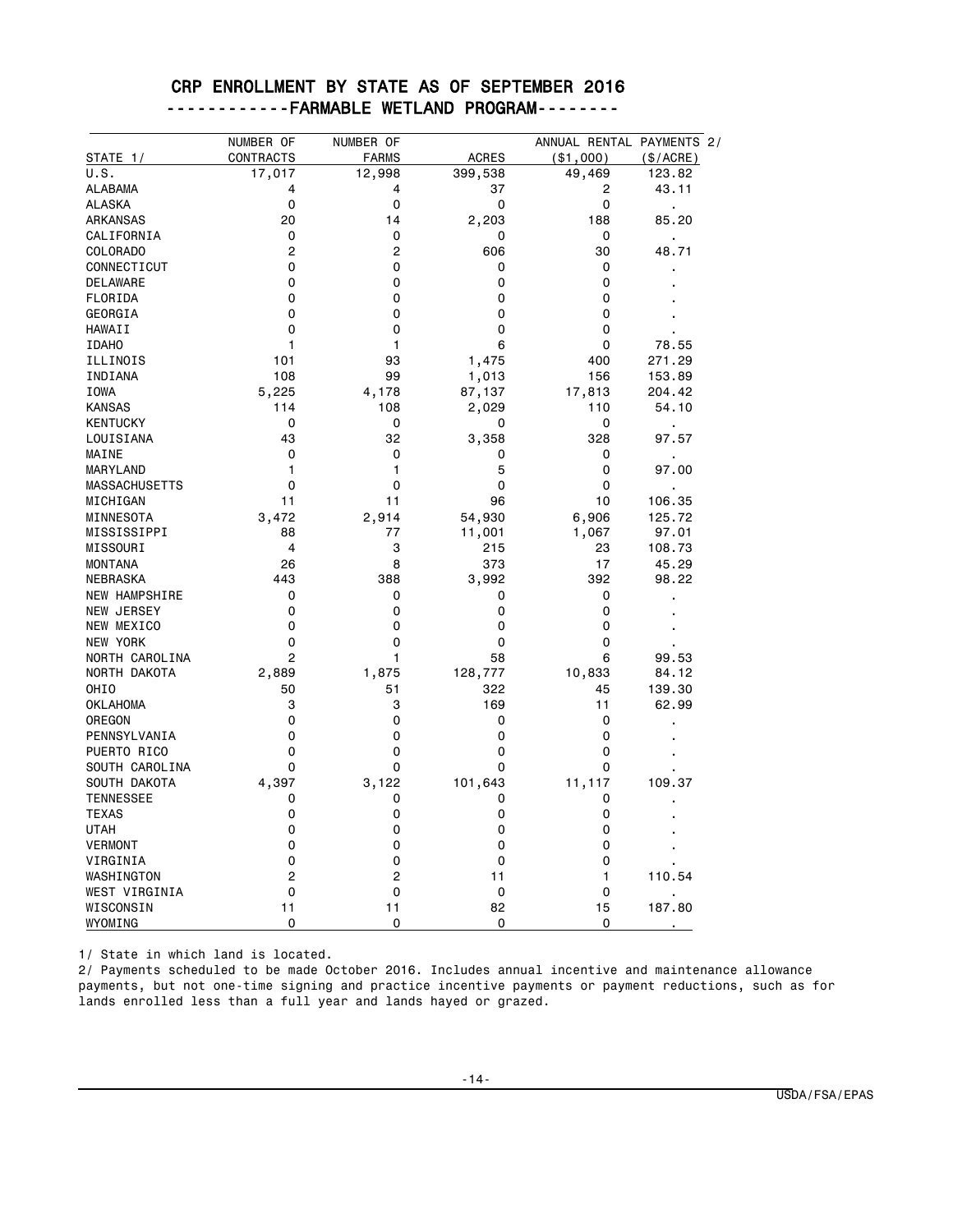### FY 2016 CONTINUOUS SIGNUP (#48) RESULTS ACRES AS OF SEPTEMBER 2016 (PART 1)

|                  | Wetland        |            | Grass     | Upland Bird    | Pollinator  |
|------------------|----------------|------------|-----------|----------------|-------------|
| STATE 1/         | Restorations   | Buffers 3/ | Waterways | Habitat        | Habitat     |
|                  | 2/             |            |           | <b>Buffers</b> |             |
| <b>ALABAMA</b>   | $\overline{0}$ | 5,034      | 0         | 188            | 0           |
| <b>ARKANSAS</b>  | 7,504          | 4,623      | 0         | 1,789          | 0           |
| COLORADO         | 842            | 189        | 18        | 688            | 5,392       |
| <b>DELAWARE</b>  | 103            | 87         | 0         | 0              | 0           |
| FLORIDA          | 0              | 0          | 0         | 0              | 0           |
| GEORGIA          | 0              | 86         | 2         | 97             | 0           |
| <b>IDAHO</b>     | 375            | 386        | 0         | 0              | 229         |
| ILLINOIS         | 8,364          | 22,909     | 1,657     | 8,606          | 56,611      |
| INDIANA          | 3,048          | 5,091      | 1,304     | 2,044          | 1,835       |
| IOWA             | 45,887         | 29,330     | 3,425     | 8,876          | 146,214     |
| <b>KANSAS</b>    | 1,065          | 2,217      | 506       | 5,940          | 2,219       |
| <b>KENTUCKY</b>  | 433            | 3,781      | 561       | 2,188          | 3,346       |
| LOUISIANA        | 3,868          | 454        | 0         | 0              | 0           |
| MAINE            | 0              | 0          | 5         | 0              | 0           |
| MARYLAND         | 354            | 4,280      | 25        | 24             | 6           |
| MICHIGAN         | 2,328          | 4,526      | 28        | 141            | 3,144       |
| MINNESOTA        | 64,791         | 22,079     | 233       | 63             | 7,100       |
| MISSISSIPPI      | 8,520          | 15,502     | 0         | 326            | 0           |
| MISSOURI         | 6,170          | 9,804      | 198       | 7,449          | 28,442      |
| <b>MONTANA</b>   | 238            | 215        | 0         | 404            | 423         |
| NEBRASKA         | 6,719          | 2,264      | 100       | 4,561          | 14,661      |
| NEW JERSEY       | 0              | 39         | 17        | 0              | 14          |
| NEW MEXICO       | 0              | 159        | 0         | 0              | 0           |
| NEW YORK         | 114            | 1,113      | 2         | 0              | 0           |
| NORTH CAROLINA   | 4              | 144        | 5         | 409            | 1           |
| NORTH DAKOTA     | 61,979         | 533        | 0         | 0              | 2,014       |
| OHI <sub>0</sub> | 1,138          | 7,246      | 1,335     | 2,862          | 999         |
| <b>OKLAHOMA</b>  | 0              | 123        | 6         | 298            | 0           |
| OREGON           | 0              | 3,324      | 0         | 0              | 0           |
| PENNSYLVANIA     | 98             | 1,252      | 4         | 108            | 0           |
| SOUTH CAROLINA   | 0              | 711        | 0         | 101            | $\mathbf 0$ |
| SOUTH DAKOTA     | 66,458         | 1,972      | 229       | 301            | 1,927       |
| <b>TENNESSEE</b> | 113            | 1,169      | 14        | 1,053          | 2,183       |
| <b>TEXAS</b>     | 1,695          | 741        | 82        | 17,195         | 0           |
| <b>VERMONT</b>   | 0              | 444        | 0         | 0              | 0           |
| VIRGINIA         | 31             | 3,715      | 17        | 129            | 2           |
| WASHINGTON       | 76             | 4,904      | 10        | 275            | 0           |
| WEST VIRGINIA    | 0              | 126        | 0         | 0              | $\Omega$    |
| WISCONSIN        | 479            | 3,622      | 85        | 108            | 1,441       |
| WYOMING          | 0              | 308        | 0         | 0              | 0           |
|                  | ========       | =======    | $=$ $=$   | .========      |             |
|                  | 292,794        | 164,503    | 9,866     | 66,225         | 278,200     |

1/ State in which land is located.

2/ CP9,CP23,CP23A,CP30,CP31,CP37, and Farmable Wetland Program. Includes both wetland and associated upland buffers.

3/ CP21,CP22,CP29.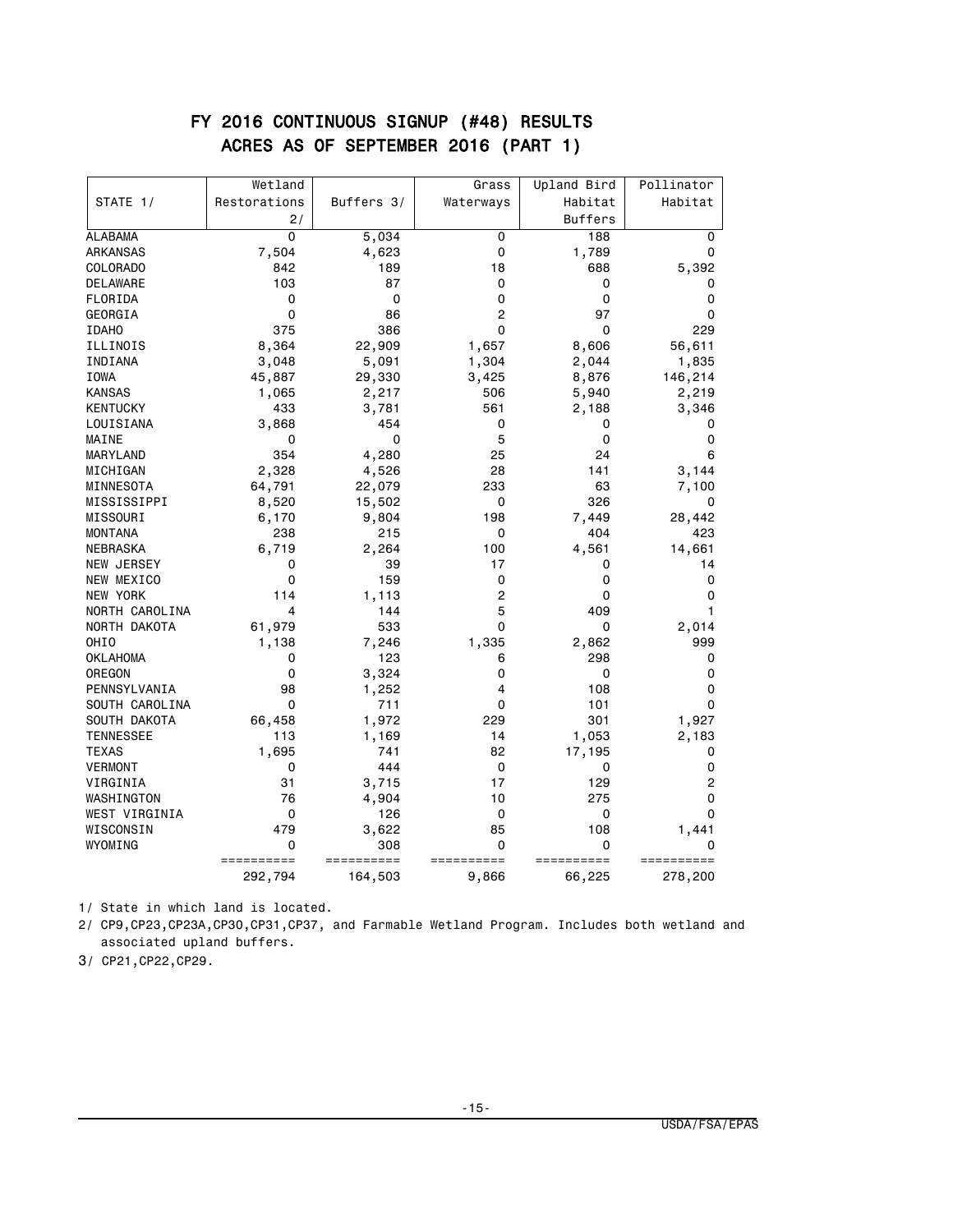# FY 2016 CONTINUOUS SIGNUP (#48) RESULTS ACRES AS OF SEPTEMBER 2016 (PART 2)

|                  | Wind                    |         |           |           |                |           |
|------------------|-------------------------|---------|-----------|-----------|----------------|-----------|
|                  | Erosion                 |         | Other     |           |                |           |
| State 1/         | Practices               | SAFE    | Practices | Total     | CREP $3/$      | $HELI$ 3/ |
|                  | 2/                      |         |           |           |                |           |
| <b>ALABAMA</b>   | $\overline{0}$          |         | 43        | 5,862     | $\bullet$      | 43        |
| ARKANSAS         | 0                       | 1,286   | 22        | 15,223    | $\overline{7}$ |           |
| COLORADO         | 732                     | 13,261  | 3,833     | 24,955    | 337            | 3,496     |
| DELAWARE         | 0                       |         | 892       | 1,082     | 1,082          |           |
| FLORIDA          | 0                       |         | 0         | 188       |                |           |
| GEORGIA          | 0                       | 1,012   | $-0$      | 7,481     |                |           |
| <b>IDAHO</b>     | 13                      | 6,657   | 4,913     | 12,575    | 214            | 4,699     |
| ILLINOIS         | 247                     | 1,635   | 24,404    | 124,433   |                | 24,361    |
| INDIANA          | 203                     | 14,691  | 1,984     | 30,201    | 2,668          | 1,900     |
| IOWA             | 1,684                   | 39,255  | 56,769    | 331,441   | 226            | 54,826    |
| <b>KANSAS</b>    | 132                     | 48,144  | 4,051     | 64,274    | 1,598          | 2,277     |
| <b>KENTUCKY</b>  | 0                       | 457     | 8,496     | 19,262    | 1,046          | 8,100     |
| LOUISIANA        | 0                       |         | - 0       | 4,322     |                |           |
| MAINE            | 0                       |         | 5         | 11        |                |           |
| MARYLAND         | 0                       |         | 937       | 5,626     | 5,561          |           |
| MICHIGAN         | 246                     | 2,691   | 926       | 14,029    | 2,573          |           |
| MINNESOTA        | 1,821                   | 11,725  | 5,293     | 113,104   |                | 4,578     |
| MISSISSIPPI      | 0                       | 493     | 3,456     | 28,297    | 739            | 3,439     |
| MISSOURI         | 6                       | 2,039   | 9,279     | 63,389    |                | 9,223     |
| <b>MONTANA</b>   | 24                      | 6,074   | 6,663     | 14,040    | 1,699          | 4,264     |
| NEBRASKA         | 3,402                   | 14,769  | 11,374    | 57,849    | 5,136          | 5,941     |
| NEW JERSEY       | 1                       | 95      | 1         | 165       | 55             |           |
| NEW MEXICO       | 0                       |         | 10,123    | 10,282    |                | 10,123    |
| NEW YORK         | 0                       | 62      | 269       | 1,560     | 1,488          |           |
| NORTH CAROLINA   | $\overline{\mathbf{4}}$ |         | 83        | 1,016     | 113            |           |
| NORTH DAKOTA     | 510                     | 5,047   | 6,893     | 76,976    |                |           |
| OHIO             | 424                     | 7,206   | 1,457     | 22,667    | 7,893          | 685       |
| <b>OKLAHOMA</b>  | 11                      | 309     | 0         | 746       | 8              |           |
| OREGON           | 0                       | 483     | 976       | 4,783     | 3,072          | 976       |
| PENNSYLVANIA     | 0                       |         | 3,527     | 4,989     | 4,987          |           |
| SOUTH CAROLINA   | $\overline{7}$          |         | - 0       | 1,435     |                |           |
| SOUTH DAKOTA     | 3,988                   | 14,899  | 3,078     | 92,853    |                |           |
| <b>TENNESSEE</b> | 0                       | 2,185   | 4,841     | 11,557    |                | 4,841     |
| <b>TEXAS</b>     | 0                       | 34,047  | 5,103     | 58,863    |                | 5,103     |
| <b>VERMONT</b>   | 0                       |         | $-0$      | 444       | 444            |           |
| VIRGINIA         | 0                       |         | 0         | 3,895     | 3,589          |           |
| WASHINGTON       | 3                       | 15,410  | 26,925    | 47,603    | 3,002          | 25,218    |
| WEST VIRGINIA    | 0                       |         | 5         | 131       | 131            |           |
| WISCONSIN        | 9                       | 2,530   | 19,780    | 28,053    | 4,833          | 18,081    |
| WYOMING          | 0                       |         | 317       | 625       |                | 317       |
|                  | 13,467                  | 246,462 | 226,721   | 1,306,290 | 52,503         | 192,493   |

1/ State in which land is located.

2/ CP5, CP16, and CP17.

3/ Includes various practices.

-16-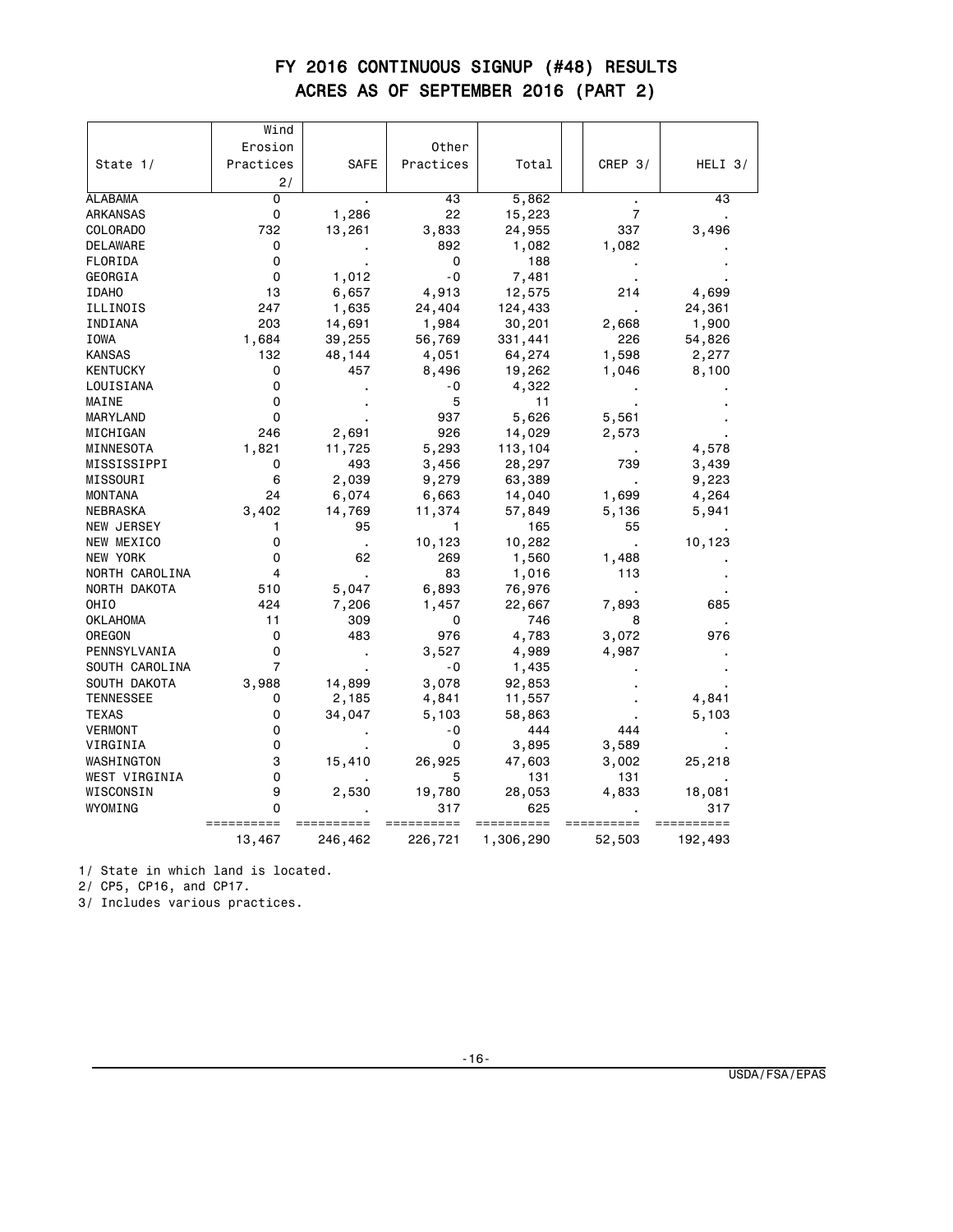### LAND THAT EXITED THE CRP, BY YEAR OF CONTRACT EXPIRATION 1/

(AND COULD BE RETURNED TO PRODUCTION THE FOLLOWING YEAR)

| <b>STATE</b>         | 2009                | 2010                | 2011                | 2012                | 2013               | 2014               | 2015               |
|----------------------|---------------------|---------------------|---------------------|---------------------|--------------------|--------------------|--------------------|
| ALABAMA              | 30,655              | 26,198              | 41,457              | 32,616              | 12,901             | 28,855             | 21,376             |
| ALASKA               | 678                 | 6,786               | 0                   | 990                 | 0                  | 459                | 95                 |
| ARIZONA              | 0                   | 0                   | 0                   | 0                   | 0                  | 0                  | $\mathbf 0$        |
| ARKANSAS             | 6,780               | 11,458              | 5,380               | 17,367              | 6,777              | 5,691              | 7,946              |
| CALIFORNIA           | 2,322               | 5,132               | 14,296              | 9,397               | 7,373              | 1,543              | 2,414              |
| COLORADO             | 401,261             | 135,946             | 78,286              | 158,441             | 84,673             | 67,757             | 56,105             |
| CONNECTICUT          | 37                  | 13                  | 13                  | 58                  | 10                 | 10                 | 0                  |
| DELAWARE             | 573                 | 120                 | 13                  | 286                 | 180                | 149                | 1,482              |
| FLORIDA              | 3,474               | 5,574               | 3,359               | 3,998               | 2,669              | 5,919              | 4,305              |
| GEORGIA              | 21,943              | 14,245              | 9,815               | 9,799               | 5,139              | 47,929             | 25,420             |
| HAWAII               | 0                   | 0                   | 0                   | 0                   | 0                  | 0                  | 0                  |
| <b>IDAHO</b>         | 41,001              | 91,899              | 57,540              | 49,334              | 23,371             | 18,169             | 16,315             |
| ILLINOIS             | 29,706              | 31,371              | 29,721              | 49,254              | 84,128             | 50,093             | 55,521             |
| INDIANA              | 9,067               | 9,138               | 13,664              | 19,003              | 26,922             | 10,506             | 12,200             |
| IOWA                 | 100,874             | 79,179              | 18,374              | 118,708             | 89,765             | 42,718             | 45,391             |
| KANSAS               | 322,160             | 240,374             | 214,535             | 181,272             | 90,350             | 81,210             | 69,943             |
| KENTUCKY             | 11,733              | 35,184              | 28,288              | 28,632              | 22,520             | 13,928             | 16,808             |
| LOUISIANA            | 5,326               | 5,865               | 4,633               | 14,070              | 6,721              | 13,306             | 5,910              |
| MAINE                | 1,106               | 2,980               | 4,521               | 4,381               | 261                | 74                 | 307                |
| MARYLAND             | 3,700               | 2,076               | 2,031               | 6,816               | 5,432              | 3,272              | 4,819              |
| MASSACHUSETTS        | 11                  | 0                   | 5                   | 0                   | 0                  | 0                  | 0                  |
| MICHIGAN             | 11,185              | 9,810               | 5,690               | 12,358              | 31,812             | 6,020              | 13,980             |
| MINNESOTA            | 64,473              | 36,256              | 88,953              | 169,654             | 80,018             | 153,767            | 62,446             |
| MISSISSIPPI          | 30,963              | 34,444              | 41,002              | 55,204              | 19,477             | 17,024             | 24,605             |
| MISSOURI             | 32,188              | 74,000              | 122,618             | 162,316             | 97,163             | 33,370             | 44,604             |
| <b>MONTANA</b>       | 137,232             | 267,552             | 368,529             | 530,070             | 271,668            | 217,736            | 97,014             |
| NEBRASKA             | 118,384             | 91,403              | 81,192              | 107,811             | 58,508             | 56,935             | 35,725             |
| <b>NEW HAMPSHIRE</b> | 0                   | 2                   | 45                  | 0                   | 0                  | 0                  | 0                  |
| NEW JERSEY           | 31                  | 209                 | 313                 | 140                 | 150                | 95                 | 21                 |
| NEW MEXICO           | 28,859              | 94,104              | 155,781             | 70,868              | 5,121              | 4,831              | 594                |
| NEW YORK             | 2,039               | 1,724               | 1,913               | 2,827               | 3,011              | 824                | 4,806              |
| NORTH CAROLINA       | 6,571               | 8,226               | 6,847               | 5,632               | 4,343              | 11,553             | 13,468             |
| NORTH DAKOTA         | 171,933             | 141,457             | 270,328             | 631,874             | 175,866            | 115,923            | 34,622             |
| OHIO                 | 8,665               | 10,946              | 8,511               | 17,809              | 39,906             | 8,166              | 15,755             |
| OKLAHOMA             | 102,190             | 72,638              | 67,510              | 49,158              | 26,343             | 13,275             | 12,040             |
| OREGON               | 14,031              | 14,266              | 42,200              | 9,881               | 8,342              | 7,871              | 19,036             |
| PENNSYLVANIA         | 4,601               | 1,667               | 20,906              | 21,650              | 10,212             | 9,467              | 11,025             |
| PUERTO RICO          | 0                   | 20                  | 0                   | 150                 | 0                  | 436                | 0                  |
| SOUTH CAROLINA       | 17,823              | 17,301              | 10,082              | 21,665              | 9,238              | 16,803             | 18,044             |
| SOUTH DAKOTA         | 175,168             | 83,572              | 65,646              | 152,402             | 57,466             | 34,201             | 20,960             |
| TENNESSEE            | 8,849               | 17,799              | 14,452              | 12,858              | 27,775             | 4,777              | 8,497              |
| TEXAS                | 556,974             | 264,272             | 344,560             | 220,086             | 137,408            | 143,853            | 89,997             |
| UTAH                 | 49,917              | 19,163              | 102                 | 15,334              | 518                | 269                | 605                |
| VERMONT              | 30                  | 0                   | 58                  | 16                  | 0                  | 47                 | 35                 |
| VIRGINIA             | 2,497               | 1,196               | 3,147               | 2,495               | 2,204              | 1,617              | 3,713              |
| WASHINGTON           | 70,930              | 46,698              | 7,591               | 91,781              | 95,903             | 81,801             | 104,905            |
| WEST VIRGINIA        | 130                 | 0                   | 182                 | 103                 | 171                | 25                 | 20                 |
| WISCONSIN            | 30,864              | 37,703              | 26,918              | 48,924              | 53,012             | 17,919             | 20,135             |
| WYOMING              | 62,620<br>========= | 38,693<br>========= | 20,904<br>========= | 29,459<br>========= | 3,965<br>========= | 5,007<br>========= | 2,946<br>========= |
|                      | 2,701,554           | 2,088,805           | 2,301,911           | 3,146,947           | 1,690,807          | 1,355,201          | 1,005,955          |

1/ Includes general and continuous sign-up acreage. Note: Contracts expire at the end of the fiscal year, September 30. Also note: Acreages have been revised from those in earlier summaries.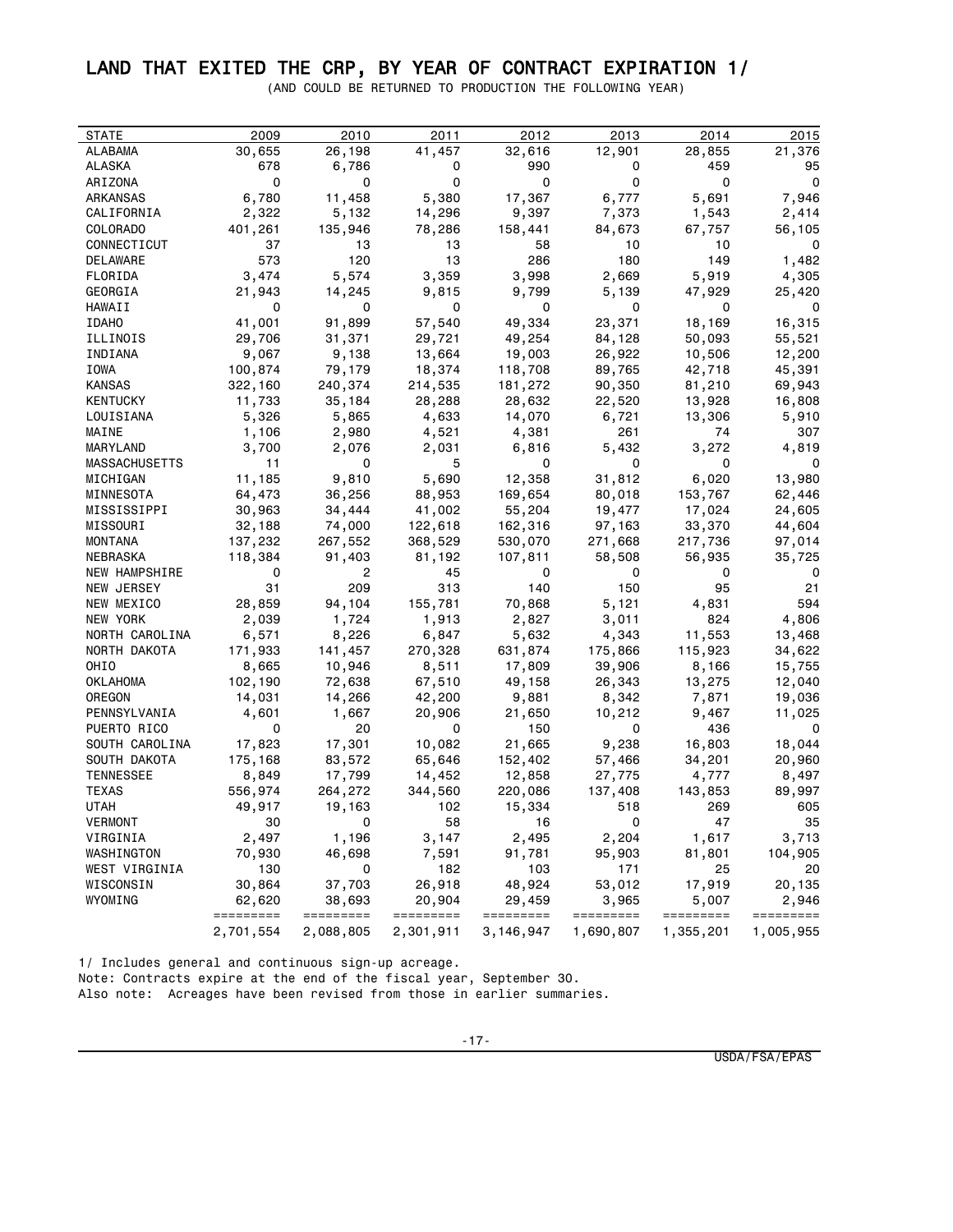# CRP CONTRACT EXPIRATIONS BY YEAR 1/ ACRES AS OF SEPTEMBER 2016

| <b>STATE</b>         | 2016    | 2017                                                         | 2018         | 2019    | 2020    | 2021         | 2022                                                     | $2023+$           |
|----------------------|---------|--------------------------------------------------------------|--------------|---------|---------|--------------|----------------------------------------------------------|-------------------|
| ALABAMA              | 20,304  | 31,996                                                       | 15,145       | 4,855   | 48,640  | 45,101       | 48,760                                                   | 48,024            |
| <b>ALASKA</b>        | 0       | 14,719                                                       | 0            | 2,146   | 342     | 33           | 134                                                      | 50                |
| ARKANSAS             | 14,965  | 16,347                                                       | 26,105       | 14,828  | 26,304  | 21,576       | 19,571                                                   | 105,203           |
| CALIFORNIA           | 5,919   | 33,838                                                       | 129          | 254     | 11,080  | 8,596        | 16,453                                                   | 4,062             |
| COLORADO             | 150,305 | 29,215                                                       | 46,244       | 30,838  | 637,976 | 298,425      | 463,707                                                  | 271,751           |
| CONNECTICUT          | 0       | 20                                                           | 24           | 3       | 0       | $\mathbf{1}$ | 0                                                        | 0                 |
| DELAWARE             | 1,620   | 511                                                          | 393          | 265     | 341     | 321          | 148                                                      | 2,052             |
| FLORIDA              | 1,282   | 4,951                                                        | 2,482        | 402     | 5,693   | 4,528        | 7,109                                                    | 5,074             |
| GEORGIA              | 5,866   | 14,582                                                       | 22,550       | 3,299   | 20,851  | 26,599       | 54,815                                                   | 96,023            |
| HAWAII               | 19      | 0                                                            | 0            | 0       | 0       | 0            | 0                                                        | 977               |
| <b>IDAHO</b>         | 20,915  | 71,834                                                       | 9,461        | 14,073  | 101,641 | 116,550      | 142,129                                                  | 109,165           |
| ILLINOIS             | 94,394  | 96,639                                                       | 67,381       | 46,770  | 92,065  | 68,689       | 68,172                                                   | 450,269           |
| INDIANA              | 21,982  | 29,679                                                       | 16,882       | 17,719  | 22,828  | 18,880       | 21,467                                                   | 104,599           |
| IOWA                 | 99,542  | 214,869                                                      | 158,286      | 135,215 | 207,287 | 90,176       | 120,041                                                  | 862,571           |
| KANSAS               | 142,932 | 137,849                                                      | 106,425      | 50,301  | 503,610 | 369,140      | 298,172                                                  | 609,982           |
| KENTUCKY             | 17,549  | 24,481                                                       | 36,923       | 14,236  | 22,155  | 13,384       | 58,283                                                   | 81,178            |
| LOUISIANA            | 5,744   | 8,663                                                        | 31,369       | 8,150   | 49,708  | 26,604       | 13,238                                                   | 150,207           |
| MAINE                | 202     | 2,027                                                        | 123          | 3       | 1,307   | 1,087        | 1,145                                                    | 2,121             |
| MARYLAND             | 9,948   | 12,829                                                       | 6,080        | 3,649   | 4,149   | 3,338        | 4,928                                                    | 23,434            |
| <b>MASSACHUSETTS</b> | 0       | 0                                                            | 0            | 10      | 0       | 0            | 0                                                        | $\mathbf 0$       |
| MICHIGAN             | 41,386  | 18,123                                                       | 10,799       | 7,754   | 17,788  | 9,673        | 10,888                                                   | 50,739            |
| MINNESOTA            | 92,319  | 97,775                                                       | 202,601      | 96,354  | 83,284  | 63,080       | 107,318                                                  | 478,547           |
| MISSISSIPPI          | 59,868  | 123,655                                                      | 56,464       | 29,843  | 90,005  | 79,088       | 101,724                                                  | 223,409           |
| MISSOURI             | 84,867  | 130,340                                                      | 45,886       | 19,191  | 124,852 | 133,636      | 235,658                                                  | 282,348           |
| MONTANA              | 71,663  | 390,268                                                      | 111,355      | 112,693 | 207,605 | 138,250      | 193,525                                                  | 210,745           |
| NEBRASKA             | 63,103  | 63,646                                                       | 47,369       | 30,452  | 178,703 | 96,771       | 81,792                                                   | 300,607           |
| NEW HAMPSHIRE        | 8       | 0                                                            | $\mathbf{1}$ | 0       | 4       | 0            | 0                                                        | 0                 |
| NEW JERSEY           | 132     | 398                                                          | 136          | 147     | 253     | 170          | 328                                                      | 627               |
| NEW MEXICO           | 4,016   | 121,508                                                      | 8,362        | 1,738   | 13,489  | 114,769      | 126,122                                                  | 63,305            |
| NEW YORK             | 5,605   | 10,392                                                       | 4,382        |         | 4,215   | 2,410        | 2,780                                                    | 6,388             |
|                      |         |                                                              |              | 3,857   |         |              |                                                          |                   |
| NORTH CAROLINA       | 10,620  | 8,334                                                        | 9,055        | 4,729   | 13,925  | 9,769        | 8,625                                                    | 12,363<br>433,872 |
| NORTH DAKOTA         | 44,103  | 327,645                                                      | 21,661       | 50,831  | 185,440 | 133,865      | 379,014                                                  |                   |
| OHIO                 | 21,559  | 35,073                                                       | 15,793       | 15,514  | 42,982  | 26,895       | 23,924                                                   | 97,263            |
| OKLAHOMA             | 42,324  | 67,950                                                       | 18,011       | 9,029   | 205,654 | 153,539      | 157,167                                                  | 76,757            |
| OREGON               | 69,637  | 79,855                                                       | 12,981       | 10,015  | 84,554  | 85,468       | 83,343                                                   | 129,659           |
| PENNSYLVANIA         | 9,244   | 17,860                                                       | 22,888       | 26,386  | 16,435  | 12,812       | 20,158                                                   | 33,462            |
| PUERTO RICO          | 0       | 167                                                          | 560          | 20      | 0       | 0            | 0                                                        | 60                |
| SOUTH CAROLINA       | 3,693   | 15,160                                                       | 2,633        | 2,104   | 15,813  | 7,076        | 13,082                                                   | 22,147            |
| SOUTH DAKOTA         | 58,038  | 46,253                                                       | 51,342       | 57,186  | 171,638 | 112,611      | 140,452                                                  | 393,302           |
| <b>TENNESSEE</b>     | 12,852  | 13,143                                                       | 5,438        | 4,610   | 26,623  | 21,144       | 15,844                                                   | 48,931            |
| <b>TEXAS</b>         | 136,682 | 134,594                                                      | 100,854      | 85,234  | 775,904 | 552,109      | 733,437                                                  | 529,603           |
| <b>UTAH</b>          | 5,292   | 3,361                                                        | 34           | 0       | 103,374 | 27,620       | 24,910                                                   | 7,324             |
| <b>VERMONT</b>       | 586     | 207                                                          | 157          | 155     | 101     | 284          | 325                                                      | 1,486             |
| VIRGINIA             | 10,401  | 9,503                                                        | 5,542        | 2,164   | 4,227   | 4,057        | 5,023                                                    | 14,742            |
| WASHINGTON           | 171,442 | 10,090                                                       | 161,671      | 45,917  | 197,471 | 95,410       | 218,624                                                  | 472,399           |
| WEST VIRGINIA        | 355     | 752                                                          | 671          | 383     | 764     | 836          | 695                                                      | 2,176             |
| WISCONSIN            | 22,821  | 44,031                                                       | 28,058       | 8,659   | 29,615  | 18,471       | 17,973                                                   | 84,753            |
| WYOMING              | 932     | 1,504                                                        | 2,726        | 2,315   | 88,122  | 33,180       | 42,375                                                   | 20,022            |
|                      |         | ========= ========= =======<br>1,657,034 2,516,635 1,493,432 |              |         |         |              | 974, 294 4, 438, 816 3, 046, 168 4, 083, 376 6, 923, 804 |                   |
|                      |         |                                                              |              |         |         |              |                                                          |                   |

1/ Includes general and continuous sign-up acreage. Note: Contracts expire at the end of the fiscal year, September 30.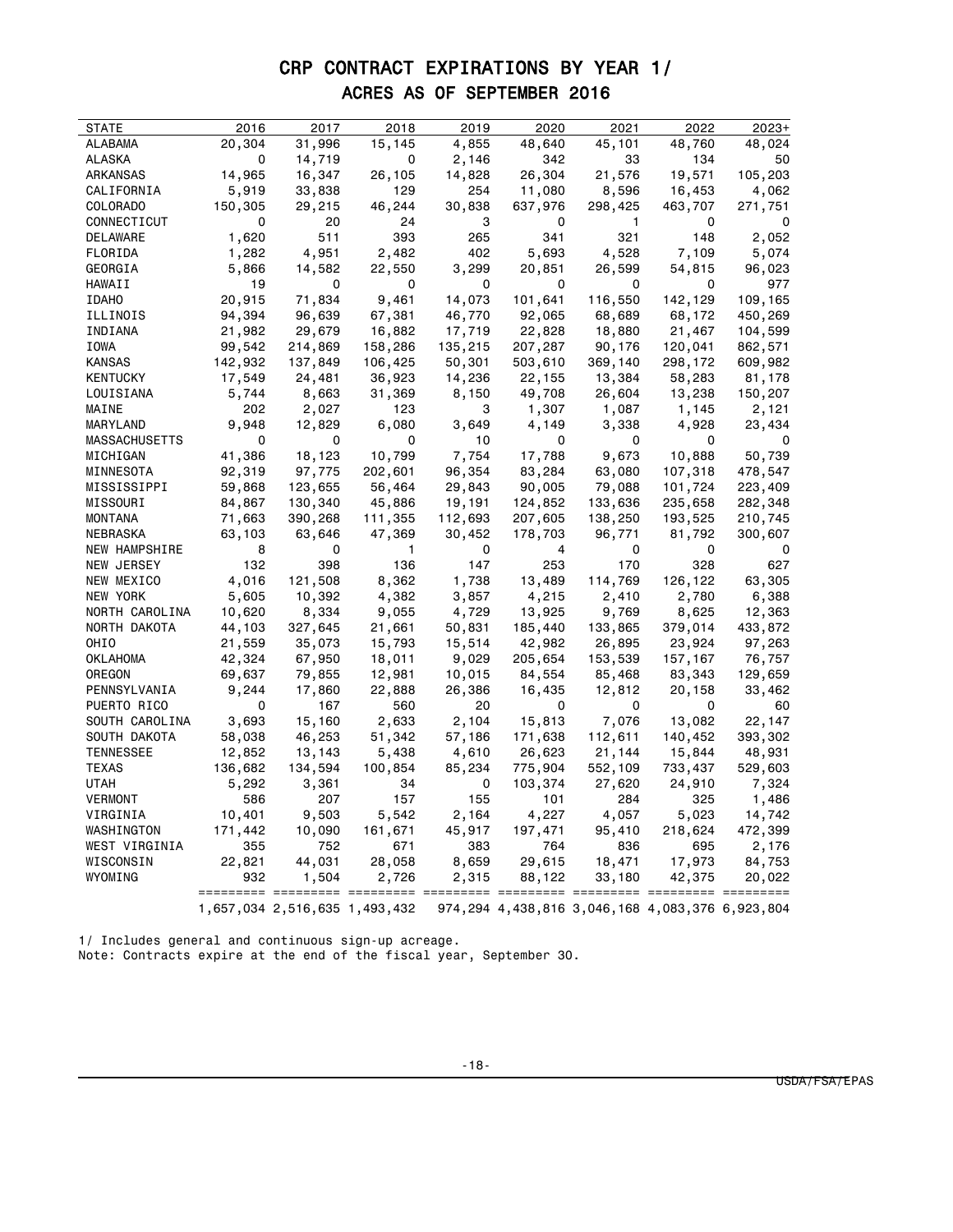# CONSERVATION PRACTICES INSTALLED ON CRP (ACRES) CUMULATIVE, AS OF SEPTEMBER 2016

| <b>STATE</b>         | <b>GRASS PLANTINGS</b> |                     |                  | TREE PLANTINGS |                  | WILDLIFE          | WILDLIFE       | FIELD       |
|----------------------|------------------------|---------------------|------------------|----------------|------------------|-------------------|----------------|-------------|
|                      | INTROD.                | NATIVE              | <b>SOFTWOODS</b> | LONGLEAF       | <b>HARDWOODS</b> | HABITAT           | CORRIDORS      | WINDBREAKS  |
|                      | (CP1)                  | (CP2)               | (CP3)            | PINE           | (CP3A)           | $(CP4D)$ 2/       | (CP4B)         | (CP5)       |
|                      |                        |                     |                  | $(CP3A)$ 1/    |                  |                   |                |             |
| <b>ALABAMA</b>       | 13,689                 | 3,057               | 100,118          | 15,691         | 3,756            | 7,192             | 323            | 0           |
| ALASKA               | 2,033                  | 0                   | 0                | 0              | 0                | 0                 | 0              | 0           |
| ARKANSAS             | 4,181                  | 4,354               | 16,456           | 0              | 24,348           | 2,261             | 53             | 0           |
| CALIFORNIA           | 20,009                 | 185                 | 14               | 0              | 50               | 9,833             | 0              | 0           |
| COLORADO             | 70,124                 | 839,758             | 17               | 0              | 0                | 395,885           | 0              | 1,248       |
| CONNECTICUT          | 20                     | 24                  | 0                | 0              | 0                | 0                 | 0              | 0           |
| DELAWARE             | 15                     | 23                  | 0                | 0              | 2,558            | 791               | 0              | 0           |
| FLORIDA              | 249                    | 108                 | 14,434           | 2,455          | 74               | 1,079             | 0              | 0           |
| GEORGIA              | 862                    | 81                  | 49,291           | 21,226         | 2,102            | 2,593             | 4              | 0           |
| HAWAII               | 0                      | 0                   | 0                | 0              | 13               | 0                 | $\mathbf 0$    | 0           |
| <b>IDAHO</b>         | 206,646                | 40,482              | 5,691            | 0              | 30               | 72,586            | 33             | 241         |
| ILLINOIS             | 176,385                | 49,699              | 1,212            | 0              | 42,900           | 101,836           | 28             | 2,310       |
| INDIANA              | 21,651                 | 14,643              | 330              | 0              | 16,329           | 7,347             | 127            | 1,542       |
| IOWA                 | 222,260                | 130,202             | 568              | 0              | 14,872           | 125,079           | 212            | 6,463       |
| KANSAS               | 13,653                 | 695,390             | 17               | 0              | 389              | 315,698           | 473            | 1,635       |
| KENTUCKY             | 33,969                 | 22,680              | 207              | 0              | 3,699            | 309               | 19             | 1           |
| LOUISIANA            | 1,017                  | 1,235               | 19,295           | 6,676          | 33,778           | 32,667            | 0              | 0           |
| MAINE                | 2,619                  | 0                   | 128              | 0              | 1                | 38                | 0              | 0           |
| MARYLAND             | 8,246                  | 2,235               | 498              | 0              | 409              | 1,605             | 3              | 0           |
| <b>MASSACHUSETTS</b> | 0                      | 0                   | 0                | 0              | 0                | 0                 | 0              | 0           |
| MICHIGAN             | 24,746                 | 18,893              | 3,413            | 0              | 2,639            | 11,426            | 261            | 2,295       |
| MINNESOTA            | 72,087                 | 55,462              | 8,491            | 0              | 16,618           | 160,800           | 147            | 8,455       |
| MISSISSIPPI          | 20,783                 | 2,650               | 196,514          | 14,521         | 35,249           | 4,229             | 88             | 0           |
| MISSOURI             | 464,334                | 158,571             | 501              | 0              | 13,053           | 2,914             | $\overline{c}$ | 82          |
| MONTANA              | 425,743                | 305,887             | 26               | 0              | 5                | 12,517            | 87             | 160         |
| NEBRASKA             | 28,626                 | 280,075             | 160              | 0              | 437              | 41,222            | 21             | 31,979      |
| NEW HAMPSHIRE        | 0                      | 0                   | 0                | 0              | 0                | 0                 | 0              | 0           |
| NEW JERSEY           | 303                    | 124                 | 51               | 0              | 48               | 0                 | 0              | 8           |
| NEW MEXICO           | 46,820                 | 290,069             | 0                | 0              | 0                | 140               | 0              | 0           |
| NEW YORK             | 6,015                  | 699                 | 398              | 0              | 454              | 491               | 0              | 3           |
| NORTH CAROLINA       | 1,050                  | 205                 | 16,839           | 6,314          | 3,650            | 755               | 10             | 26          |
| NORTH DAKOTA         | 165,500                | 18,853              | 103              | 0              | 363              | 288,130           | 0              | 4,111       |
| OHIO                 | 14,028                 | 50,139              | 1,720            | 0              | 6,385            | 11,072            | 84             | 3,379       |
| <b>OKLAHOMA</b>      | 114,462                | 334,144             | 47               | 0              | 242              | 767               | 0              | 35          |
| <b>OREGON</b>        | 207,582                | 93,599              | 2,076            | 0              | 53               | 8,118             | 1              | 4           |
| PENNSYLVANIA         | 80,041                 | 28,440              | 101              | 0              | 887              | 4,296             | 6              | 0           |
| PUERTO RICO          | 0                      | 0                   | 0                | 0              | 16               | 20                | 0              | 0           |
| SOUTH CAROLINA       | 883                    | 182                 | 22,100           | 2,745          | 119              | 1,503             | 0              | 33          |
| SOUTH DAKOTA         | 51,785                 | 78,227              | 7                | 0              | 14               | 51,084            | 0              | 24,528      |
| TENNESSEE            | 31,302                 | 23,842              | 19,533           | 0              | 5,335            | 3,074             | 73             | 0           |
| TEXAS                | 263,843                | 1,773,095           | 1,455            | 0              | 10               | 17,460            | 743            | 29          |
| <b>UTAH</b>          | 69,294                 | 14,275              | 0                | 0              | 0                | 1,805             | 0              | 0           |
| <b>VERMONT</b>       | 7                      | 0                   | 0                | 0              | 0                | 0                 | 0              | $\mathbf 0$ |
| VIRGINIA             | 2,998                  | 1,295               | 8,334            | 0              | 209              | 330               | 110            | 3           |
| WASHINGTON           | 251,152                | 558,062             | 1,985            | 0              | 0                | 108,388           | 48             | 12          |
| WEST VIRGINIA        | 208                    | 0                   | 6                | 0              | 16               | 0                 | 0              | $\mathbf 0$ |
| WISCONSIN            | 48,735                 | 28,418              | 7,304            | 0              | 23,517           | 3,721             | 122            | 128         |
| WYOMING              | 95,873                 | 2,030               |                  | 0              | 0                | 1,384             | 0              | 171         |
|                      | =======                |                     |                  |                |                  |                   |                | ===         |
|                      |                        | 3,285,955 5,921,392 | 499,439          | 69,628         |                  | 254,625 1,812,446 | 3,077          | 88,882      |

1/ See also CP36 (p. 23).

2/ Seedings that meet multiple seasonal requirements for wildlife of local or regional concern. Note: Excludes land under FY 2017 contracts.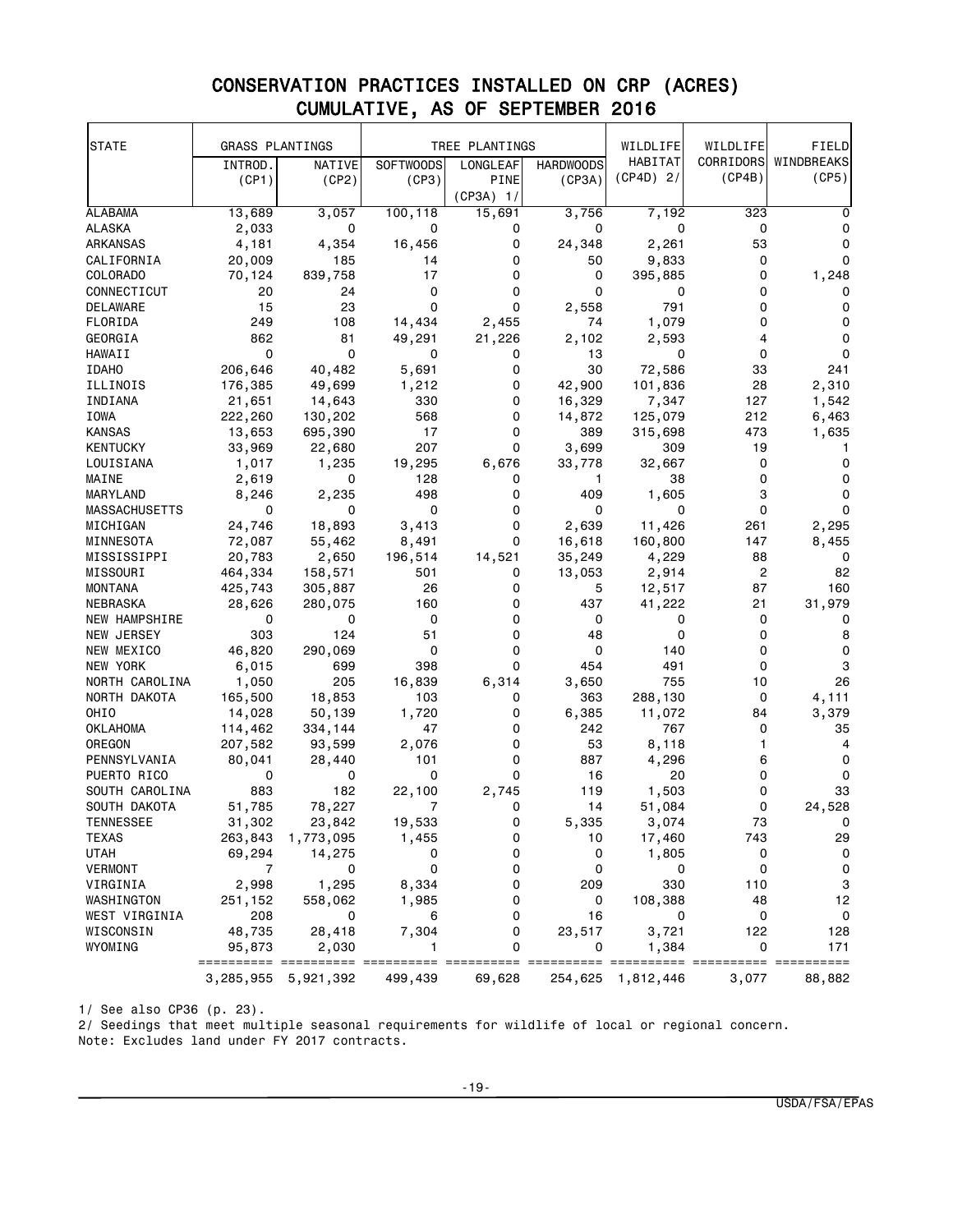# CONSERVATION PRACTICES INSTALLED ON CRP (ACRES) CUMULATIVE, AS OF SEPTEMBER 2016, CON'T

|                                  | <b>DIVERSIONS</b> |              |                  |               |             |                   |               |            |
|----------------------------------|-------------------|--------------|------------------|---------------|-------------|-------------------|---------------|------------|
| <b>STATE</b>                     | & EROSION         |              | <b>SHALLOW</b>   |               |             |                   | CONTOUR       |            |
|                                  | CONTROL           | <b>GRASS</b> | <b>WATER FOR</b> | EXISTING      | EXISTING    | WILDLIFE          | <b>GRASS</b>  | SHELTER-   |
|                                  | STRUCT.           | WATERWAYS    | WILDLIFE         | <b>GRASS</b>  | TREES       | FOOD PLOTS        | <b>STRIPS</b> | BELTS      |
|                                  | (CP6&CP7)         | (CP8)        | (CP9)            | (CP10)        | (CP11)      | (CP12)            | (CP15)        | (CP16)     |
| <b>ALABAMA</b>                   | 0                 | 1            | 117              | 21,438        | 38,589      | 955               | 11            | 0          |
| <b>ALASKA</b>                    | 0                 | 0            | 0                | 14,919        | 0           | 0                 | 0             | 0          |
| ARKANSAS                         | 0                 | 5            | 540              | 4,519         | 11,891      | 285               | 0             | 0          |
| CALIFORNIA                       | 0                 | 0            | 15               | 45,891        | 298         | 5                 | 0             | $\Omega$   |
| COLORADO                         | 0                 | 513          | 18               | 484,219       | 33          | 211               | 12            | 3,903      |
| CONNECTICUT                      | 0                 | 0            | 0                | 4             | 0           | 0                 | 0             | 0          |
| DELAWARE                         | 0                 | 6            | 211              | 25            | 0           | 8                 | 4             | 0          |
| FLORIDA                          | 0                 | 0            | 0                | 79            | 10,737      | 23                | 0             | 0          |
| GEORGIA                          | 0                 | 31           | 23               | 1,036         | 22,787      | 372               | 0             | 0          |
| HAWAII                           | 0                 | 0            | 0                | 0             | 0           | 0                 | 0             | 0          |
| <b>IDAHO</b>                     | 0                 | $\Omega$     | 23               | 113,261       | 934         | 285               | 25            | 50         |
| ILLINOIS                         | 19                | 32,012       | 4,603            | 70,972        | 9,900       | 4,845             | 937           | 145        |
| INDIANA                          | 0                 | 18,926       | 959              | 17,652        | 5,339       | 533               | 21            | 20         |
| IOWA                             | 5                 | 36,794       | 10,255           | 176,977       | 5,649       | 4,182             | 12,319        | 2,149      |
| KANSAS                           | 0                 | 8,239        | 1,003            | 201,650       | 201         | 3,305             | 3,291         | 726        |
| <b>KENTUCKY</b>                  | 0                 | 4,513        | 1,834            | 8,412         | 624         | 563               | 30            | 0          |
| LOUISIANA                        | 0                 | 5            | 431              | 1,278         | 11,862      | 606               | 0             | 0          |
| MAINE                            | 0                 | 62           | 0                | 2,613         | 274         | 0                 | 5             | 0          |
| MARYLAND                         | 0                 | 251          | 1,081            | 1,703         | 289         | 34                | 1             | 0          |
| <b>MASSACHUSETTS</b>             | 0                 | 0            | 0                | 0             | 0           | 0                 | 0             | 0          |
| MICHIGAN                         | 52                | 583          | 1,742            | 13,293        | 2,384       | 998               | 3             | 39         |
| MINNESOTA                        | 70                | 3,497        | 209              | 59,823        | 8,583       | 3,543             | 754           | 3,829      |
| MISSISSIPPI                      | 0                 | 58           | 527              | 31,109        | 154,551     | 2,238             | 27            | 0          |
| MISSOURI                         | 6                 | 1,989        | 1,806            | 126,721       | 6,084       | 3,156             | 860           | 57         |
| <b>MONTANA</b>                   | 0                 | 83           | 11               | 422,485       | 389         | 1,111             | 0             | 202        |
| NEBRASKA                         | 0                 | 1,290        | 187              | 90,699        | 600         | 574               | 321           | 1,933      |
| NEW HAMPSHIRE                    | 0                 | 0            | 0                | 0             | 0           | 0                 | 0             | 0          |
| NEW JERSEY                       | 0                 | 159          | 0                | 14            | 0           | 2                 | 1             | 0          |
| NEW MEXICO                       | 0                 | 0            | 0                | 90,052        | 0           | 0                 | 0             | 0          |
| NEW YORK                         | 0                 | 41           | 3                | 13,559        | 734         | 72                | 3             | 0          |
| NORTH CAROLINA                   | 0                 | 268          | 278              | 1,022         | 9,727       | 14                | 0             | 5          |
| NORTH DAKOTA                     | 0                 | 88           | $\mathbf{1}$     | 311,571       | 301         | 2,199             | 1             | 4,693      |
| OHIO                             | 0                 | 11,277       | 515              | 23,219        | 2,397       | 378               | 17            | 80         |
| <b>OKLAHOMA</b>                  | 0                 | 157          | 79               | 227,145       | 151         | 915               | 0             | 21         |
| OREGON<br>PENNSYLVANIA           | 0<br>0            | 27<br>309    | 0                | 123,170       | 490         | 105               | 0             | 0<br>0     |
| PUERTO RICO                      |                   | 0            | 33<br>0          | 12,388<br>188 | 303<br>117  | 1,076             | 50            | 0          |
|                                  | 0<br>0            | 17           |                  |               | 20,550      | 0<br>190          | 60<br>0       | 0          |
| SOUTH CAROLINA                   | 0                 |              | 34               | 1,661         |             |                   | 32            |            |
| SOUTH DAKOTA<br><b>TENNESSEE</b> | 0                 | 1,378<br>172 | 41<br>73         | 84,548        | 93<br>7,259 | 3,207<br>347      | 17            | 13,847     |
| <b>TEXAS</b>                     | 0                 | 1,488        | 92               | 17,750        | 3,028       |                   | 104           | 0<br>5     |
| <b>UTAH</b>                      | 0                 | 14           | 0                | 737,644       | 0           | 2,713             | 40            | 0          |
| <b>VERMONT</b>                   | 0                 | 16           | 0                | 84,429<br>45  | 0           | 14<br>$\mathbf 0$ | 0             | 0          |
| VIRGINIA                         | 0                 | 92           | 57               | 2,876         | 5,111       | 27                | 4             | 0          |
| WASHINGTON                       | 0                 | 371          | 51               | 109,160       | 740         | 461               | 43,582        | 8          |
| WEST VIRGINIA                    | 0                 | 0            | 0                | 164           | 0           | 0                 | 0             | 0          |
| WISCONSIN                        | 1                 | 1,468        | 1,817            | 41,915        | 11,185      | 1,167             | 505           | 15         |
| WYOMING                          | 0                 | 0            | 0                | 73,224        | 12          | 20                | 0             | 49         |
|                                  | =======<br>===    |              |                  |               |             | ==========        |               | ========== |
|                                  | 152               | 126,200      | 28,670           | 3,866,521     | 354,199     | 40,740            | 63,035        | 31,773     |

Note: Excludes land under FY 2017 contracts.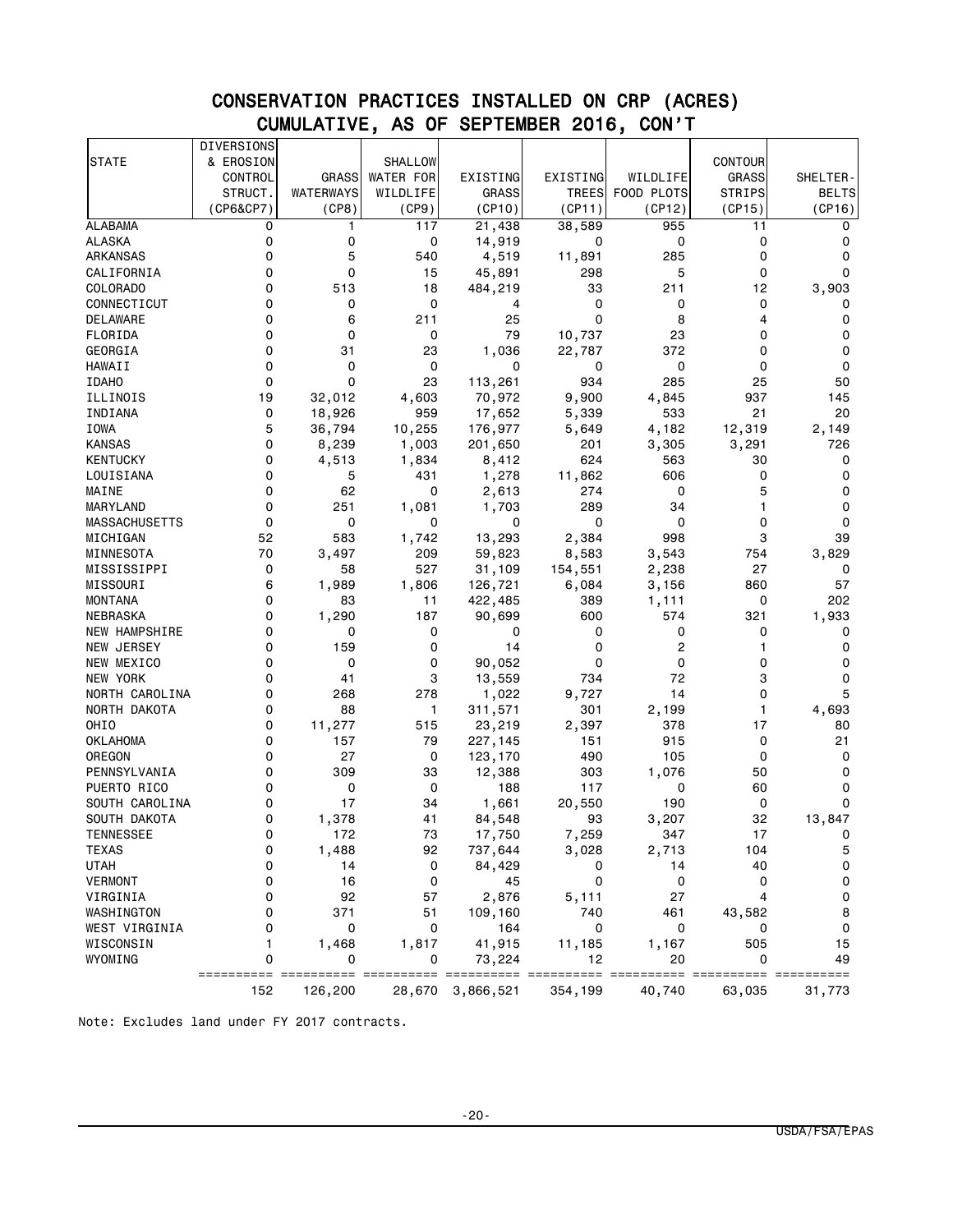# CONSERVATION PRACTICES INSTALLED ON CRP (ACRES) CUMULATIVE, AS OF SEPTEMBER 2016, CON'T

| SALINITY<br>RIPARIAN<br><b>STATE</b><br>$(CP23)$ 2/<br><b>FLOODPLAIN</b><br>NON-<br>LIVING<br>REDUCING<br><b>BUFFERS</b><br>FILTER-<br><b>FLOODPLAIN</b><br>(CP23) 3/<br><b>SNOW FENCES</b><br>VEGETATION<br><b>STRIPS</b><br>1/ | <b>CROSS</b><br>WIND TRAP<br><b>STRIPS</b> |
|----------------------------------------------------------------------------------------------------------------------------------------------------------------------------------------------------------------------------------|--------------------------------------------|
|                                                                                                                                                                                                                                  |                                            |
|                                                                                                                                                                                                                                  |                                            |
| $(CP23A)$ 3/                                                                                                                                                                                                                     |                                            |
| (CP22)<br>(CP17)<br>(CP18)<br>(CP21)                                                                                                                                                                                             | (CP24)                                     |
| <b>ALABAMA</b><br>0<br>0<br>348<br>31,198<br>0<br>5<br>0                                                                                                                                                                         | 3                                          |
| 0<br>0<br>0<br>ALASKA<br>0<br>50<br>0<br>0                                                                                                                                                                                       | 0                                          |
| 0<br>5,360<br>22<br>35,224<br>16,299<br>ARKANSAS<br>0<br>60,721                                                                                                                                                                  | 0                                          |
| 812<br>572<br>CALIFORNIA<br>0<br>0<br>0<br>0<br>0                                                                                                                                                                                | 0                                          |
| 7<br>23<br>71<br>643<br>COLORADO<br>26<br>0<br>698                                                                                                                                                                               | $\overline{c}$                             |
| 0<br>0<br>$\mathbf 0$<br>0<br>CONNECTICUT<br>1<br>0<br>0                                                                                                                                                                         | 0                                          |
| 0<br>604<br>63<br>93<br><b>DELAWARE</b><br>0<br>161<br>4                                                                                                                                                                         | 0                                          |
| 0<br>0<br>64<br>FLORIDA<br>0<br>0<br>0<br>0                                                                                                                                                                                      | 0                                          |
| 0<br>380<br>GEORGIA<br>0<br>361<br>1,101<br>37<br>0                                                                                                                                                                              | 0                                          |
| HAWAII<br>0<br>0<br>0<br>982<br>0<br>0<br>0                                                                                                                                                                                      | 0                                          |
| 62<br>0<br>375<br><b>IDAHO</b><br>676<br>4,738<br>0<br>25                                                                                                                                                                        | 0                                          |
| 53<br>109,185<br>27,318<br>ILLINOIS<br>4<br>103,307<br>6,218<br>5,648                                                                                                                                                            | 0                                          |
| 0<br>48,925<br>2,704<br>INDIANA<br>0<br>5,412<br>943<br>5,447                                                                                                                                                                    | 0                                          |
| IOWA<br>670<br>0<br>194,571<br>50,488<br>2,413<br>115,851<br>8,967                                                                                                                                                               | 0                                          |
| 67<br><b>KANSAS</b><br>875<br>24,574<br>399<br>3,775<br>2,890<br>4,510                                                                                                                                                           | 75                                         |
| <b>KENTUCKY</b><br>0<br>0<br>22,140<br>0<br>119<br>137<br>20,489                                                                                                                                                                 | 0                                          |
| LOUISIANA<br>0<br>0<br>423<br>5,077<br>101<br>66,136<br>51,667                                                                                                                                                                   | 0                                          |
| 59<br>MAINE<br>0<br>0<br>46<br>0<br>0<br>0                                                                                                                                                                                       | 0                                          |
| 0<br>0<br>28,667<br>MARYLAND<br>13,382<br>918<br>1,517<br>124                                                                                                                                                                    | 0                                          |
| $\mathbf 0$<br><b>MASSACHUSETTS</b><br>0<br>10<br>0<br>0<br>0<br>0                                                                                                                                                               | 0                                          |
| 0<br>MICHIGAN<br>14<br>39,172<br>2,840<br>9,394<br>3,157<br>10,345                                                                                                                                                               | 0                                          |
| MINNESOTA<br>4,145<br>4,428<br>121,096<br>37,438<br>59,520<br>34,447<br>188,346                                                                                                                                                  | 0                                          |
| MISSISSIPPI<br>0<br>5,457<br>168,836<br>12,710<br>1,253<br>0<br>0                                                                                                                                                                | 13                                         |
| MISSOURI<br>0<br>0<br>30,508<br>27,709<br>88<br>15,767<br>967                                                                                                                                                                    | 0                                          |
| <b>MONTANA</b><br>39<br>95,039<br>203<br>2,803<br>509<br>655<br>141                                                                                                                                                              | 0                                          |
| 3,397<br>NEBRASKA<br>118<br>541<br>16,247<br>2,100<br>316<br>5,408                                                                                                                                                               | 0                                          |
| <b>NEW HAMPSHIRE</b><br>0<br>0<br>0<br>13<br>0<br>0<br>0                                                                                                                                                                         | 0                                          |
| 0<br>271<br>NEW JERSEY<br>0<br>362<br>0<br>0<br>0                                                                                                                                                                                | 0                                          |
| 0<br>0<br>5,102<br>NEW MEXICO<br>0<br>0<br>0<br>0                                                                                                                                                                                | 0                                          |
| 423<br>$\overline{c}$<br>60<br>31<br>NEW YORK<br>0<br>0<br>10,601                                                                                                                                                                | 0                                          |
| 0<br>0<br>0<br>NORTH CAROLINA<br>1,378<br>17,379<br>648<br>1,126                                                                                                                                                                 | 0                                          |
| 590<br>NORTH DAKOTA<br>103,204<br>8,026<br>348<br>132,957<br>4,716<br>51,935                                                                                                                                                     | 0                                          |
| OHIO<br>0<br>70,489<br>6,968<br>1,459<br>4,289<br>0<br>5,955                                                                                                                                                                     | 0                                          |
| 1,862<br>650<br>OKLAHOMA<br>0<br>1,688<br>78<br>293<br>1,453                                                                                                                                                                     | 0                                          |
| <b>OREGON</b><br>0<br>1,778<br>36,536<br>0<br>117<br>115<br>0                                                                                                                                                                    | 0                                          |
| 235<br>686<br>PENNSYLVANIA<br>0<br>0<br>1,036<br>24,083<br>0                                                                                                                                                                     | 0                                          |
| 0<br>203<br>PUERTO RICO<br>0<br>0<br>0<br>0<br>0                                                                                                                                                                                 | 0                                          |
| 0<br>SOUTH CAROLINA<br>0<br>1,406<br>11,583<br>0<br>172<br>0                                                                                                                                                                     | 0                                          |
| 635<br>SOUTH DAKOTA<br>15,459<br>9,095<br>5,452<br>25,834<br>37,649<br>105,783                                                                                                                                                   | 0                                          |
| TENNESSEE<br>6,782<br>6,194<br>572<br>0<br>43<br>0                                                                                                                                                                               | 0                                          |
| 0<br>TEXAS<br>436<br>1,048<br>29,184<br>5,426<br>968<br>2,030                                                                                                                                                                    | 8                                          |
| <b>UTAH</b><br>0<br>0<br>38<br>72<br>0<br>0<br>0                                                                                                                                                                                 | 0                                          |
| 215<br>2,598<br><b>VERMONT</b><br>0<br>0<br>0<br>0<br>0                                                                                                                                                                          | 0                                          |
| 0<br>73<br>VIRGINIA<br>0<br>3,797<br>22,953<br>75<br>0                                                                                                                                                                           | 0                                          |
| 0<br>24<br>15<br>42<br>WASHINGTON<br>34,167<br>23,355<br>5                                                                                                                                                                       | 0                                          |
| $\mathbf 0$<br>$\mathbf 0$<br>WEST VIRGINIA<br>0<br>562<br>5,608<br>$\Omega$<br>0                                                                                                                                                | 0                                          |
| WISCONSIN<br>30<br>0<br>21,102<br>12,673<br>2,168<br>2,261<br>1,084                                                                                                                                                              | 0                                          |
| WYOMING<br>1<br>0<br>4,150<br>0<br>0<br>0                                                                                                                                                                                        | 0                                          |
| =======<br>======<br>=======<br>==========<br>========<br>6,447<br>221,881<br>809,359<br>771,883<br>250,351<br>378,323<br>466,937                                                                                                | ==========<br>101                          |

1/ Includes cropland and marginal pasture.

2/ Acres enrolled under general sign-up and CREP through 2003.

3/ Acres enrolled under continuous CREP and non-CREP sign-up after 2003.

Note: Excludes land under FY 2017 contracts.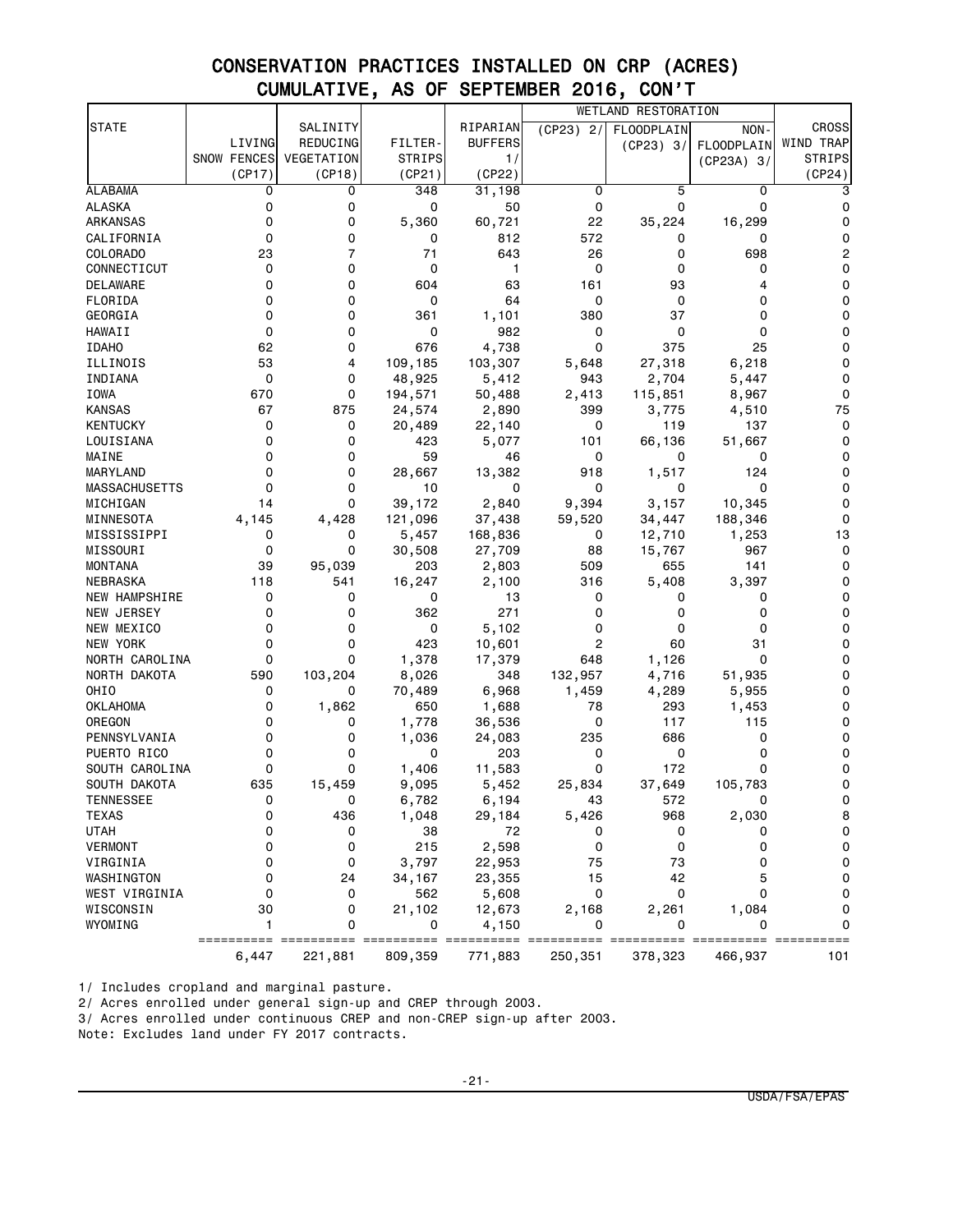|                      | RARE AND          | FARMABLE WETLAND |               | MARGINAL PASTURE<br><b>BUFFERS</b> |         |                   |                 | <b>UPLAND</b>  |
|----------------------|-------------------|------------------|---------------|------------------------------------|---------|-------------------|-----------------|----------------|
| <b>STATE</b>         | DECLINING         | PROGRAM 1/       |               |                                    |         | <b>BOTTOMLAND</b> | EXPIRED         | BIRD           |
|                      | HABITAT           | <b>WETLAND</b>   | <b>BUFFER</b> | WILDLIFE                           | WETLAND | <b>HARDWOOD</b>   | <b>HARDWOOD</b> | <b>HABITAT</b> |
|                      | (CP25)            | (CP27)           | (CP28)        | (CP29)                             | (CP30)  | <b>TREES</b>      | <b>TREES</b>    | <b>BUFFERS</b> |
|                      |                   |                  |               |                                    |         | (CP31)            | (CP32)          | (CP33)         |
| <b>ALABAMA</b>       | 405               | 0                | 0             | 229                                | 0       | 1,235             | 0               | 854            |
| <b>ALASKA</b>        | 0                 | 0                | 0             | 0                                  | 422     | 0                 | $\mathbf 0$     | 0              |
| ARKANSAS             | 0                 | 0                | 0             | 510                                | 2,942   | 16,987            | 614             | 5,065          |
| CALIFORNIA           | 0                 | 0                | 0             | 106                                | 0       | 0                 | 0               | 0              |
| COLORADO             | 2,064             | 34               | 127           | 64                                 | 32      | 0                 | 0               | 1,039          |
| CONNECTICUT          | 0                 | 0                | 0             | 0                                  | 0       | 0                 | $\mathbf 0$     | 0              |
| DELAWARE             | 0                 | 0                | 0             | 0                                  | 0       | 0                 | 0               | 0              |
| FLORIDA              | 0                 | 0                | 0             | 0                                  | 0       | 0                 | $\mathbf 0$     | 0              |
| GEORGIA              | 0                 | 0                | 0             | 28                                 | 0       | 25                | $\mathbf 0$     | 1,748          |
| HAWAII               | 0                 | 0                | 0             | 0                                  | 0       | 0                 | 0               | 0              |
| <b>IDAHO</b>         | 79                | 4                | 2             | 227                                | 178     | $\mathbf 0$       | $\mathbf 0$     | 0              |
| ILLINOIS             | 2,228             | 575              | 868           | 266                                | 33      | 5,387             | 382             | 62,587         |
| INDIANA              | 2,045             | 355              | 639           | 66                                 | 51      | 6,469             | 448             | 12,122         |
| <b>IOWA</b>          | 155,318           | 25,507           | 61,245        | 9,700                              | 2,151   | 3,659             | 1,398           | 27,243         |
| <b>KANSAS</b>        | 694,167           | 705              | 1,317         | 4                                  | 0       | 220               | 0               | 35,065         |
|                      |                   |                  |               |                                    | 5       |                   |                 |                |
| <b>KENTUCKY</b>      | 38,460            | 0                | 0             | 71,287                             |         | 466               | 152             | 6,686          |
| LOUISIANA            | 0                 | 0                | 0             | 0                                  | 176     | 51,880            | 731             | 339            |
| MAINE                | 0                 | 0                | 0             | 5                                  | 12      | 0                 | 0               | 0              |
| MARYLAND             | 468               | 1                | 4             | 1,041                              | 149     | 0                 | 0               | 676            |
| <b>MASSACHUSETTS</b> | 0                 | 0                | 0             | 0                                  | 0       | 0                 | 0               | 0              |
| MICHIGAN             | 160               | 32               | 64            | 4                                  | 307     | 11                | 6               | 895            |
| MINNESOTA            | 144,030           | 16,932           | 37,085        | 835                                | 7,740   | 644               | 1,115           | 510            |
| MISSISSIPPI          | 0                 | 40               | 157           | 29                                 | 24      | 50,841            | 744             | 1,726          |
| MISSOURI             | 47,064            | 4                | 5             | 1,229                              | 2,018   | 1,771             | 475             | 33,516         |
| MONTANA              | 83,519            | 194              | 179           | 98                                 | 0       | 0                 | 0               | 404            |
| NEBRASKA             | 161,847           | 1,589            | 2,404         | 1,275                              | 290     | 9                 | 0               | 7,709          |
| <b>NEW HAMPSHIRE</b> | 0                 | 0                | 0             | 0                                  | 0       | 0                 | 0               | 0              |
| NEW JERSEY           | 0                 | 0                | 0             | 0                                  | 0       | 0                 | 0               | 0              |
| NEW MEXICO           | 0                 | 0                | 0             | 0                                  | 0       | 0                 | 0               | 0              |
| NEW YORK             | 0                 | 0                | 0             | 2,502                              | 1,152   | 2                 | 0               | 0              |
| NORTH CAROLINA       | 0                 | 0                | 0             | 39                                 | 0       | 54                | 0               | 6,763          |
| NORTH DAKOTA         | 11,584            | 25,761           | 60,614        | 35                                 | 0       | 0                 | 0               | 0              |
| OHIO                 | 5,766             | 77               | 184           | 2,997                              | 137     | 98                | 28              | 14,565         |
| OKLAHOMA             | 22,918            | 47               | 122           | 6                                  | 9       | 443               | 52              | 907            |
| OREGON               | 34,216            | 0                | 0             | 13,441                             | 442     | 0                 | 0               | 0              |
| PENNSYLVANIA         | 0                 | 0                | 0             | 1,230                              | 431     | 0                 | 0               | 73             |
| PUERTO RICO          | $\mathbf 0$       | 0                | 0             | 203                                | 0       | 0                 | $\Omega$        | 0              |
| SOUTH CAROLINA       | 0                 | 0                | $\mathbf 0$   | 39                                 | 73      | 5                 | 0               | 2,822          |
| SOUTH DAKOTA         | 16,808            | 28,657           | 60,548        | 5,070                              | 24,280  | 0                 | 0               | 1,496          |
| TENNESSEE            | 0                 | 0                | 0             | 75                                 | 0       | 3,086             | 1               | 3,825          |
| <b>TEXAS</b>         | 0                 | 0                | 0             | 2,265                              | 2       | 381               | 0               | 23,023         |
| <b>UTAH</b>          | 0                 | 0                | 0             | 0                                  | 0       | 0                 | 0               | 0              |
| <b>VERMONT</b>       | 0                 | 0                | 0             | 0                                  | 1       | 0                 | $\mathbf 0$     | 0              |
| VIRGINIA             | 0                 | 0                | 0             | 735                                | 20      | 0                 | 0               | 1,361          |
| WASHINGTON           |                   | $\overline{c}$   | 8             | 950                                | 340     | 0                 | 0               |                |
| WEST VIRGINIA        | 1,166             | 0                | 0             | 0                                  | 0       | 0                 | $\mathbf 0$     | 1,043          |
|                      | 0                 |                  |               |                                    |         |                   |                 | 0              |
| WISCONSIN            | 13,387            | 32               | 50            | 1,160                              | 30      | 0                 | 862             | 290            |
| WYOMING              | 0                 | 0                | 0             | 1,716                              | 0       | $\Omega$          | 0               | 0              |
|                      | ================= |                  | === =======   |                                    |         |                   |                 |                |
|                      | 1,437,699         | 100,547          | 225,622       | 119,467                            | 43,448  | 143,671           | 7,008           | 254,352        |

### CONSERVATION PRACTICES INSTALLED ON CRP (ACRES) CUMULATIVE, AS OF SEPTEMBER 2016, CON'T

1/ For more FWP see page 23 Note: Excludes land under FY 2017 contracts.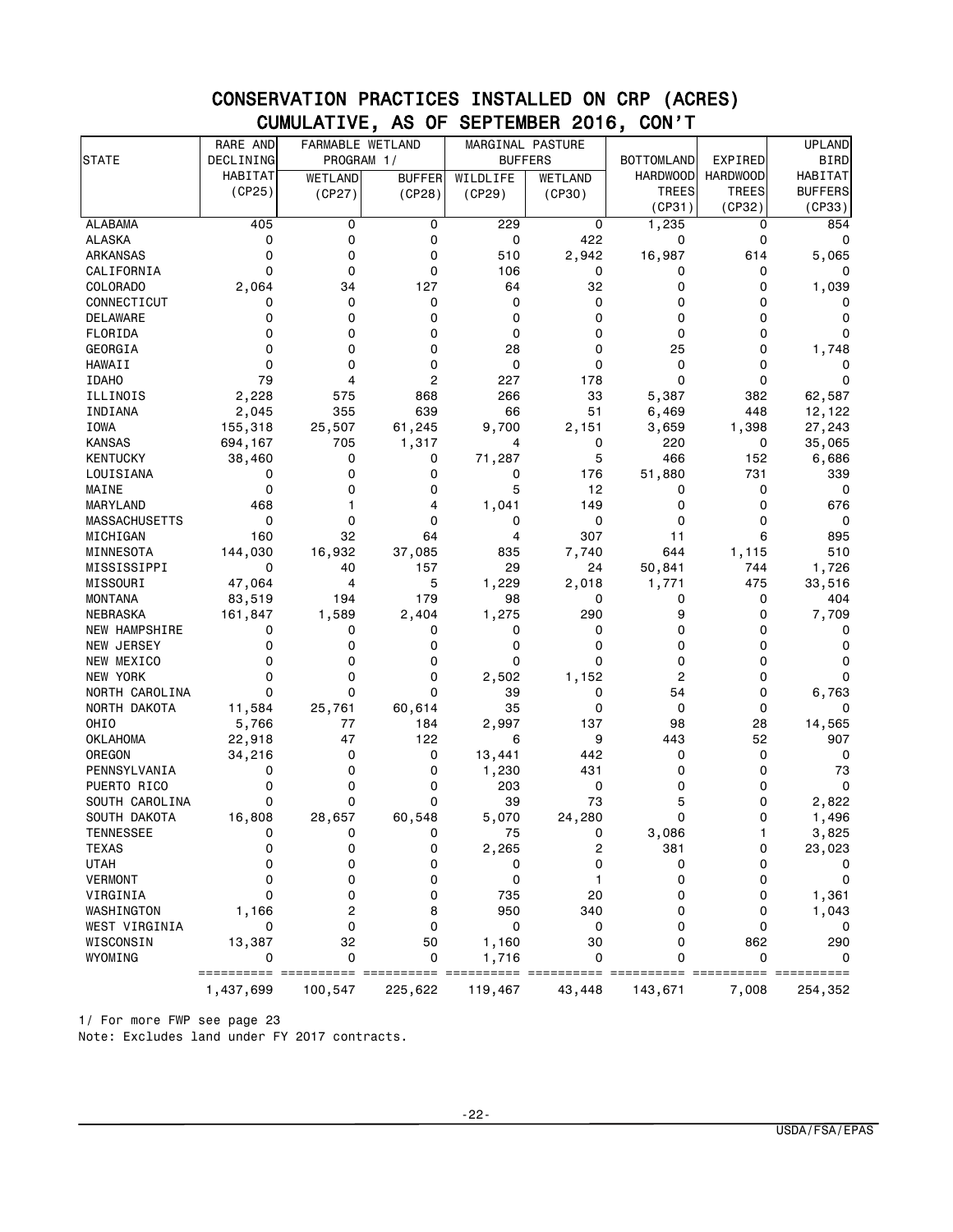# CONSERVATION PRACTICES INSTALLED ON CRP (ACRES) CUMULATIVE, AS OF SEPTEMBER 2016 CON'T

| <b>STATE</b>                       | LONGLEAF    | <b>DUCK</b>    | <b>STATE</b><br>ACRES FOR | FARMABLE WETLAND PROGRAM |                 |                | POLLINATOR  | <b>TOTAL</b>          |
|------------------------------------|-------------|----------------|---------------------------|--------------------------|-----------------|----------------|-------------|-----------------------|
|                                    | <b>PINE</b> | NESTING        | WILDLIFE                  | <b>CONSTRUC-</b>         | AQUACUL -       | <b>FLOODED</b> | HABITAT 2/  |                       |
|                                    | (CP36)      | <b>HABITAT</b> | <b>ENHANCEMENT</b>        | TED                      | TURE            | PRAIRIE        | (CP42)      |                       |
|                                    |             | (CP37)         | (CP38)                    | <b>WETLANDS</b>          | <b>WETLANDS</b> | WETLANDS       |             |                       |
|                                    |             |                |                           | $(CP39)$ 1/              | (CP40)          | $(CP41)$ 1/    |             |                       |
|                                    |             |                |                           |                          |                 |                |             |                       |
| <b>ALABAMA</b>                     | 13,661      | 0              | 2,283                     | 0                        | 37              | 0              | 21          | 255,214               |
| <b>ALASKA</b>                      | 0           | 0              | 0                         | 0                        | 0               | 0              | 0           | 17,423                |
| <b>ARKANSAS</b>                    | 0           | 0              | 16,634                    | 0                        | 2,203           | 0              | 32          | 231,506               |
| CALIFORNIA                         | 0           | 0              | 0                         | 0                        | 0               | 0              | 1,821       | 79,611                |
| COLORADO                           | 0           | 0              | 37,259                    | 0                        | 446             | 0              | 13,498      | 1,853,269             |
| CONNECTICUT                        | 0           | 0              | 0                         | 0                        | 0               | 0              | 0           | 49                    |
| DELAWARE                           | 0           | 0              | 0                         | 0                        | 0               | 0              | 2           | 4,568                 |
| FLORIDA                            | 2,167       | 0              | 9                         | 0                        | 0               | 0              | 0           | 31,478                |
| GEORGIA                            | 122,683     | 0              | 11,878                    | 0                        | 0               | 0              | 0           | 238,647               |
| HAWAII                             | 0           | 0              | 0                         | 0                        | 0               | 0              | $\Omega$    | 995                   |
| <b>IDAHO</b>                       | 0           | 0              | 114,800                   | 0                        | 0               | 0              | 7,636       | 569,089               |
| ILLINOIS                           | 0           | 0              | 22,894                    | 30                       | 0               | $\overline{2}$ | 49,550      | 894,302               |
| INDIANA                            | 0           | 0              | 41,790                    | 19                       | 0               | 0              | 3,222       | 236,075               |
| <b>IOWA</b>                        | 0           | 2,602          | 181,539                   | 260                      | 0               | 125            | 97,187      | 1,688,975             |
| <b>KANSAS</b>                      | 0           | 0              | 115,395                   | 7                        | 0               | 0              | 2,948       | 2,132,782             |
| <b>KENTUCKY</b>                    | 0           | 0              | 12,640                    | $\Omega$                 | 0               | 0              | 1,595       | 251,035               |
| LOUISIANA                          | 59          | 0              | 477                       | 0                        | 3,358           | 0              | 17          | 289,305               |
| MAINE                              | 0           | 0              | 2,135                     | 0                        | 0               | 0              | 0           | 7,996                 |
| MARYLAND                           | 0           | 0              | 0                         | 0                        | 0               | 0              | 23          | 63,326                |
| <b>MASSACHUSETTS</b>               | 0           | 0              | 0                         | 0                        | 0               | 0              | 0           | 10                    |
| MICHIGAN                           | 0           | 0              | 8,065                     | 0                        | 0               | 0              | 821         | 158,051               |
| MINNESOTA                          | 0           | 16,537         | 71,123                    | 71                       | 0               | 843            | 3,780       | 1,153,092             |
| MISSISSIPPI                        | 418         | 0              | 8,836                     | 0                        | 10,804          | 0              | 0           | 724,431               |
| MISSOURI                           | 0           | 0              | 36,988                    | 0                        | 206             | 0              | 11,807      | 990,321               |
| <b>MONTANA</b>                     | 0           | 1,455          | 49,586                    | 0                        | 0               | 0              | 4,854       | 1,408,702             |
| NEBRASKA                           | 0<br>0      | 0<br>0         | 90,313<br>0               | 0<br>0                   | 0<br>0          | 0<br>0         | 10,288<br>0 | 781,976               |
| <b>NEW HAMPSHIRE</b><br>NEW JERSEY | 0           | 0              | 706                       | 0                        | 0               | 0              |             | 13<br>2,062           |
| NEW MEXICO                         | 0           | 0              |                           | 0                        | 0               | 0              | 14<br>738   |                       |
| NEW YORK                           | 0           | 0              | 2,600<br>1,275            | 0                        | 0               | 0              | 23          | 435,521<br>38,544     |
| NORTH CAROLINA                     | 7,252       | 0              | 834                       | 0                        | 58              | 0              | 5           | 75,699                |
| NORTH DAKOTA                       | 0           | 165,624        | 132,122                   | 0                        | 0               | 42,402         | 3,252       | 1,539,085             |
| OHIO                               | 0           | 0              | 23,920                    | 61                       | 0               | 0              | 1,671       | 263,371               |
| <b>OKLAHOMA</b>                    | 0           | 0              | 8,417                     | 0                        | 0               | 0              | 142         | 717,251               |
| OREGON                             | 0           | 0              | 1,046                     | 0                        | 0               | 0              | 352         | 523,269               |
| PENNSYLVANIA                       | 0           | 0              | 0                         | 0                        | 0               | 0              | 0           | 155,703               |
| PUERTO RICO                        | 0           | 0              | 0                         | 0                        | 0               | 0              | 0           | 807                   |
| SOUTH CAROLINA                     | 12,738      | 0              | 1,105                     | 0                        | 0               | 0              | 0           | 79,962                |
| SOUTH DAKOTA                       | 0           | 181,336        | 136,158                   | 14                       | 0               | 12,423         | 1,943       | 977,434               |
| <b>TENNESSEE</b>                   | 0           | 0              | 7,916                     | 0                        | 0               | 0              | 1,879       | 139,150               |
| <b>TEXAS</b>                       | 0           | 0              | 110,056                   | 0                        | 0               | 0              | 12,195      | 2,988,614             |
| <b>UTAH</b>                        | 0           | 0              | 0                         | 0                        | 0               | 0              | 876         | 170,856               |
| <b>VERMONT</b>                     | 0           | 0              | 0                         | 0                        | 0               | 0              | 0           | 2,882                 |
| VIRGINIA                           | 503         | 0              | 393                       | 0                        | 0               | 0              | 76          | 51,370                |
| WASHINGTON                         | 0           | 0              | 85,123                    | 0                        | 0               | 0              | 3,081       | 1,223,354             |
| WEST VIRGINIA                      | 0           | 0              | 0                         | 0                        | 0               | 0              | 0           | 6,564                 |
| WISCONSIN                          | 0           | 0              | 12,315                    | 0                        | 0               | 0              | 843         | 238,305               |
| WYOMING                            | 0           | 0              | 9,688                     | 0                        | 0               | 0              | 19          | 188,337               |
|                                    |             | 367,554        | 1,358,319                 | 462                      | 17,112          | 55,795         |             | 236, 229 23, 880, 554 |
|                                    | 159,481     |                |                           |                          |                 |                |             |                       |

1 Includes buffers.

2/ Does not include about 40,000 acres from signup 39 before CP42 was implemented. Note: Excludes land under FY 2017 contracts.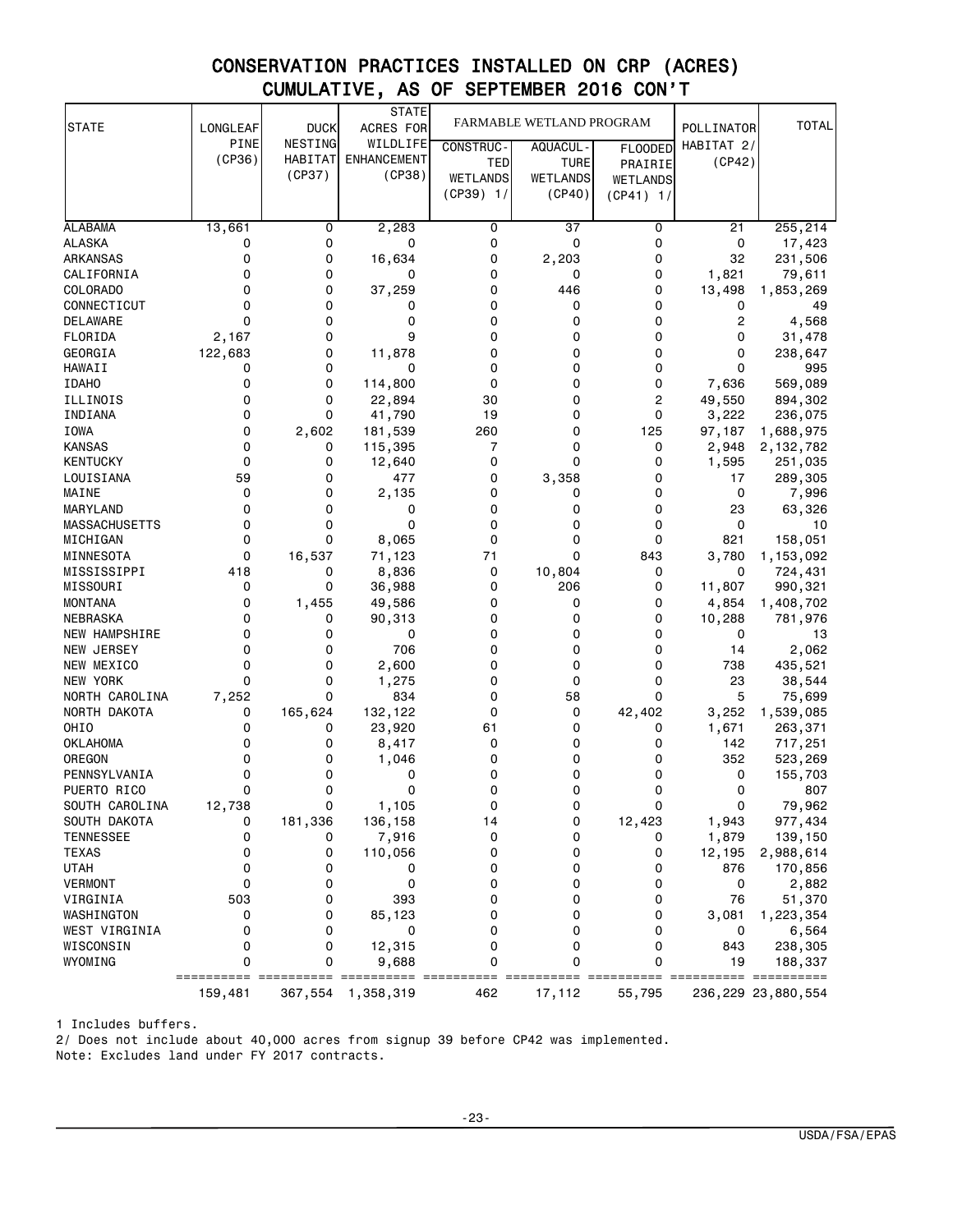| <b>State Acres for Wildlife Enhancement (SAFE)</b> |                   |                |                          |                                    |          |             |                                                         |
|----------------------------------------------------|-------------------|----------------|--------------------------|------------------------------------|----------|-------------|---------------------------------------------------------|
| Active Contracts as of September 2016              |                   |                |                          |                                    |          |             |                                                         |
|                                                    |                   |                |                          |                                    |          |             |                                                         |
|                                                    |                   |                |                          |                                    |          |             |                                                         |
| State                                              | <b>Allocation</b> | CP38A          | CP38B                    | <b>CP38C</b>                       | CP38D    | CP38E       | <b>Total Acres</b>                                      |
|                                                    |                   | <b>Buffers</b> | Wetlands                 | Trees                              | Longleaf | Grass       |                                                         |
|                                                    |                   |                |                          |                                    | Pine     |             |                                                         |
| Alabama                                            | 3,800             |                |                          |                                    |          | 2,283.3     | 2,283.3                                                 |
| Arkansas                                           | 18,900            |                | 2,146.5                  | 5,157.7                            |          | 9,848.1     | 17,152.3                                                |
| Colorado                                           | 71,050            |                |                          |                                    |          | 42,932.7    | 42,932.7                                                |
| Georgia                                            | 17,800            |                |                          | 12,889.2                           |          | 9.7         | 12,898.9                                                |
| Idaho                                              | 162,300           | 155.7          |                          | 1.0                                |          | 118,360.7   | 118,517.4                                               |
| Illinois                                           | 26,000            |                | 367.1                    | 91.3                               |          | 23,493.5    | 23,951.9                                                |
| Indiana                                            | 52,950            |                | 178.0                    | 4,817.8                            |          | 42,619.5    | 47,615.2                                                |
| lowa                                               | 184,550           |                | 1,204.1                  | 1,018.0                            |          | 179,352.6   | 181,574.6                                               |
| Kansas                                             | 164,300           |                |                          |                                    |          | 146,110.5   | 146,110.5                                               |
| Kentucky                                           | 12,700            |                |                          | 64.2                               |          | 12,643.8    | 12,708.0                                                |
| Louisiana                                          | 1,700             |                |                          | 261.3                              |          | 215.4       | 476.7                                                   |
| Maine                                              | 2,250             |                |                          |                                    |          | 2,134.6     | 2,134.6                                                 |
| Michigan                                           | 13,500            |                |                          |                                    |          | 9,240.3     | 9,240.3                                                 |
| Minnesota                                          | 72,000            |                |                          |                                    |          | 71,965.6    | 71,965.6                                                |
| Mississippi                                        | 17,900            |                |                          | 428.5                              |          | 8,665.8     | 9,094.2                                                 |
| Missouri                                           | 45,230            |                |                          |                                    |          | 38,342.8    | 38,342.8                                                |
| Montana                                            | 51,500            |                | 234.1                    |                                    |          | 49,898.0    | 50,132.1                                                |
| Nebraska                                           | 91,900            |                |                          |                                    |          | 91,729.3    | 91,729.3                                                |
| Nevada                                             | 400               |                |                          |                                    |          |             |                                                         |
| New Jersey                                         | 1,750             |                | 4.2                      | 51.0                               |          | 744.6       | 799.8                                                   |
| <b>New Mexico</b>                                  | 2,600             |                |                          |                                    |          | 2,600.0     | 2,600.0                                                 |
| New York                                           | 4,900             |                |                          |                                    |          | 1,314.4     | 1,314.4                                                 |
| North Carolina                                     | 2,600             |                |                          |                                    |          | 834.0       | 834.0                                                   |
| North Dakota                                       | 133,571           |                | 2,951.3                  |                                    |          | 130,215.9   | 133, 167.2                                              |
| Ohio                                               | 57,600            |                | 78.2                     | 21.5                               |          | 27,606.9    | 27,706.6                                                |
| Oklahoma                                           | 15,100            |                |                          |                                    |          | 8,726.3     | 8,726.3                                                 |
| Oregon                                             | 5,500             |                |                          |                                    |          | 1,528.7     | 1,528.7                                                 |
| Pennsylvania                                       | 2,600             |                |                          |                                    |          |             | 0.0                                                     |
| Puerto Rico                                        | 1,300             |                |                          |                                    |          |             | 0.0                                                     |
| South Carolina                                     | 2,300             |                |                          |                                    |          | 1,105.2     | 1,105.2                                                 |
| South Dakota                                       | 137,500           |                | 743.0                    |                                    |          | 136,254.5   | 136,997.5                                               |
| Tennessee                                          | 12,200            |                | 39.2                     | 56.4                               |          | 8,481.2     | 8,576.8                                                 |
| Texas                                              | 152,500           |                |                          |                                    |          | 130,252.8   | 130,252.8                                               |
| Virginia                                           | 2,300             |                |                          | 10.0                               | 321.4    |             | 331.4                                                   |
| Washington                                         | 115,100           | 1,998.9        |                          |                                    |          | 96,421.8    | 98,420.7                                                |
| Wisconsin                                          | 22,250            |                | 64.3                     |                                    |          | 13,111.1    | 13,175.4                                                |
| Wyoming                                            | 10,000            |                |                          |                                    |          | 9,688.2     | 9,688.2                                                 |
| Regular Reserve                                    | 57,599            |                |                          |                                    |          |             |                                                         |
| Total:                                             | 1,750,000         | 2,154.6        | 8,010.0                  | 24,867.8                           | 321.4    | 1,418,731.7 | 1,454,085.4                                             |
|                                                    |                   |                |                          |                                    |          |             |                                                         |
|                                                    |                   |                |                          |                                    |          |             |                                                         |
| <b>SAFE Practice:</b>                              | Practice Type     |                | Applicable CRP Practices |                                    |          |             |                                                         |
| CP38A                                              | <b>Buffers</b>    |                | CP8, CP21, CP22          |                                    |          |             |                                                         |
| CP38B                                              | Wetlands          |                |                          | CP9, CP23, CP23A, CP27, CP28, CP37 |          |             |                                                         |
| CP38C                                              | <b>Trees</b>      |                |                          | CP3, CP3A, CP16, CP17, CP25, CP31  |          |             |                                                         |
| CP38D                                              | Longleaf Pine     |                | CP3A, CP36               |                                    |          |             |                                                         |
| CP38E                                              | Grass             |                |                          |                                    |          |             | CP1, CP2, CP4D, CP8, CP12, CP15, CP18, CP24, CP25, CP33 |

Note: Includes land under FY 2017 contracts.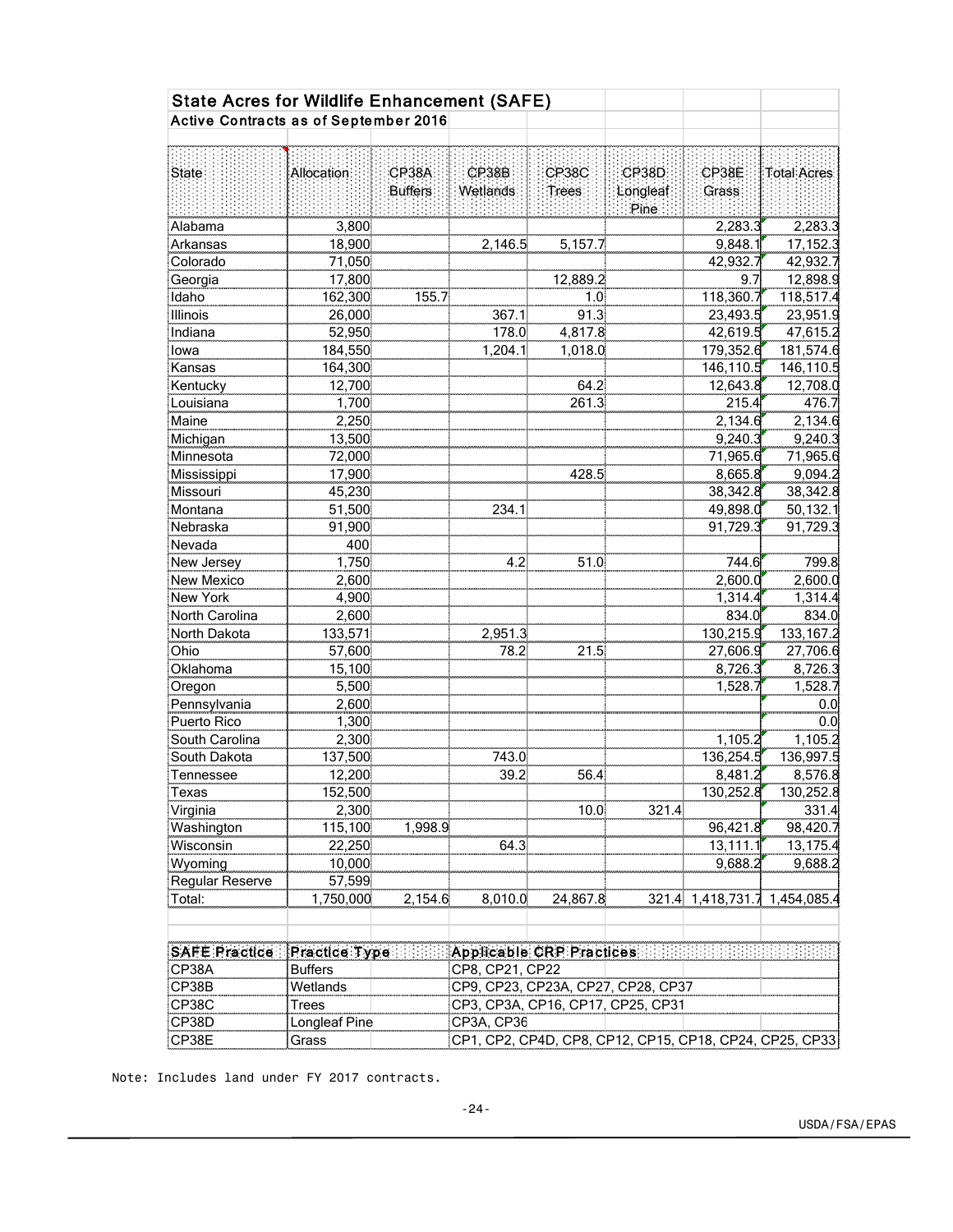|                      | <b>SAFE Acres by Project Area</b>  |                   |                                   |
|----------------------|------------------------------------|-------------------|-----------------------------------|
| as of September 2016 |                                    |                   |                                   |
|                      |                                    |                   |                                   |
| <b>State</b>         | <b>Project Name</b>                | <b>Allocation</b> | <b>Approved Contract</b><br>Acres |
| Alabama              | Alabama Black Belt Prairie SAF     | 3,800             | 2,283.3                           |
| Arkansas             | <b>AR Trees SAFE</b>               | 6,200             | 5,157.7                           |
| Arkansas             | Arkansas Grass SAFE                | 10,200            | 9,848.1                           |
| Arkansas             | Arkansas Wetlands SAFE             | 2,500             | 2,146.5                           |
| Colorado             | CO Lesser Prairie Chicken SAFE     | 36,500            | 24,804.1                          |
| Colorado             | CO Plains Sharp-tailed Grouse      | 8,475             | 8,471.9                           |
| Colorado             | CO Shortgrass Prairie SAFE         | 11,475            | 1,474.7                           |
| Colorado             | CO Western Slope Grouse            | 14,600            | 8,181.9                           |
| Georgia              | GA Restoring Native Pine Savan     | 17,800            | 12,898.9                          |
| Idaho                | ID Columbian Sh. Grouse SAFE       | 137,300           | 116,905.0                         |
| Idaho                | Western Idaho Upland Game Bird     | 25,000            | 1,612.4                           |
| Illinois             | IL Mercer County SAFE              | 2,800             | 2,300.9                           |
| Illinois             | IL Prairie SAFE                    | 17,600            | 16,329.9                          |
| Illinois             | IL Sangamon SAFE                   | 2,000             | 1,960.0                           |
| Illinois             | IL Spoon River SAFE                | 3,600             | 3,361.2                           |
| Indiana              | Indiana American Woodcock SAFE     | 1,150             | 417.1                             |
| Indiana              | Indiana Bat SAFE                   | 5,800             | 4,817.8                           |
| Indiana              | Indiana Henslow's Sparrow          | 11,675            | 10,555.9                          |
| Indiana              | Indiana Northern Bobwhite SAFE     | 16,275            | 15,509.3                          |
| Indiana              | Indiana Ring-Necked Pheasant       | 10,000            | 9,213.1                           |
| Indiana              | Indiana Sedge Wren/Grasshopper     | 8,050             | 7,107.3                           |
| Iowa                 | IA Early Successional/Neotrop      | 1,200             | 1,198.9                           |
| Iowa                 | Iowa Gaining Ground                | 117,150           | 114,962.1                         |
| Iowa                 | <b>Iowa Grand River</b>            | 2,200             | 2,199.9                           |
| Iowa                 | <b>Iowa Pheasant Recovery SAFE</b> | 64,000            | 63,272.5                          |
| Kansas               | KS Lesser Prairie-Chicken          | 104,400           | 89,445.0                          |
| Kansas               | Kansas Upland Game Birds SAFE      | 59,900            | 56,698.2                          |
| Kentucky             | KY Early Successional/Bottomla     | 12,700            | 12,689.9                          |
| Louisiana            | Louisiana Bayou Bartholomew        | 700               | 261.3                             |
| Louisiana            | Louisiana Gulf Coast Prairies      | 1,000             | 215.4                             |
| Maine                | ME New England Cottontail SAFE     | 0                 |                                   |
| Maine                | Maine Upland Sandpiper SAFE        | 2,250             | 2,134.6                           |
| Michigan             | MI Diverse Grassland SAFE          | 10,000            | 7,249.4                           |
| Michigan             | MI Native Pollinators SAFE         | 3,500             | 1,990.9                           |
| Minnesota            | Minnesota Back Forty Pheasant      | 72,000            | 71,883.1                          |
| Mississippi          | Mississippi Black Bear SAFE        | 2,450             | 428.5                             |
| Mississippi          | Mississippi Black Belt Prairie     | 5,000             | 2,177.1                           |
| Mississippi          | Mississippi Bobwhite Quail SAF     | 10,450            | 6,386.7                           |
| Missouri             | Missouri Bobwhite Quail SAFE       | 30,180            | 30,040.4                          |
| Missouri             | Missouri Delta Stewardship         | 6,000             | 1,723.8                           |
| Missouri             | Missouri Nesting Habitat SAFE      | 1,500             | 733.4                             |
| Missouri             | Missouri Sand Grassland SAFE       | 7,550             | 5,860.5                           |
| Montana              | MT Pheasant Winter Cover SAFE      | 27,100            | 27,085.2                          |
| Montana              | MT Prairie Pothole                 | 21,900            | 21,635.5                          |
| Montana              | MT Sagebrush SAFE                  | 2,500             | 1,411.4                           |
| Nebraska             | Nebraska Tallgrass SAFE            | 28,850            | 28,756.4                          |
| Nebraska             | Nebraska Upland Bird SAFE          | 63,050            | 62,994.8                          |
| Nevada               | Nevada Sage Grouse Habitat Imp     | 400               |                                   |
| New Jersey           | NJ Agricultural Heritage SAFE      | 450               | 211.3                             |
| New Jersey           | NJ Grassland SAFE                  | 750               | 421.5                             |

Note: Includes land under FY 2017 contracts.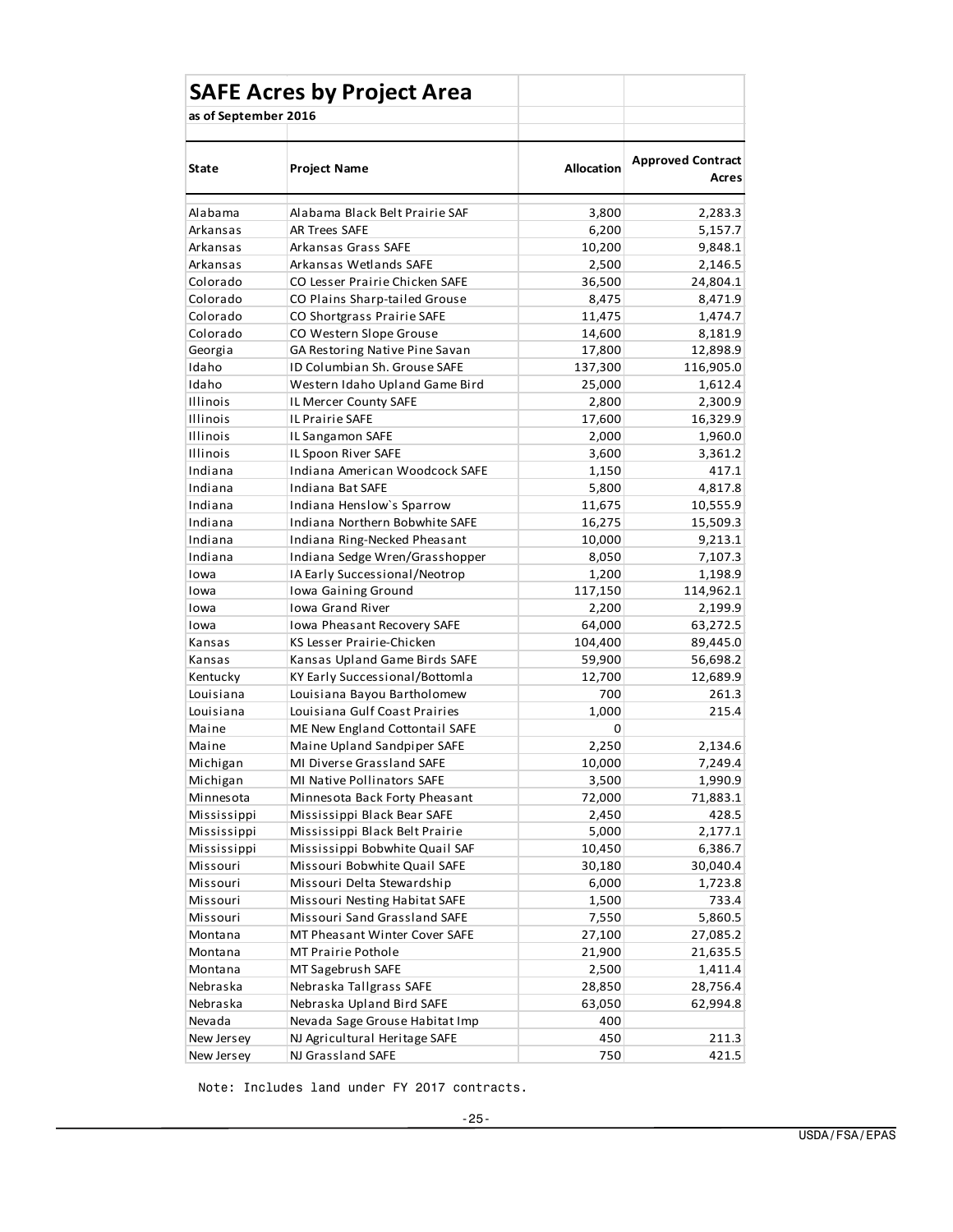|                      | <b>SAFE Acres by Project Area</b> |            |                                   |
|----------------------|-----------------------------------|------------|-----------------------------------|
| as of September 2016 |                                   |            |                                   |
|                      |                                   |            |                                   |
| <b>State</b>         | <b>Project Name</b>               | Allocation | <b>Approved Contract</b><br>Acres |
| New Jersey           | NJ Raritan-Piedmont SAFE          | 550        | 167.0                             |
| New Mexico           | NM Lesser Prairie Chicken SAFE    | 2,600      | 2,600.0                           |
| New York             | New York Grassland SAFE           | 4,900      | 1,314.4                           |
| North Carolina       | North Carolina Grassland SAFE     | 2,600      | 834.0                             |
| North Dakota         | ND Coteau-Drift Prairie Water     | 75,081     | 74,968.0                          |
| North Dakota         | ND Habitat for Pheasants SAFE     | 47,500     | 47,469.1                          |
| North Dakota         | ND Sagebrush Restoration SAFE     | 2,000      | 1,737.6                           |
| North Dakota         | ND Tallgrass Prairie              | 8,990      | 8,962.1                           |
| Ohio                 | OH Big Island/Killdeer            | 1,925      | 570.6                             |
| Ohio                 | OH Grand River/Mosquito           | 0          |                                   |
| Ohio                 | OH Grassland and Wetland Compl    | 0          |                                   |
| Ohio                 | OH Grasslands for Pheasants       | 43,700     | 21,668                            |
| Ohio                 | OH Killbuck SAFE                  | 0          |                                   |
| Ohio                 | OH Kitty Todd SAFE                | 700        | 119                               |
| Ohio                 | OH LaSuAn Grasslands SAFE         | 6,350      | 2,658.5                           |
| Ohio                 | <b>OH Paint Creek SAFE</b>        | 1,675      | 655                               |
| Ohio                 | OH Western Lake Erie Mars         | 1,400      | 861.1                             |
| Ohio                 | S. OH Grassland Bird              | 1,850      | 1,169                             |
| Oklahoma             | OK Mixed Grass Prairie SAFE       | 15,100     | 8,674.5                           |
| Oregon               | Oregon Heppner Mule Deer          | 5,500      | 1,528.7                           |
| Pennsylvania         | PA Seasonal Pools/Early Succes    | 2,600      |                                   |
| Puerto Rico          | PR Sub-Tropical Forest SAFE       | 1,300      |                                   |
| South Carolina       | South Carolina Northern Bobwhi    | 2,300      | 1,105                             |
| South Dakota         | NW South Dakota Sagebrush Rest    | 0          |                                   |
| South Dakota         | South Dakota Pheasants SAFE       | 94,500     | 94,160.6                          |
| South Dakota         | Western SD Grassland Wildlife     | 43,000     | 42,891.1                          |
| Tennessee            | <b>TN Grass SAFE</b>              | 11,500     | 8,583                             |
| Tennessee            | <b>TN Trees SAFE</b>              | 300        | 56.4                              |
| Tennessee            | <b>TN Wetlands SAFE</b>           | 400        | 39                                |
| Texas                | TX Lower Rio Grande Thornscru     | 2,000      | 1,777.4                           |
| Texas                | Texas Gulf Coast Prairies SAFE    | 500        |                                   |
| Texas                | <b>Texas Mixed Grass SAFE</b>     | 150,000    | 128,475.3                         |
| Virginia             | VA Culpeper Basin SAFE            | 500        |                                   |
| Virginia             | VA Longleaf Pine SAFE             | 1,000      | 321.4                             |
| Virginia             | VA Rare & Declining Habitats      | 300        | 10.0                              |
| Virginia             | VA Riparian Buffer SAFE           | 500        |                                   |
| Washington           | WA Coastal Roosevelt Elk SAFE     | 0          |                                   |
| Washington           | WA Columbia Basin SAFE            | 150        | 17.4                              |
| Washington           | WA Palouse Prairie SAFE           | 3,228      | 2,152.3                           |
| Washington           | WA Sage and Sharp-Tail Grouse     | 73,000     | 70,216.7                          |
| Washington           | WA Shrub-steppe SAFE              | 18,722     | 18,717.8                          |
| Washington           | Washington Ferruginous Hawk       | 20,000     | 7,316.5                           |
| Wisconsin            | Central WI Grassland SAFE         | 500        | 231.0                             |
| Wisconsin            | Wisconsin Glacial SAFE            | 5,250      | 3,137.1                           |
| Wisconsin            | Wisconsin SW Grassland SAFE       | 12,000     | 5,958.6                           |
| Wisconsin            | Wisconsin Shortgrass SAFE         | 2,500      | 2,444                             |
| Wisconsin            | Wisconsin Western Prairie SAFE    | 2,000      | 1,405                             |
| Wyoming              | NE Wyoming Habitat Restoration    | 10,000     | 9,688                             |

Note: Includes land under FY 2017 contracts.